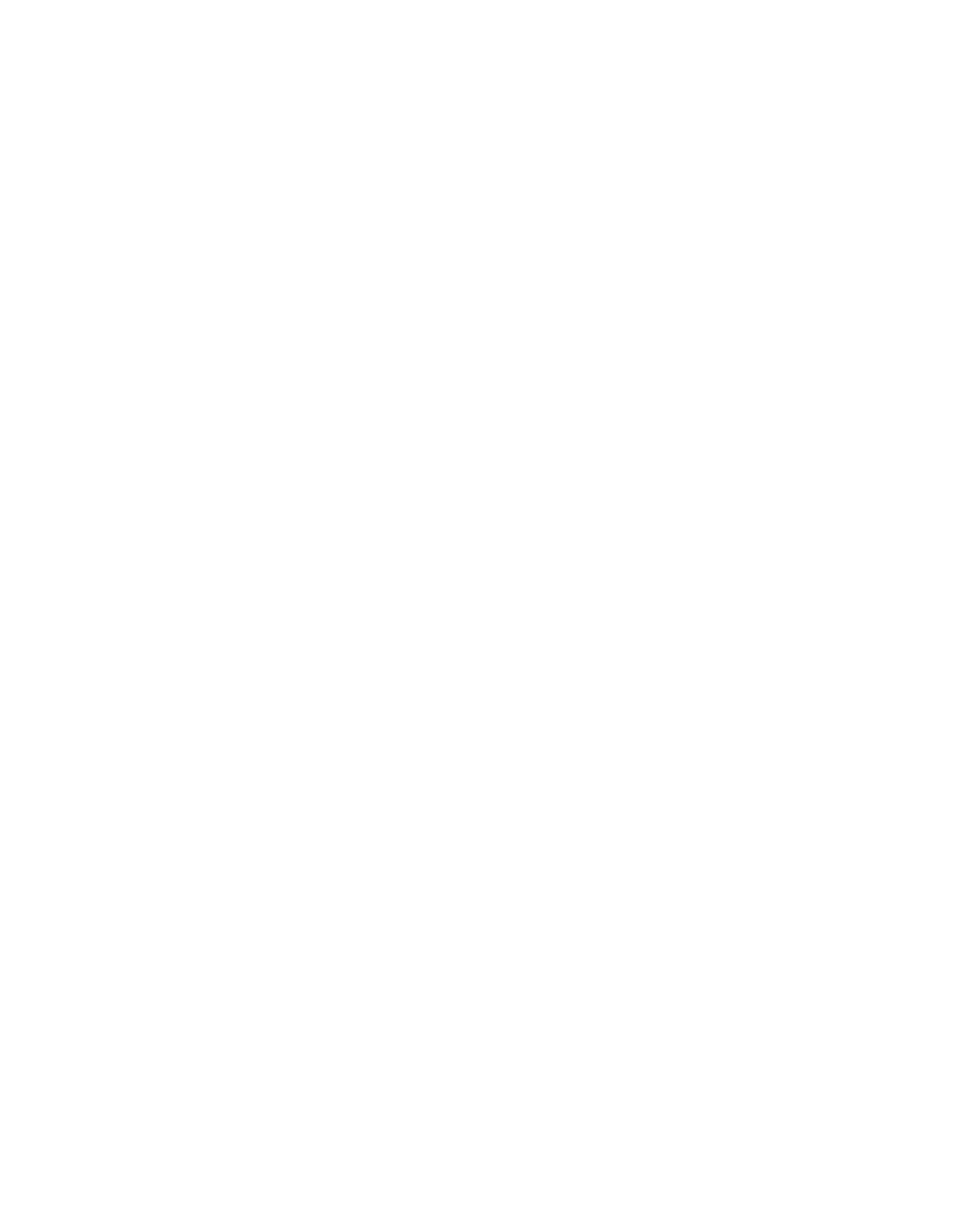# DATA CLUSTERING USING MAPREDUCE

by

Makho Ngazimbi

A project

submitted in partial fulfillment of the requirements for the degree of Master of Science in Computer Science

Boise State University

March 2009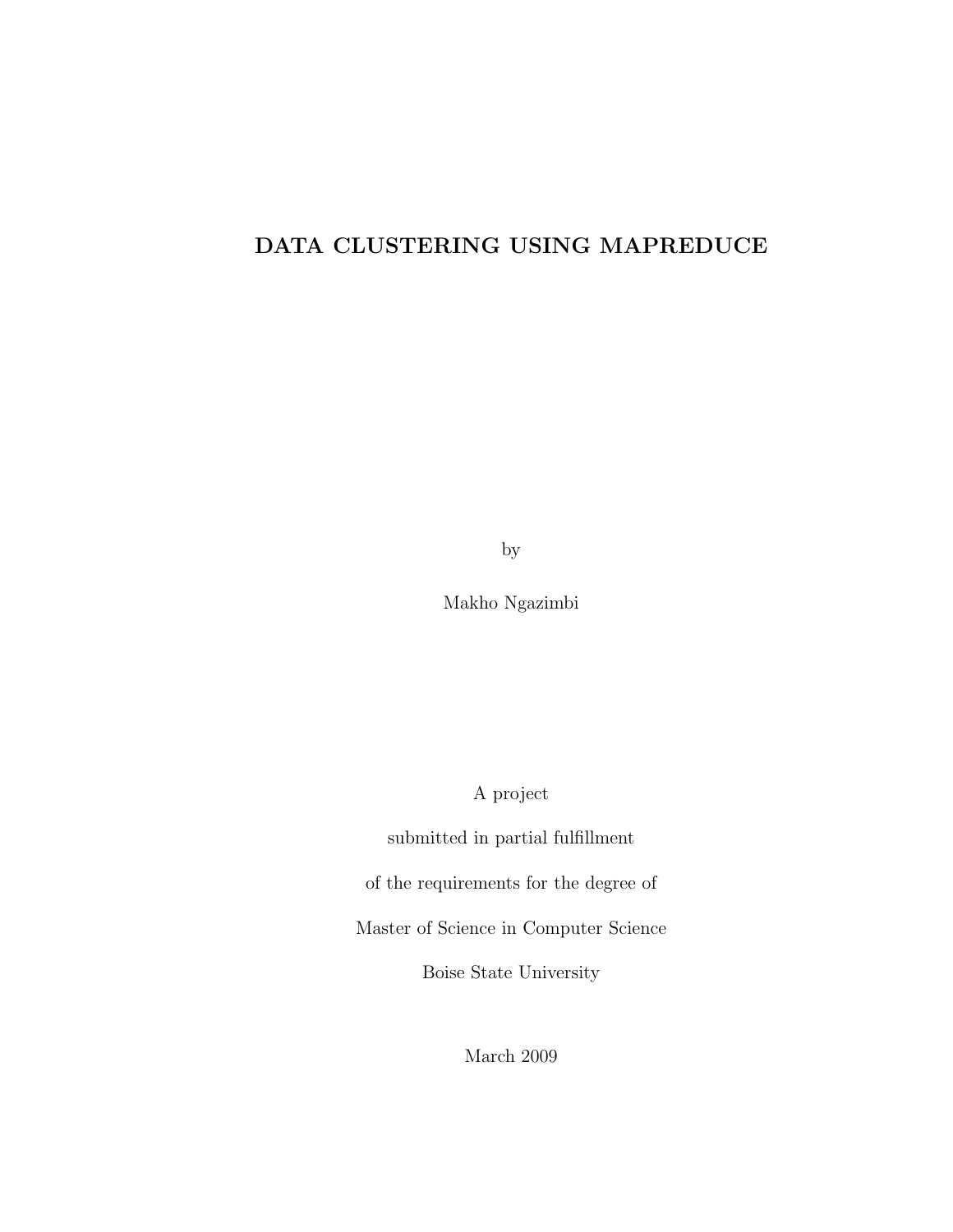c 2009 Makho Ngazimbi ALL RIGHTS RESERVED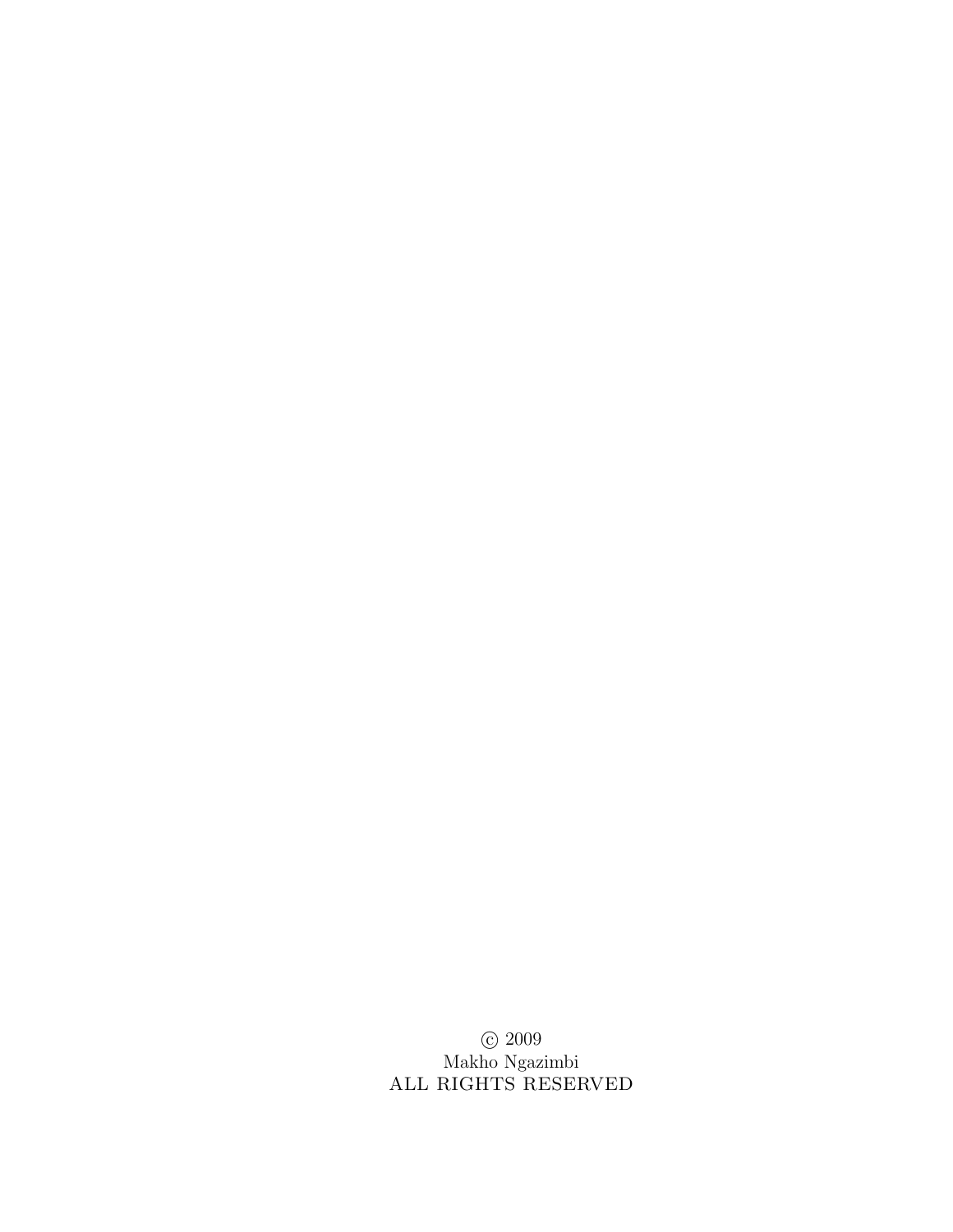The project presented by Makho Ngazimbi entitled Data Clustering Using MapReduce is hereby approved.

| Amit Jain, Advisor              | Date |
|---------------------------------|------|
|                                 |      |
|                                 |      |
|                                 |      |
| Gang-Ryung Uh, Committee Member | Date |
|                                 |      |
|                                 |      |
| Tim Barber, Committee Member    | Date |
|                                 |      |
|                                 |      |
|                                 |      |
| John R. Pelton, Graduate Dean   | Date |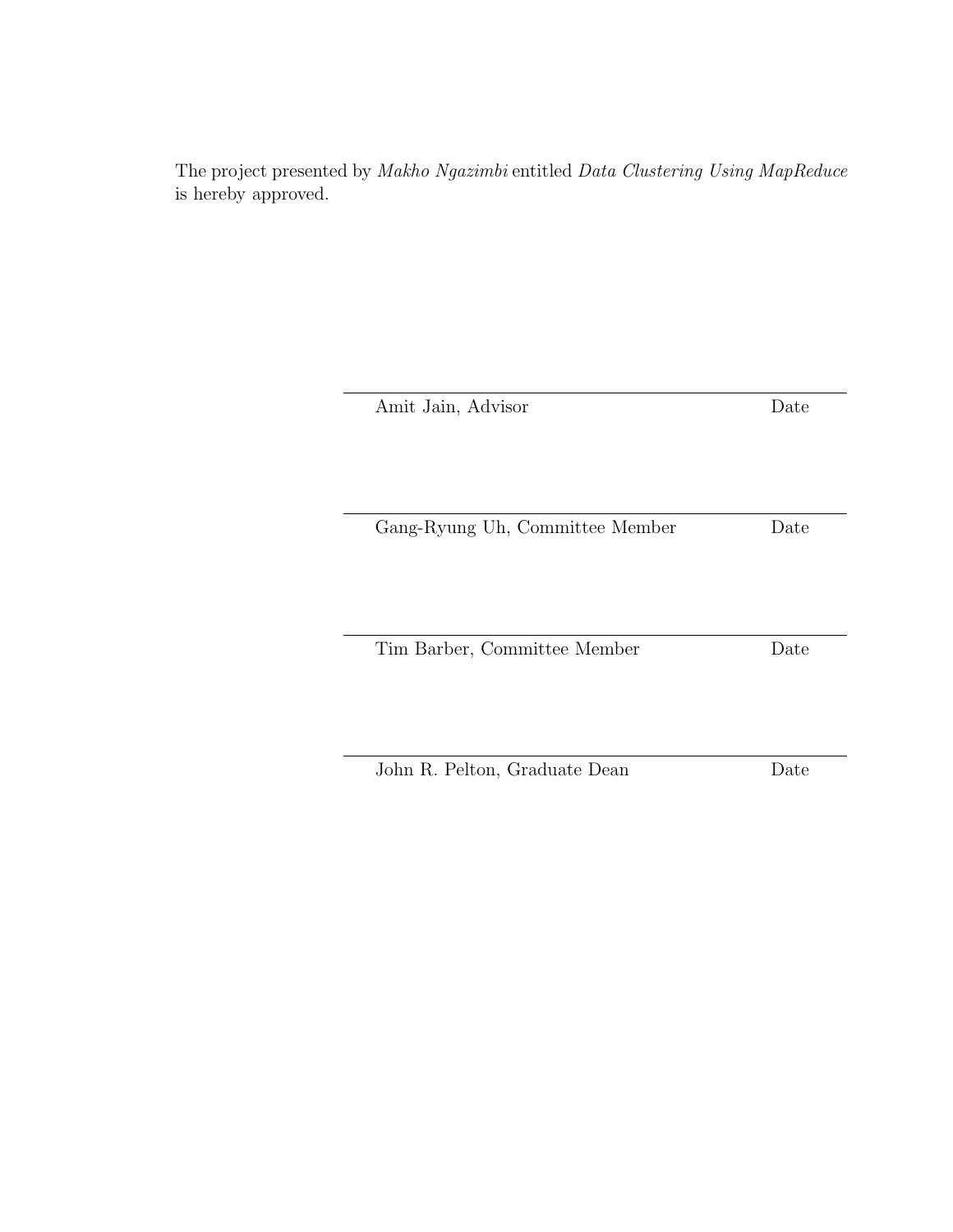Dedicated to my best friend Laura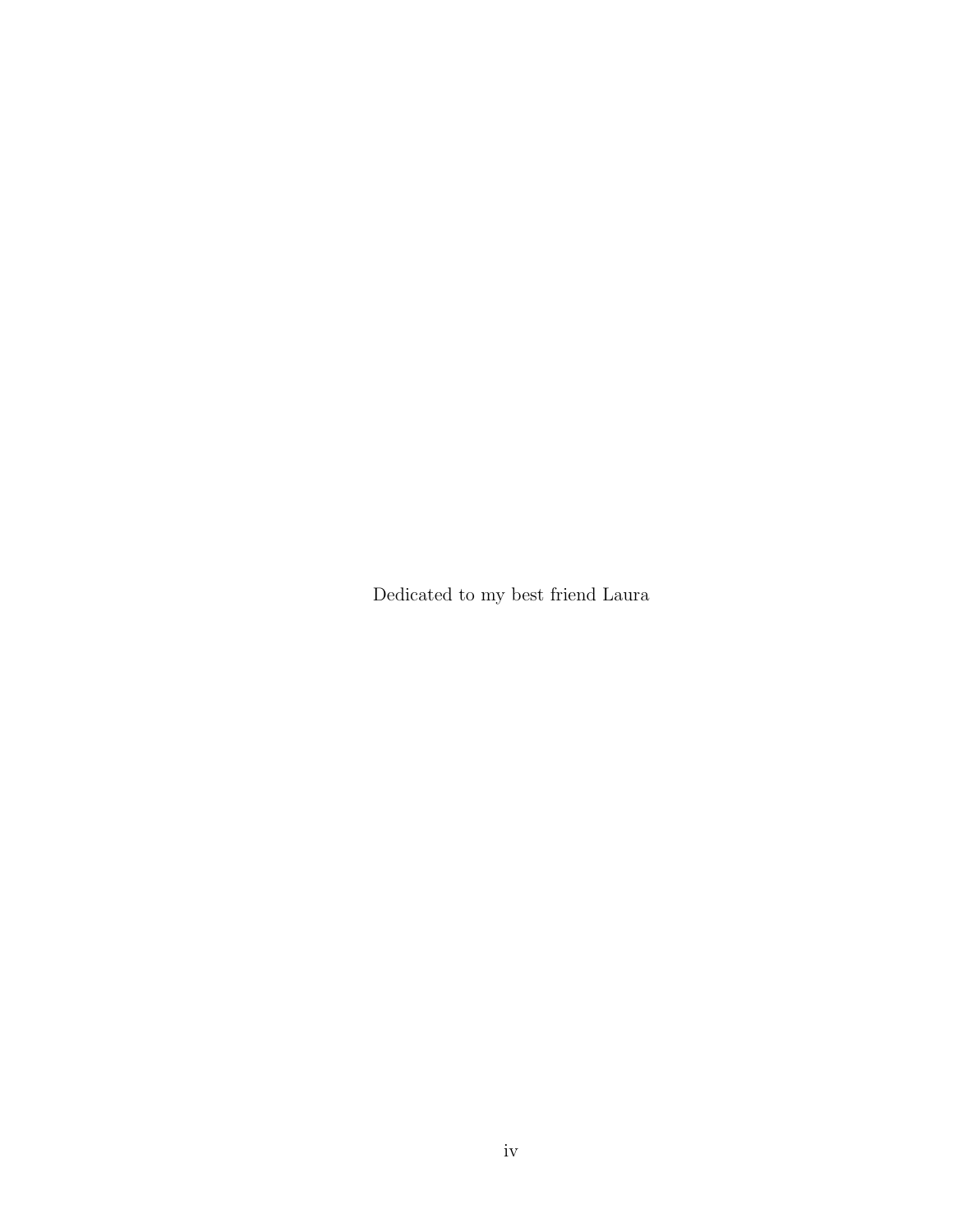# ACKNOWLEDGEMENTS

Many thanks to my advisor Dr. Amit Jain. Thanks also to my committee members; Dr. Tim Barber and Dr. Gang-Ryung Uh. Finally I would like to thank my family and friends without whose love and support I could not have completed this long and difficult endeavor.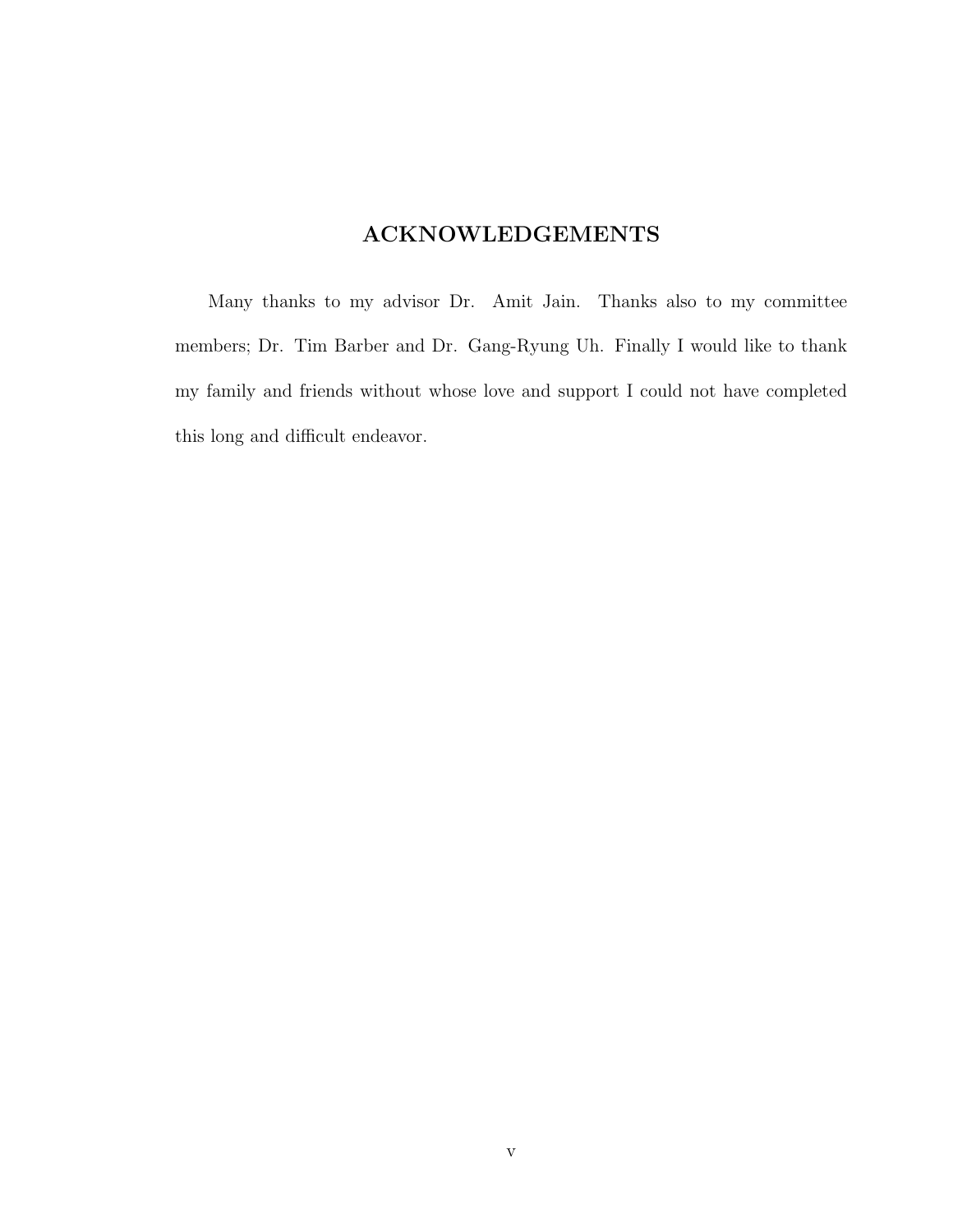# AUTOBIOGRAPHICAL SKETCH

I am a native of Bulawayo, a large city in south west Zimbabwe. I came to Pocatello, Idaho in 2002 and received my Bachelor of Computer Science in 2006. I moved to Boise, Idaho in 2007 to pursue my Master of Computer Science, which I hope to receive in 2009. My main areas of interest in computing are databases, parallel computing, and distributed computing. In my free time I enjoy playing soccer at the various indoor leagues around Boise, and I play field hockey with Les Bois sports organization.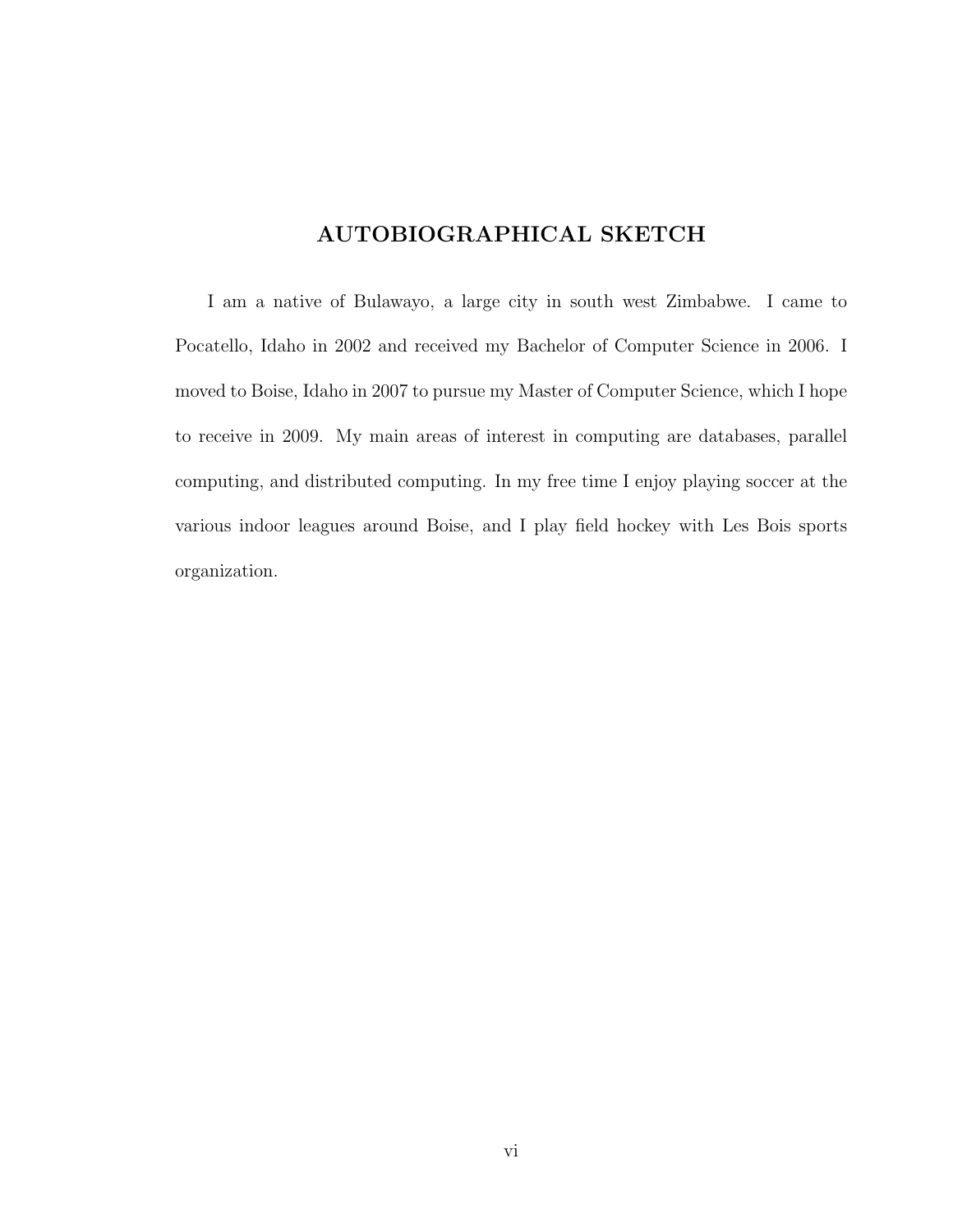## ABSTRACT

MapReduce is a software framework that allows certain kinds of parallelizable or distributable problems involving large data sets to be solved using computing clusters. MapReduce is attractive because it abstracts parallel and distributed concepts in such a way that it allows novice programmers to take advantage of cluster computing without needing to be familiar with associated complexities such as data dependency, mutual exclusion, replication, and reliability. However, the challenge is that problems must be expressed in such a way that they can be solved using MapReduce. This often involves carefully designing inputs and outputs of MapReduce problems as often outputs of one MapReduce are used as inputs to another.

Data clustering is a common computing task that often involves large data sets for which MapReduce can be an attractive means to a solution. This report presents a case study of clustering Netflix movie data using K-means, Greedy Agglomerative, and Expectation Maximization clustering algorithms using Apache Hadoop MapReduce framework. Netflix is a large online DVD rental service. A major part of Netflix's revenue generation can be directly attributed to providing movie recommendations to customers based on movies they have seen and rated in the past. As part of an ongoing effort to improve this movie recommendation system, Netflix is sponsoring a competition for the best movie rating predictor. Netflix provides a data set containing over 100 million ratings to competition participants, which we use in our MapReduce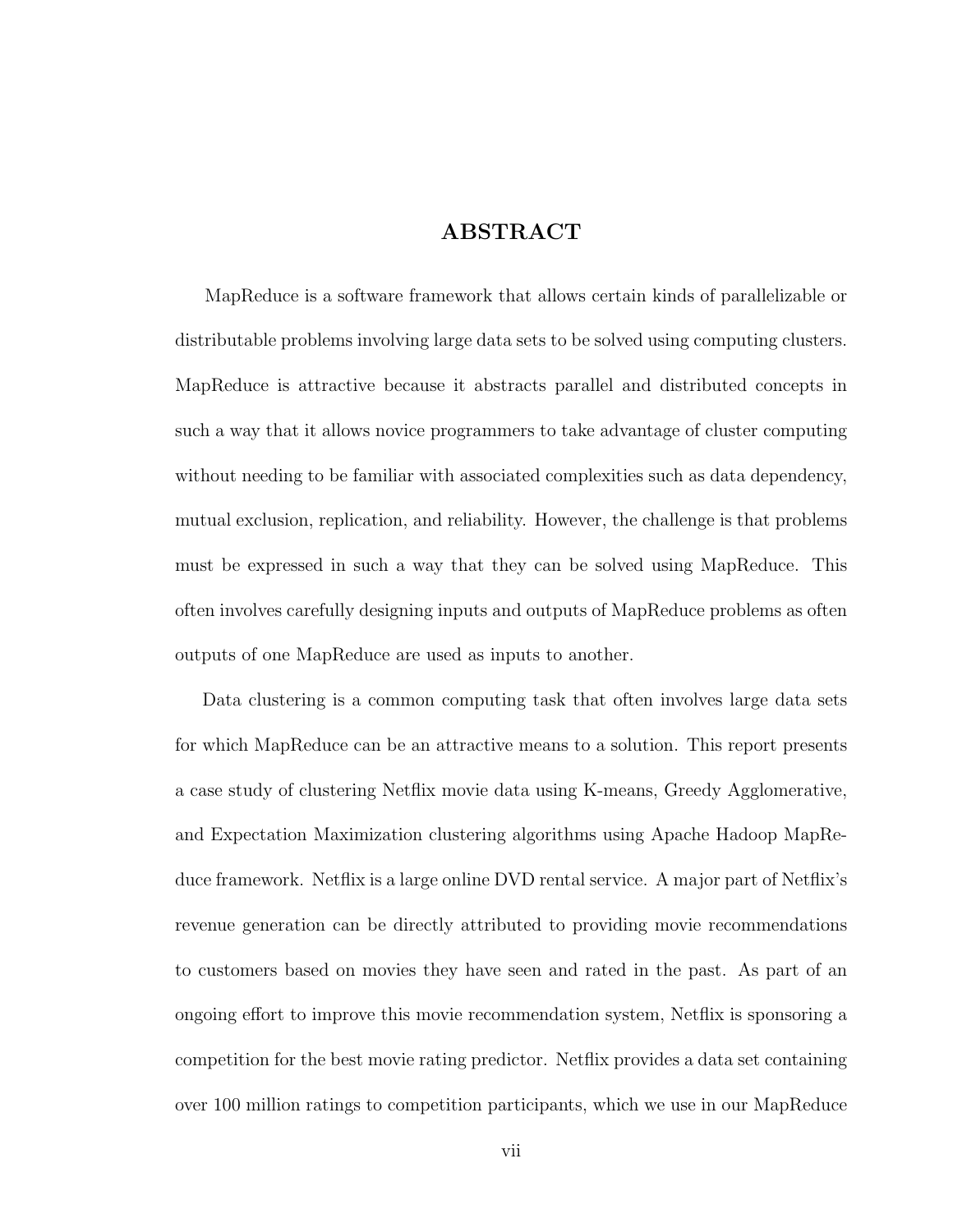clustering case study. Root Mean Square Error (RMSE) is used to compare actual ratings versus predictions made on this data set. Netflix's predictor achieves a RMSE of 0.9525 on the provided data set. A demonstration is provided on how the resulting clustered data can be used to create a simple movie rating predictor that is able to achieve a RMSE of 1.0269 which is within 8% of Netflix's predictor. The predictor demonstrated also highlights an interesting collaboration of MapReduce and Database Management Systems, namely Hadoop and MySQL.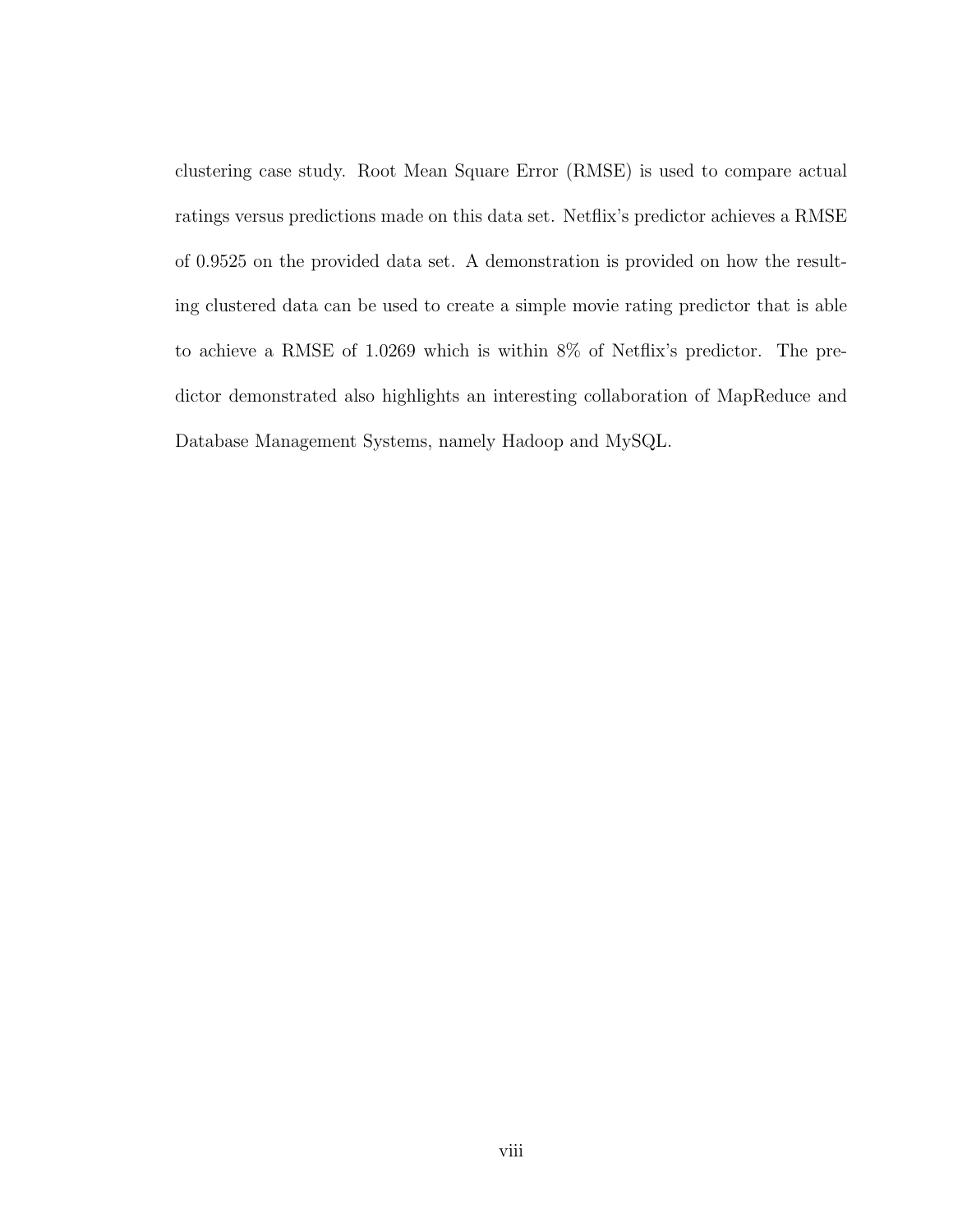# TABLE OF CONTENTS

|          |     |                                                | $\mathbf X$      |
|----------|-----|------------------------------------------------|------------------|
|          |     |                                                | xi               |
| 1        |     |                                                | $\mathbf{1}$     |
| $\bf{2}$ |     |                                                | $\boldsymbol{6}$ |
|          | 2.1 |                                                | 6                |
|          | 2.2 |                                                | $\overline{7}$   |
|          |     | 2.2.1                                          | $\overline{7}$   |
|          |     | 2.2.2                                          | $\overline{7}$   |
|          | 2.3 |                                                | 8                |
|          | 2.4 |                                                | 9                |
|          | 2.5 |                                                | 10               |
|          | 2.6 |                                                | 11               |
| 3        |     | MAPREDUCE AND HADOOP                           | 13               |
|          | 3.1 |                                                | 13               |
|          |     | 3.1.1                                          | 13               |
|          |     | Hadoop Distributed File System (HDFS)<br>3.1.2 | 14               |
|          |     | 3.1.3                                          | 15               |
|          | 3.2 |                                                | 16               |
|          | 3.3 |                                                | $17\,$           |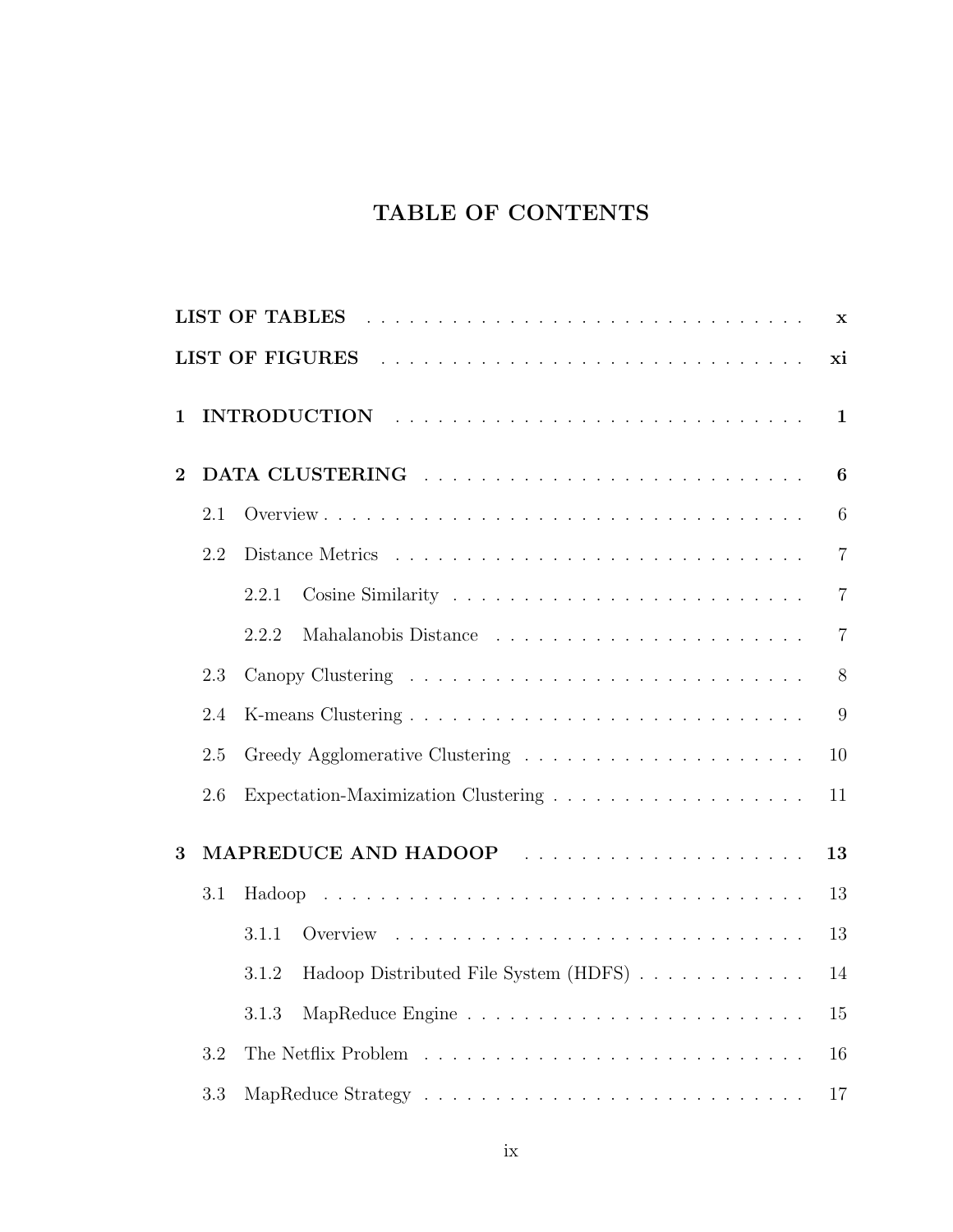|                         |     | 3.3.1             |                                                                                                                                                                                                                                      | 17 |
|-------------------------|-----|-------------------|--------------------------------------------------------------------------------------------------------------------------------------------------------------------------------------------------------------------------------------|----|
|                         |     | 3.3.2             | Step 1 - Data Preparation $\ldots \ldots \ldots \ldots \ldots \ldots \ldots$                                                                                                                                                         | 18 |
|                         |     | 3.3.3             |                                                                                                                                                                                                                                      | 19 |
|                         |     | 3.3.4             |                                                                                                                                                                                                                                      | 21 |
|                         |     | 3.3.5             |                                                                                                                                                                                                                                      | 22 |
|                         |     | 3.3.6             |                                                                                                                                                                                                                                      | 26 |
| $\overline{\mathbf{4}}$ |     |                   | NETFLIX SPECIFIC APPLICATIONS OF DATA CLUSTERING                                                                                                                                                                                     | 28 |
|                         | 4.1 |                   |                                                                                                                                                                                                                                      | 28 |
|                         |     | 4.1.1             |                                                                                                                                                                                                                                      | 29 |
|                         |     | 4.1.2             |                                                                                                                                                                                                                                      | 30 |
|                         |     | 4.1.3             |                                                                                                                                                                                                                                      | 31 |
|                         | 4.2 |                   |                                                                                                                                                                                                                                      | 37 |
|                         | 4.3 |                   | $Hadoop$ and $MySQL \ldots \ldots \ldots \ldots \ldots \ldots \ldots \ldots \ldots$                                                                                                                                                  | 39 |
|                         | 4.4 |                   |                                                                                                                                                                                                                                      | 41 |
|                         |     | 4.4.1             |                                                                                                                                                                                                                                      | 42 |
| $\overline{5}$          |     |                   | <b>CONCLUSIONS</b>                                                                                                                                                                                                                   | 48 |
|                         | 5.1 |                   |                                                                                                                                                                                                                                      | 48 |
|                         | 5.2 |                   |                                                                                                                                                                                                                                      | 48 |
|                         | 5.3 |                   |                                                                                                                                                                                                                                      | 49 |
|                         |     | <b>REFERENCES</b> | <u>. The contract of the contract of the contract of the contract of the contract of the contract of the contract of the contract of the contract of the contract of the contract of the contract of the contract of the contrac</u> | 51 |
|                         |     |                   | APPENDIX A EXPERIMENTAL SETUP                                                                                                                                                                                                        | 53 |
|                         |     |                   | APPENDIX B UML DIAGRAMS                                                                                                                                                                                                              | 54 |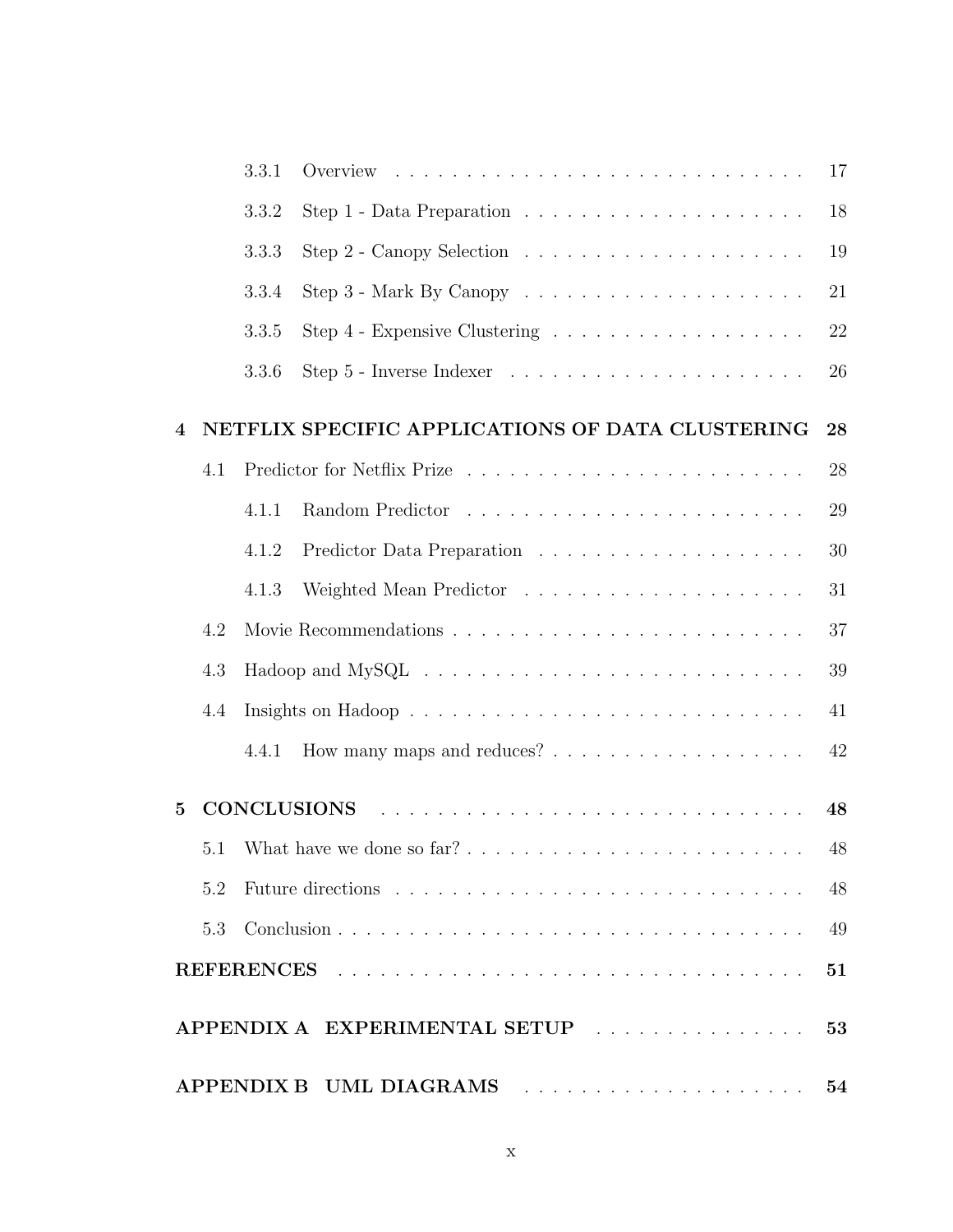| APPENDIX C DATABASE SCHEMA |
|----------------------------|
|----------------------------|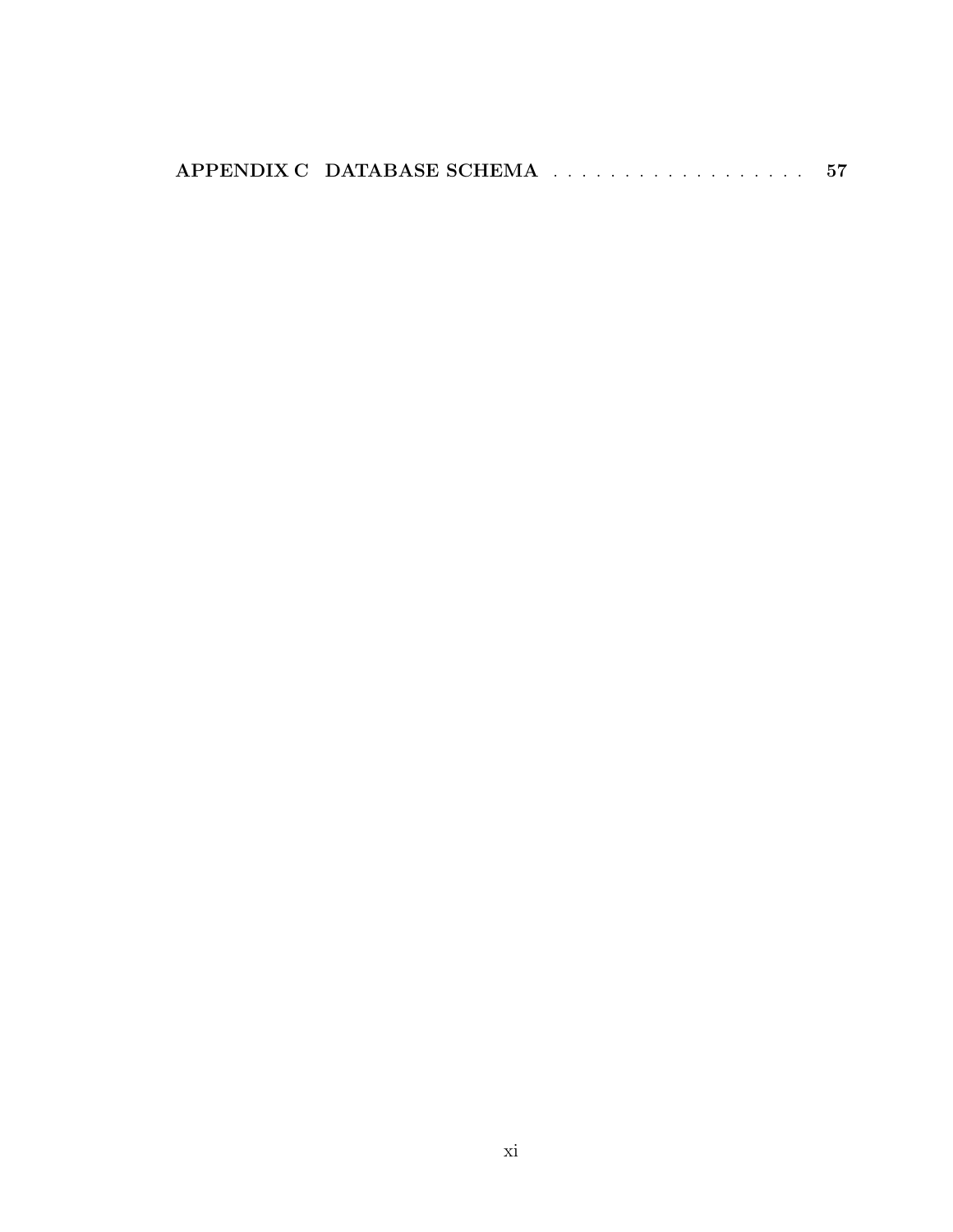# LIST OF TABLES

| 3.1 Effect of distance on number of canopies created 21                |  |
|------------------------------------------------------------------------|--|
| 4.1 Distribution of ratings in Netflix training data set 32            |  |
| 4.2 RMSE results of Predictor for the various clustering algorithms 35 |  |
|                                                                        |  |
|                                                                        |  |
| 4.5 Effect of number of reduce tasks on performance 43                 |  |
| 4.6 Effect of number of map tasks on performance  46                   |  |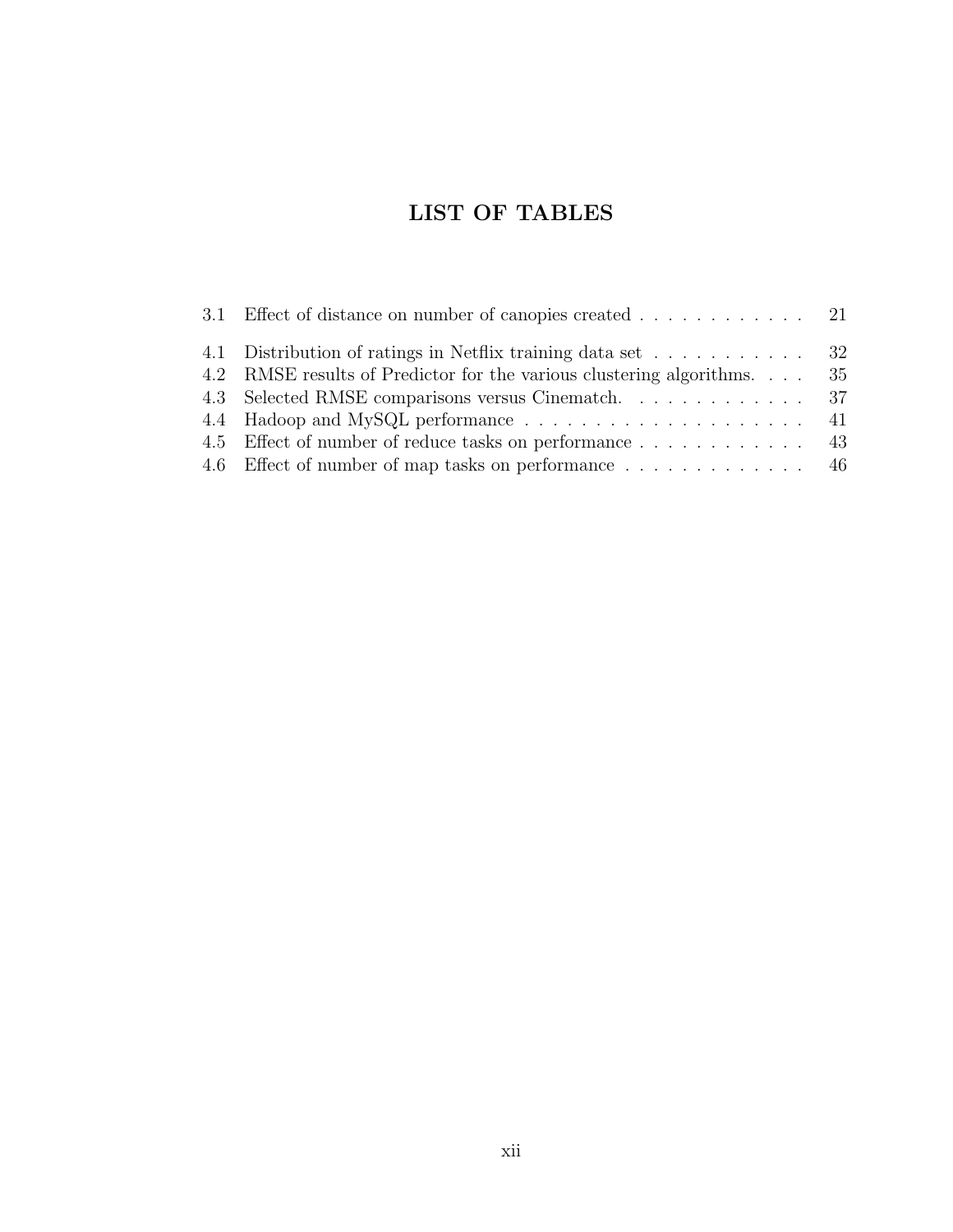# LIST OF FIGURES

|     | 3.1 Two vectors representing data points $\ldots \ldots \ldots \ldots \ldots \ldots \ldots$ 17 |    |
|-----|------------------------------------------------------------------------------------------------|----|
| 4.1 |                                                                                                | 33 |
| 4.2 |                                                                                                | 36 |
| 4.3 |                                                                                                | 38 |
| 4.4 | Plot of effect of reduce tasks on performance                                                  | 44 |
|     | 4.5 Plot of effect of map tasks on performance                                                 | 47 |
|     |                                                                                                | 54 |
|     |                                                                                                | 55 |
|     |                                                                                                | 56 |
|     |                                                                                                |    |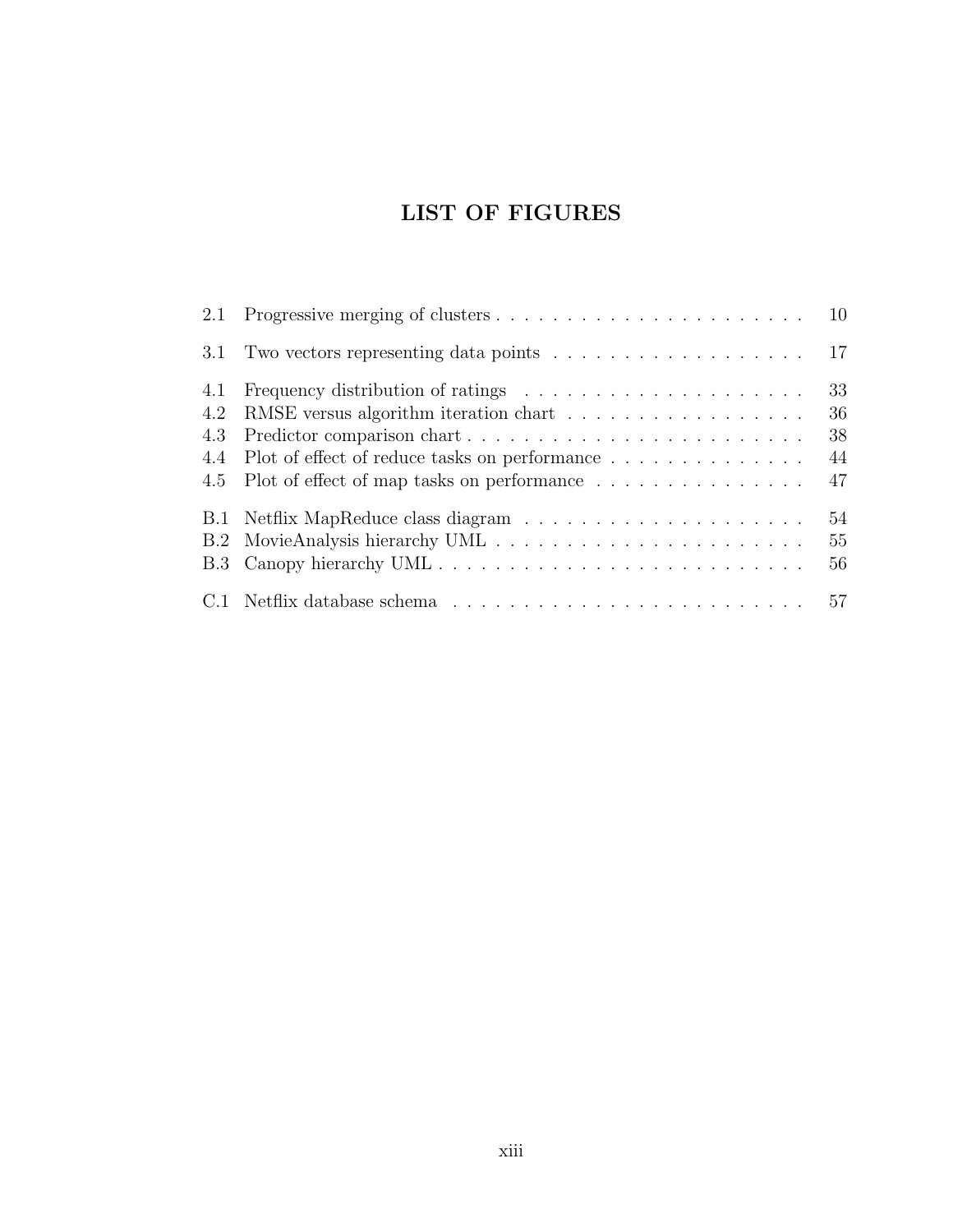## Chapter 1

## INTRODUCTION

Data clustering [1] is the partitioning of a data set or sets of data into similar subsets. During the process of data clustering a method is often required to determine how similar one object or groups of objects is to another. This method is usually encompassed by some kind of distance measure. Data clustering is a common technique used in data analysis and is used in many fields including statistics, data mining, and image analysis. There are many types of clustering algorithms. Hierarchical algorithms build successive clusters using previously defined clusters. Hierarchical algorithms can be agglomerative meaning they build clusters by successively merging smaller ones, which is also known as bottom-up. They can also be divisive meaning they build clusters by successively splitting larger clusters, which is also known as top-down. Clustering algorithms can also be partitional meaning they determine all clusters at once.

Data clustering can be computationally expensive in terms of time and space complexity. In addition further expense may be incurred by the need to repeat data clustering. Hence, parallelizing and distributing expensive data clustering tasks becomes attractive in terms of speed-up of computation and the increased amount of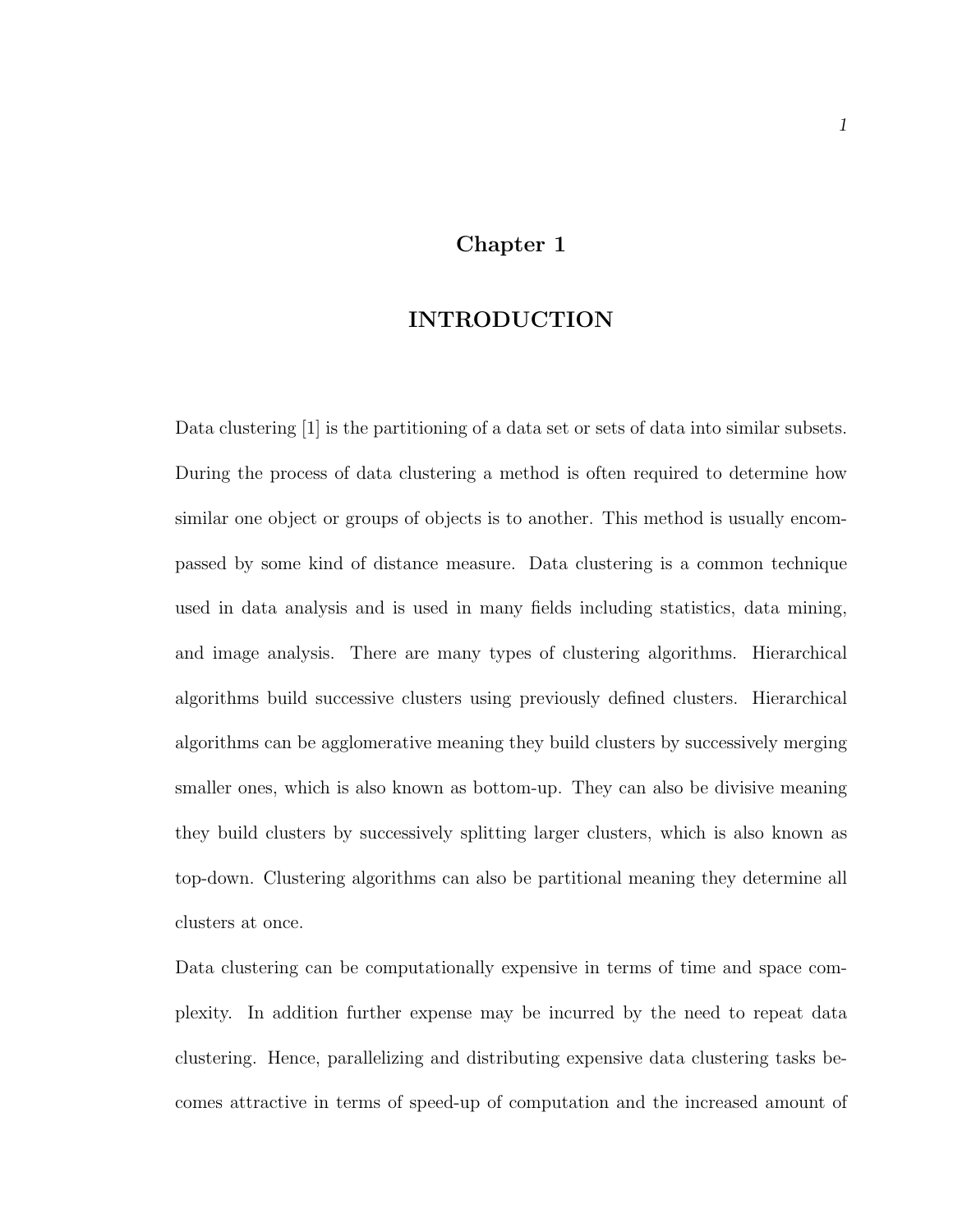memory available in a computing cluster. Programming distributed memory systems Message Passing Interface (MPI) is a widely used standard. A disadvantage of MPI is that the programmer must have a sophisticated knowledge of parallel computing concepts such as deadlocks and synchronization.

MapReduce is a software framework for solving certain kinds of distributable problems using a computing cluster. In its simplest form MapReduce is a two step process. In the Map step a master node divides a problem into a number of independent parts that are assigned to map tasks. Each map task processes its part of the problem and outputs results as key-value pairs. The reduce step receives the outputs of the maps, where a particular reducer will receive only map outputs with a particular key and will process those. The power of MapReduce comes from the fact that Map and Reduce tasks can be distributed across different nodes. Hence, by design MapReduce is a distributed sorting platform. Since Maps are independent they can be run in parallel similarly to reduce tasks which can complete after maps complete.

Apache Hadoop [2] is a free Java MapReduce framework that allows a novice parallel or distributed programmer to utilize a computing cluster without having to understand any of the associated concepts. Hadoop was inspired by Google's MapReduce [3] and Google File System (GFS) [4] papers. Hence, the minimally skilled Hadoop programmer must be familiar with the Java programming language, able to express a software problem in MapReduce terms, and understand the concept of a distributed file system. Hadoop is an attractive distributed computing framework for many rea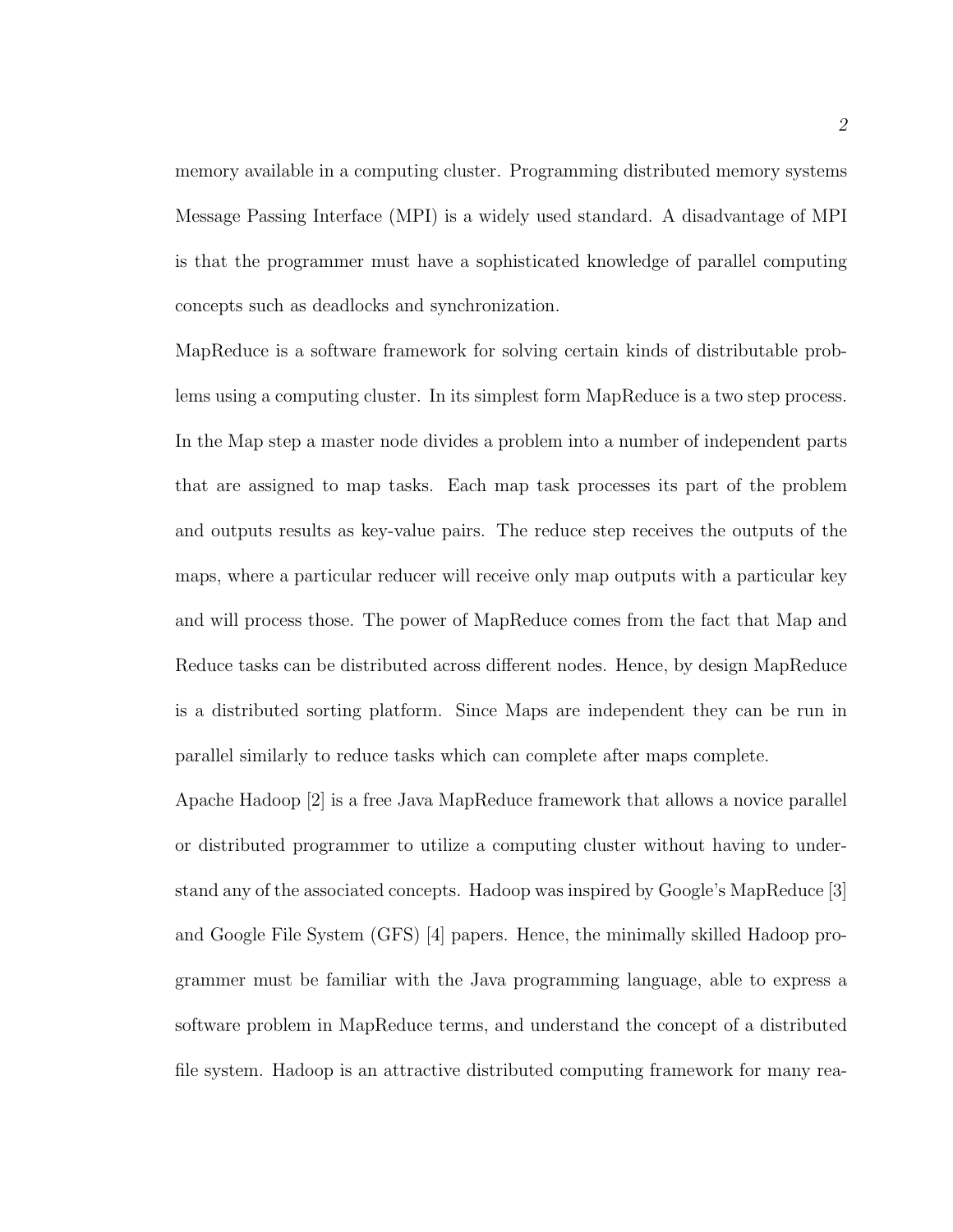sons. These include reliability achieved by replication, scales well to thousands of nodes, can handle petabytes of data, automatic handling of node failures, and is designed to run well on heterogeneous commodity class hardware clusters. However, Hadoop is still a fairly new project and limited example code and documentation is available for non-trivial applications.

This report presents a case study of clustering Netflix [5] movie data using Hadoop thereby achieving a non-trivial collection of sample code and documentation. Netflix is a large online DVD rental service in the United States. Netflix began a contest in October 2006 known as Netflix Prize [6] for the best collaborative filtering [7] algorithm that makes user predictions on films based on previous predictions. The competition is expected to last at least until October 2011 at which point the leading algorithm will receive a large cash prize if it can outperform Netflix's current predictor by a certain margin. Netflix provides contestants with a data set consisting of 100 million ratings from 480,000 users, made on a set of over 17,000 movies. Each user rates a movie on a scale of one to five. This data set presents an interesting case study for a data clustering implementation using MapReduce.

Three common data clustering algorithms implemented in this study are K-means [8], Greedy Agglomerative [9], and Expectation-Maximization [10]. These algorithms are computationally expensive and perform well in data sets with the following three char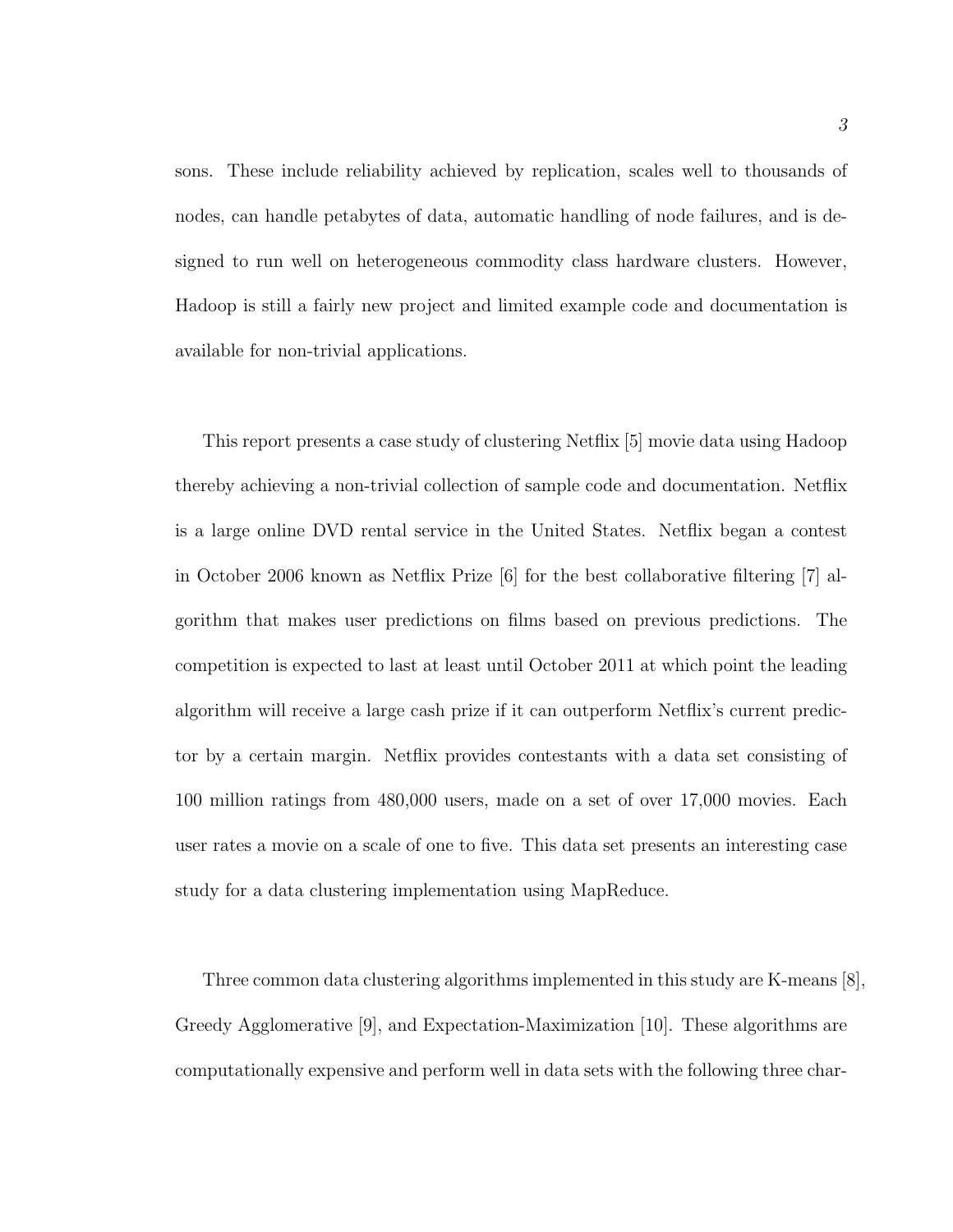acteristics: relatively low feature dimensionality, limited number of clusters, and a small number of data points. The Netflix data however, is large in all three areas hence processing this data can be expected to be a very computationally expensive task. In this study we explore a novel concept know as canopy clustering [11] where data is first clustered into overlapping canopies using a comparatively cheap distance measure, then the data is clustered further using the expensive aforementioned-mentioned clustering algorithms. Canopy clustering has been proven not to reduce the clustering accuracy but instead improve computational efficiency since data points need only be compared to others belonging to the same or overlapping canopies instead of making comparisons to every single point in the data set. In fact with a large data set such as the Netflix problem it would be impractical to use any of these clustering algorithms as physical memory and computational speed would become limiting factors.

The most obvious application of this particular data clustering is for use in predicting ratings since that is the goal of the Netflix prize. Predictions can be made based on a user's previous ratings and those of users who have rated movies belonging to the same clusters. Another possible application of this data clustering is to recommend movies to a user based on others they have previously seen and those seen by other users in the same clusters. An example rating predictor is demonstrated, which is implemented in MapReduce. This simple predictor also demonstrates the collaboration of Hadoop and MySQL, which provides a feasible solution to a reliable, stable, resilient, and scalable source of input and output for MapReduce jobs.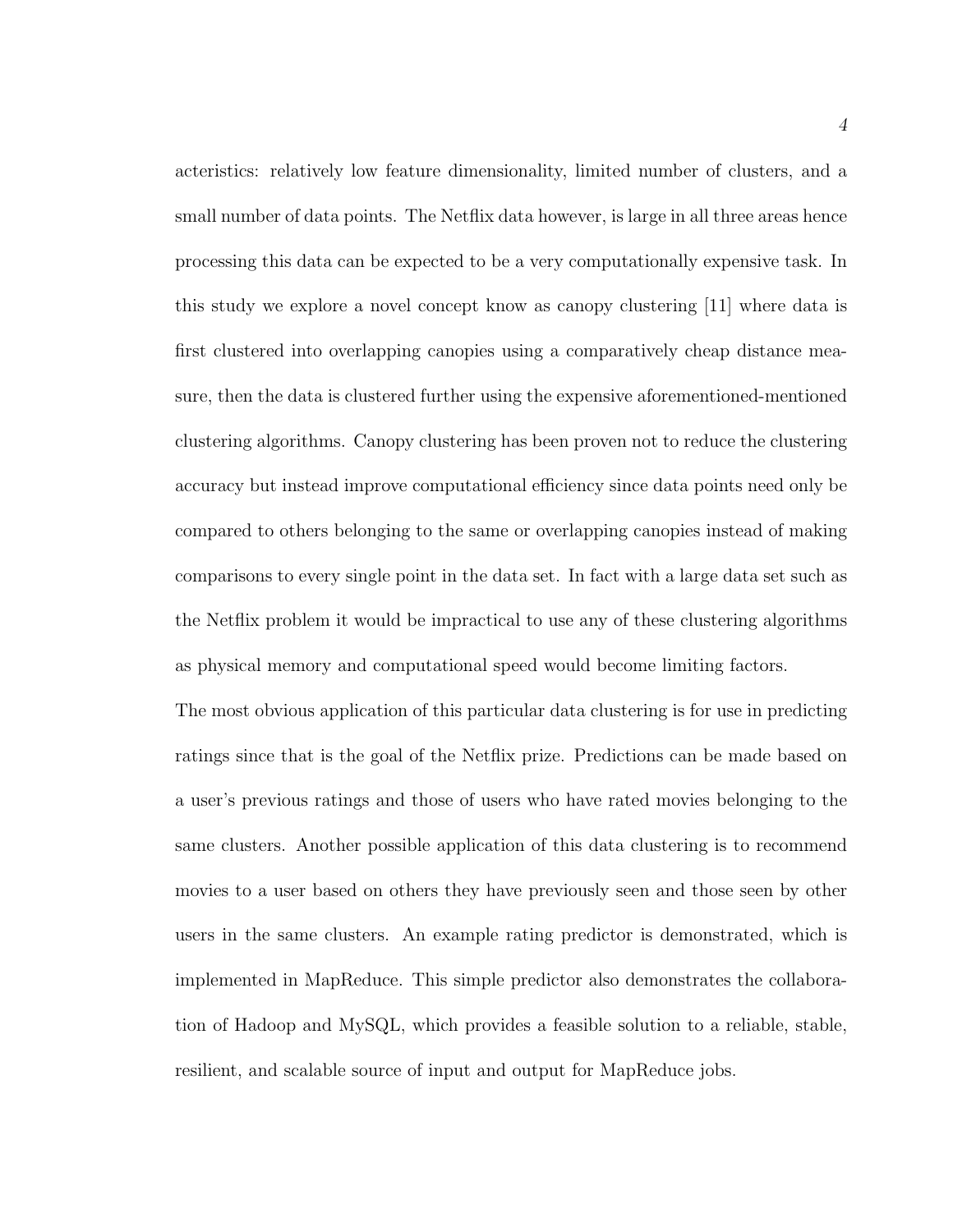Chapter two explains the various aforementioned clustering algorithms that we implement using MapReduce. Chapter three discusses Hadoop which is the MapReduce implementation we used. In this chapter we also detail the MapReduce strategy we use to tackle this particular data clustering problem. In chapter four we see how the resulting clustered data can be used to create a movie rating predictor, and a web based movie recommendation system. Chapter five summarizes the report and provides details on future directions.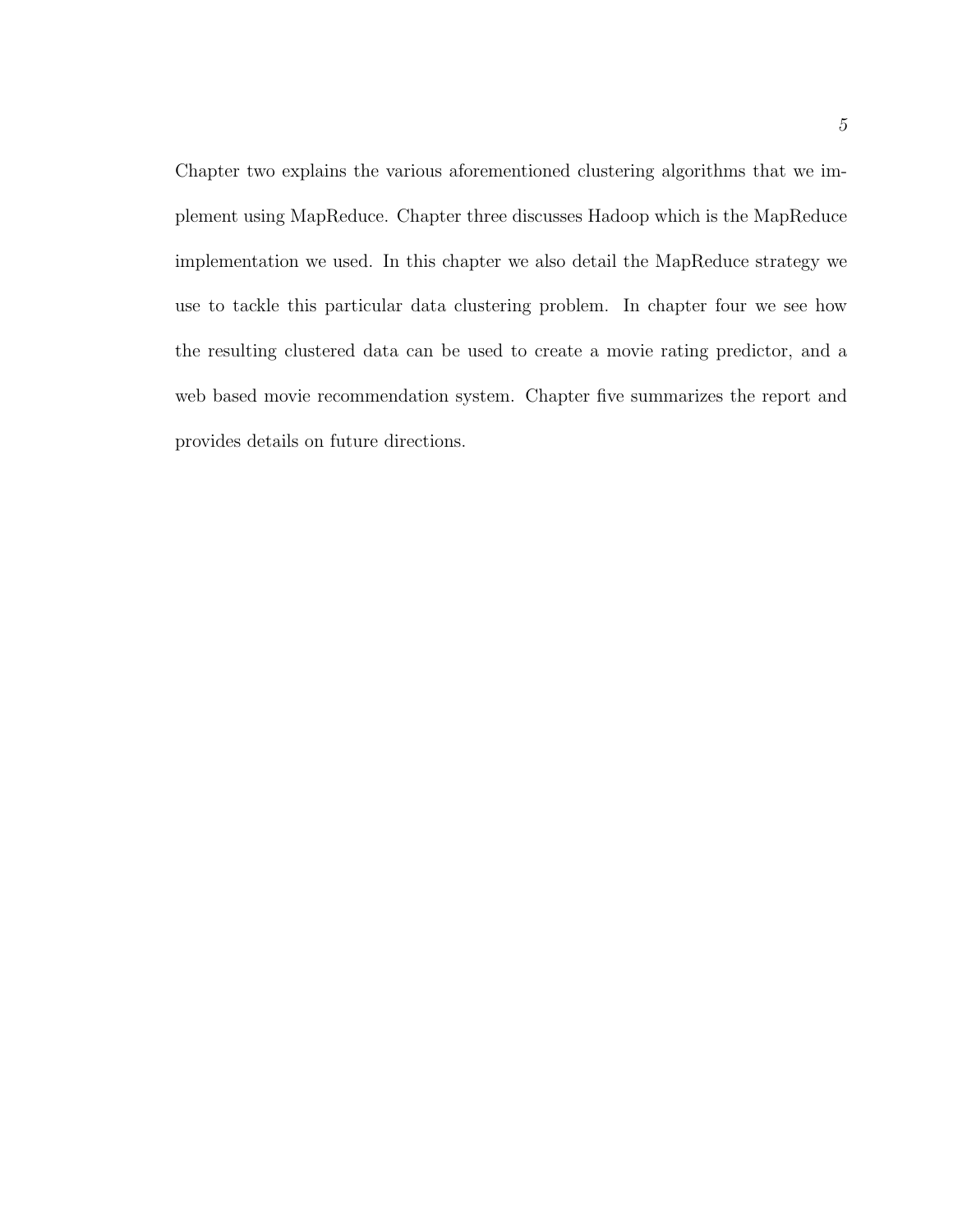# Chapter 2

## DATA CLUSTERING

## 2.1 Overview

Data clustering is the partitioning of object into groups (called clusters) such that the similarity between members of the same group is maximized and similarity between members of different groups is minimized. Often some form of distance measure is used to determine similarity of objects. See Section 2.2 for details on distance metrics used in this project. There are several types of clustering algorithms.

Hierarchical algorithms find successive clusters using previously determined clusters. Hierarchical algorithms can be either agglomerative (bottom-up) or divisive (topdown). Agglomerative algorithms begin with each object as singleton clusters and successively merge those with other clusters to create the final clusters. Divisive algorithms start with the entire data set of objects and partition the set successively into smaller clusters.

Partitional algorithms typically determine all clusters at once. Often partitional algorithms can be used as divisive algorithms in divisive hierarchical algorithms.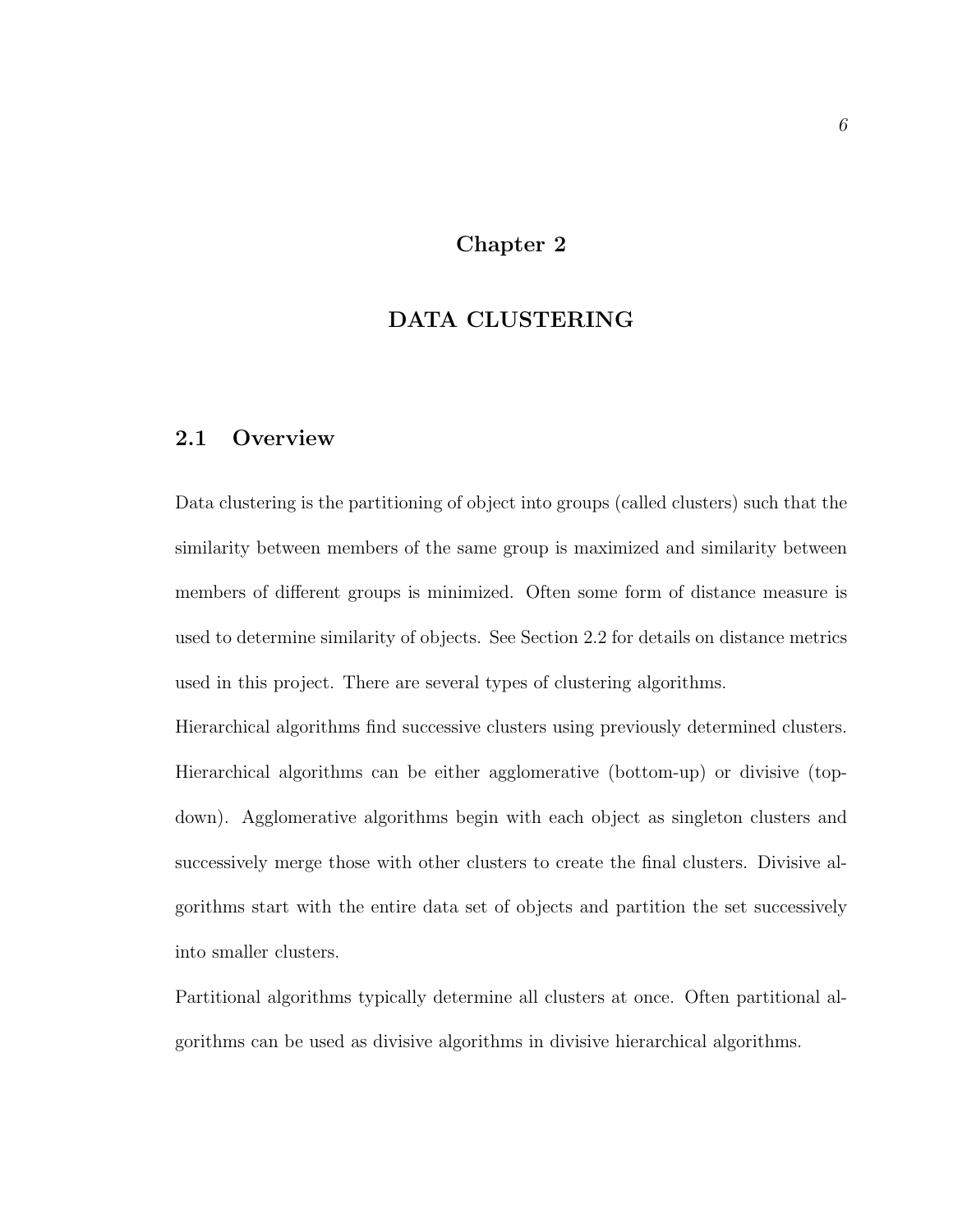## 2.2 Distance Metrics

#### 2.2.1 Cosine Similarity

Cosine similarity is a measure of the distance between two vectors of dimension n, by finding the cosine of the angle between them. It is often used in text mining to compare documents.

Given two vectors A and B the cosine similarity is given by the formula:

$$
similarity = \cos(\theta) = \frac{A \cdot B}{||A|| \cdot ||B||}
$$

The resulting similarity ranges from -1 meaning exactly opposite, to 1 meaning exactly the same, 0 indicating independence. Generally the closer the result to one the more similar the vectors.

#### 2.2.2 Mahalanobis Distance

Mahalanobis distance is a useful method of determining the similarity of an unknown sample set to a known set. It differs from Euclidean distance in that it takes into account the correlations of the data set and is not dependent on the scale of measurements.

The Mahalanobis distance from a group of values with mean  $\mu = (\mu_1, \mu_2, \mu_3, \dots, \mu_N)^T$ and covariance matrix S for a multivariate vector  $x = (x_1, x_2, x_3, \dots, x_N)^T$  is defined as:

$$
D_M(x) = \sqrt{(x-\mu)^T S^{-1}(x-\mu)}
$$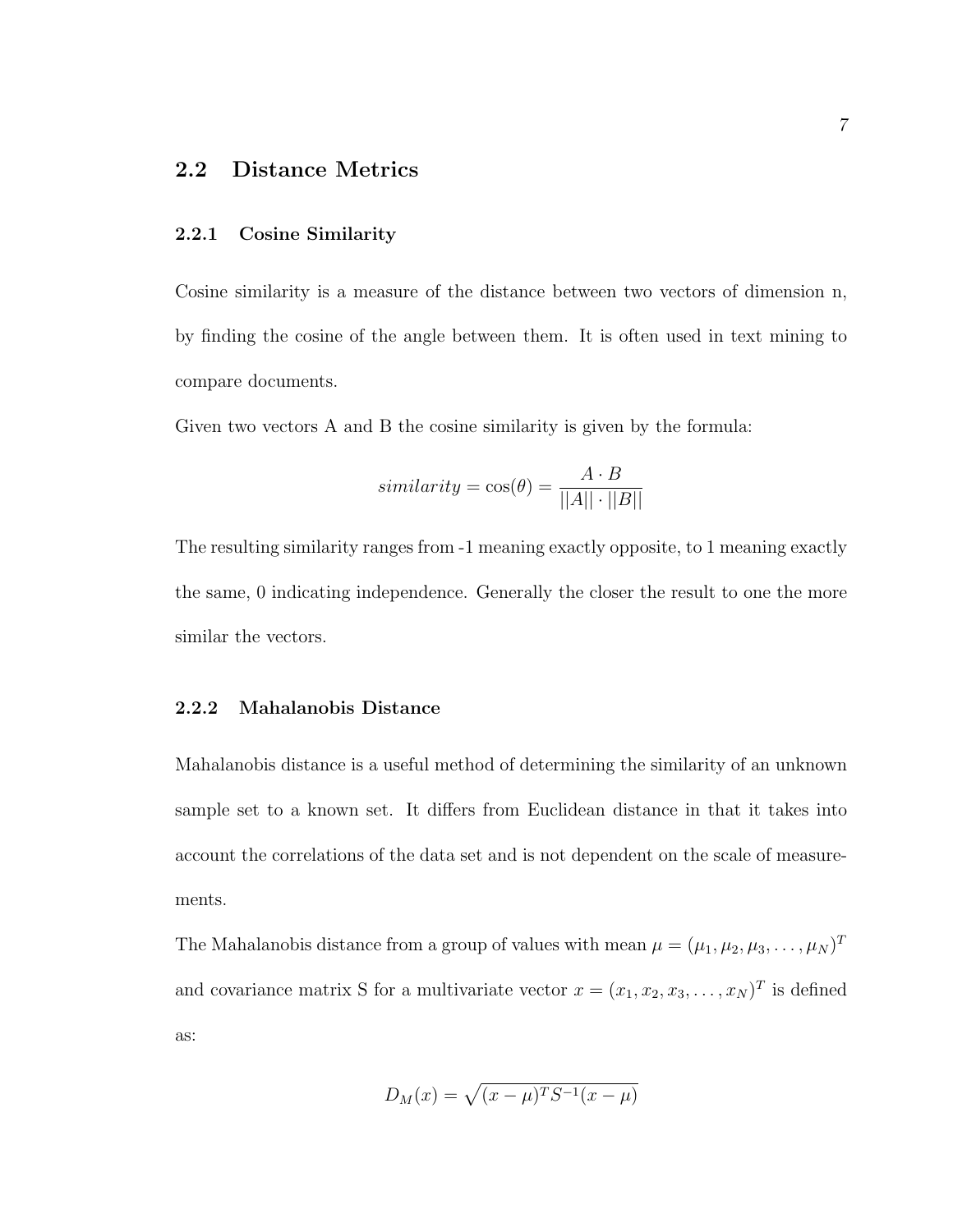Mahalanobis distance is widely used in cluster analysis and other classification techniques. In order to classify a data point as belonging to one of N classes, the covariance matrix of each class must be computed using known data points. Given a test point the Mahalanobis distance is computed to each class and the test point is assigned to the point with minimal distance. This is equivalent to selecting the class with maximum likelihood.

## 2.3 Canopy Clustering

Canopy clustering is an algorithm intended for combined use with another clustering algorithm whose direct usage may be impractical due to the large size of a data set. Using canopy clustering the data is first partitioned into overlapping canopies using a cheap distance metric. The data is then clustered using more traditional clustering algorithms such as K-means which are usually more costly due to more expensive distance measures. Canopy clustering allows these expensive distance comparisons to be made only between members of a particular canopy rather than across all members of the data set. Under reasonable assumptions of the cheap distance measure it is possible to reduce computational time over a traditional clustering algorithm without a significant loss in clustering accuracy. Hence, canopy clustering can be considered a divide-and-conquer heuristic in the sense that it allows an optimal solution to be reached rapidly which may or may not be the optimum solution. However, the divideand-conquer aspect of canopy clustering may be essential in very large data sets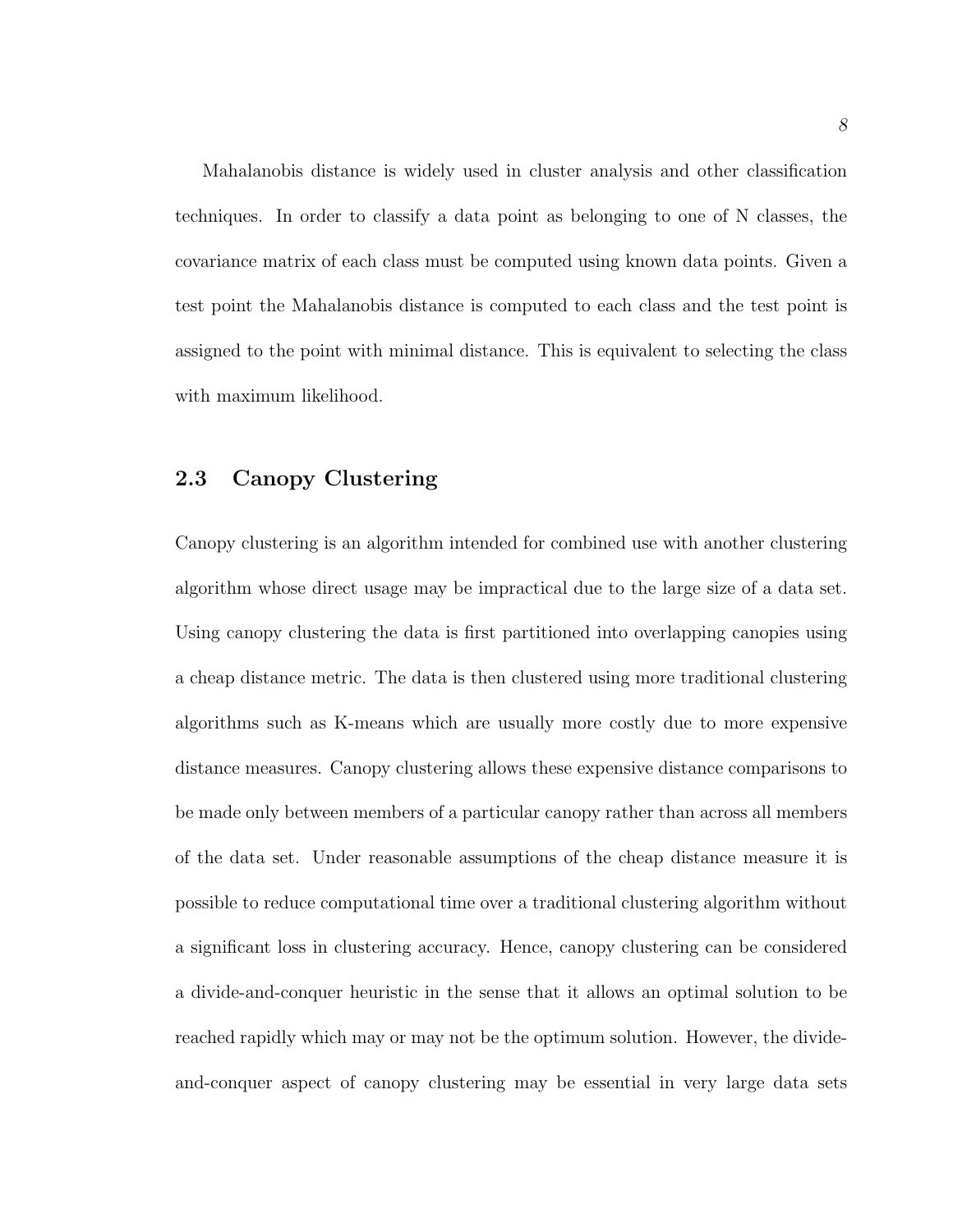where the space and time complexity of traditional clustering algorithms across a large number of data points with a high feature dimensionality may prove impossible to solve due to hardware memory limitations especially where high computational speed is desirable.

## 2.4 K-means Clustering

K-means is a partitional clustering algorithm that partitions  $n$  objects into some chosen k number of clusters, where  $k < n$ . The most commonly implemented form of the algorithm uses an iterative refinement technique known as Lloyd's heuristic. In fact Lloyd's heuristic is so commonly used with K-means clustering that it is often mistakenly described as K-means clustering when in fact it is just a heuristic. Lloyd's algorithm begins by partitioning data into k sets using some defined method or even arbitrarily. The mean point or centroid of each set is then calculated and the algorithm is repeated by associating each data point to the nearest centroid then finding the new set center. This is done repeatedly until convergence, which is determined by observing that the centroids no longer change upon successive iterations. As with any heuristic Lloyd's algorithm does not guarantee a globally optimal solution and can in fact converge to the wrong answer. Other heuristics and even variants of Lloyd's heuristic [12] exist but the basic Lloyd's heuristic is popular because in practice it converges very quickly. However, it has been demonstrated that in some situations Lloyd's heuristic can converge in superpolynomial time [13]. Since the algorithm is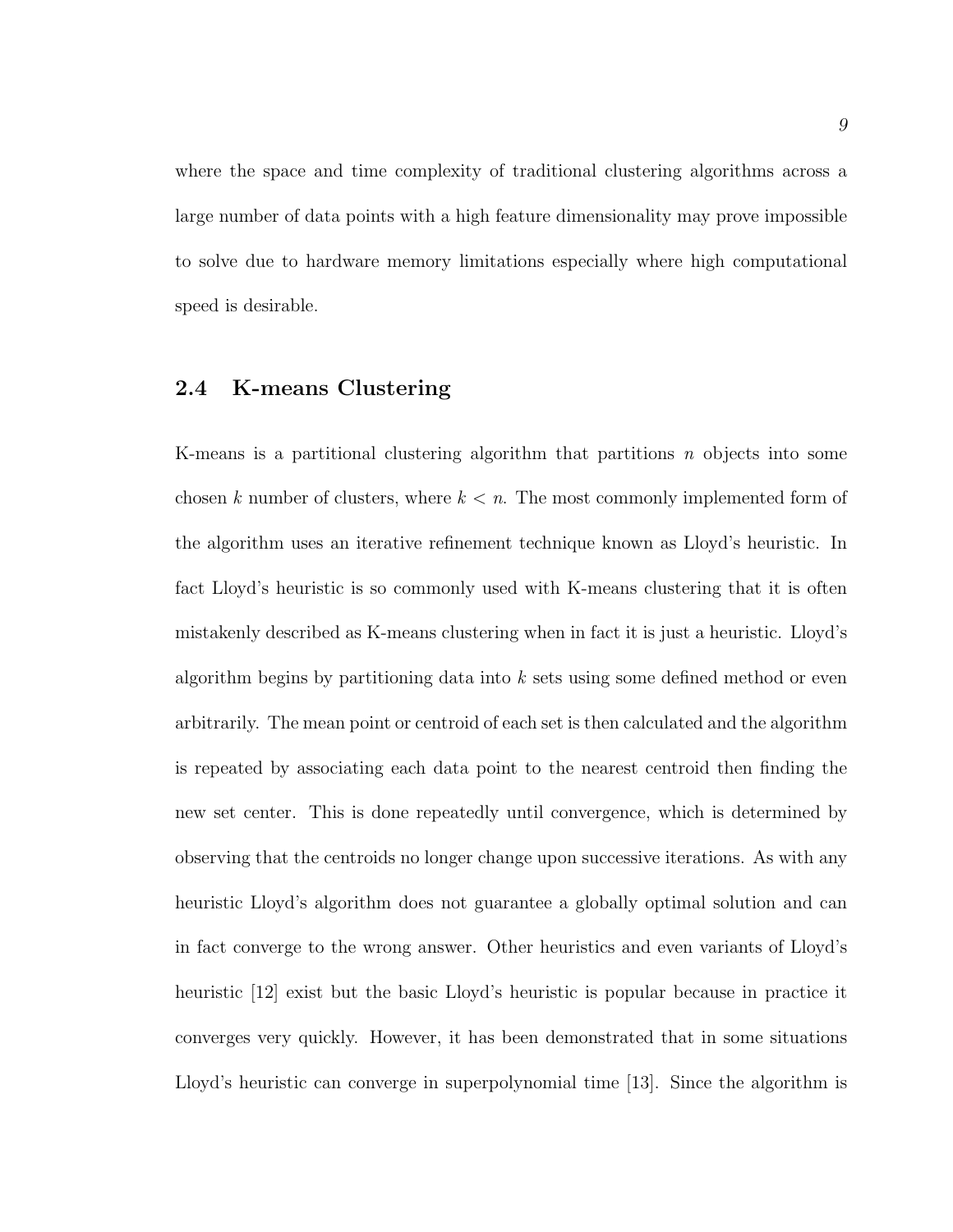usually extremely fast, a common practice is to run the algorithm several times and return the best clustering found. A disadvantage of the K-means algorithm is that the value of k is an input parameter and an inappropriate value may yield poor results.

# 2.5 Greedy Agglomerative Clustering

Agglomerative clustering builds the desired clusters from single data objects. A Greedy approach is to merge the two clusters with the greatest similarity at each step. This process is repeated until either the desired number of clusters is achieved or until the resulting clusters all meet some predefined characteristic. The following figure demonstrates an agglomerative clustering. In the example we have six singleton



Figure 2.1. Progressive merging of clusters

clusters  $\{a\}, \{b\}, \{c\}, \{d\}, \{e\}, \text{ and } \{f\}.$  The first step is to determine which object to merge into a cluster. In the Greedy approach the clusters can be merged based on which are closest to each other based on the distance measure. For example in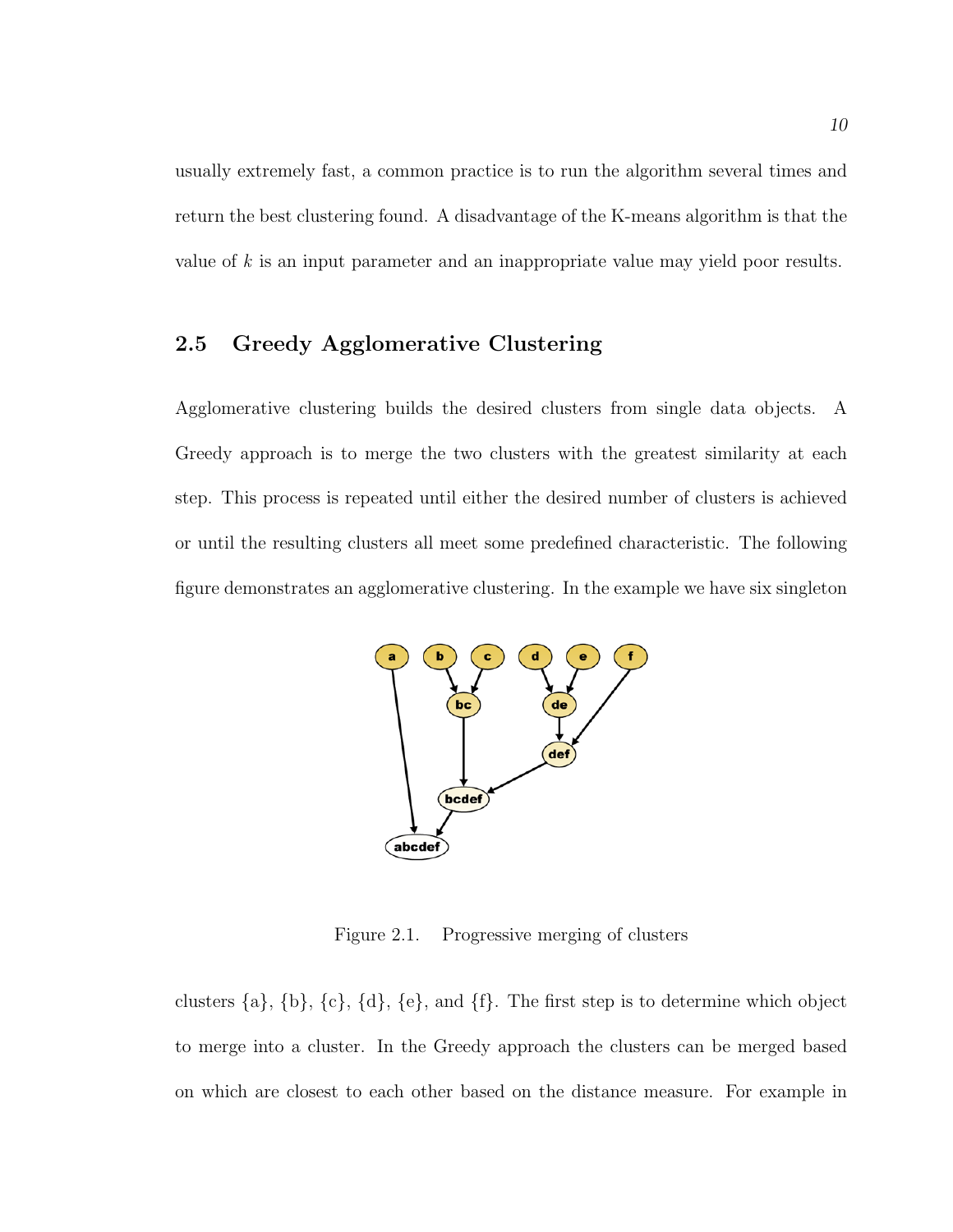the first round of mergings, the new clusters  ${b,c}$  and  ${d,e}$  may be formed. This continues until the final cluster {a,b,c,d,e,f} has been created.

## 2.6 Expectation-Maximization Clustering

Expectation-Maximization (EM) algorithm is an iterative technique for estimating the value of some unknown quantity, given the values of some correlated, known quantity. EM is generally preferable to K-means due to its better convergence properties. EM is popular in statistical estimation problems involving incomplete or hidden data [14]. The EM procedure [15] is:

- 1. Initialize the distribution parameters,
- 2. Repeat until convergence:
	- (a) E-Step: estimate the [E]xpected value of the unknown variables, given the current parameter estimate,
	- (b) M-Step: re-estimate the distribution parameters to [M]aximize the likelihood of the data, given the estimates of the expectations of the unknown variables.

These steps of the EM algorithm depend on the distribution parameters chosen, how many parameters there are, and how complicated the missing value is. In addition the choice of initial parameters is important because the algorithm may only converge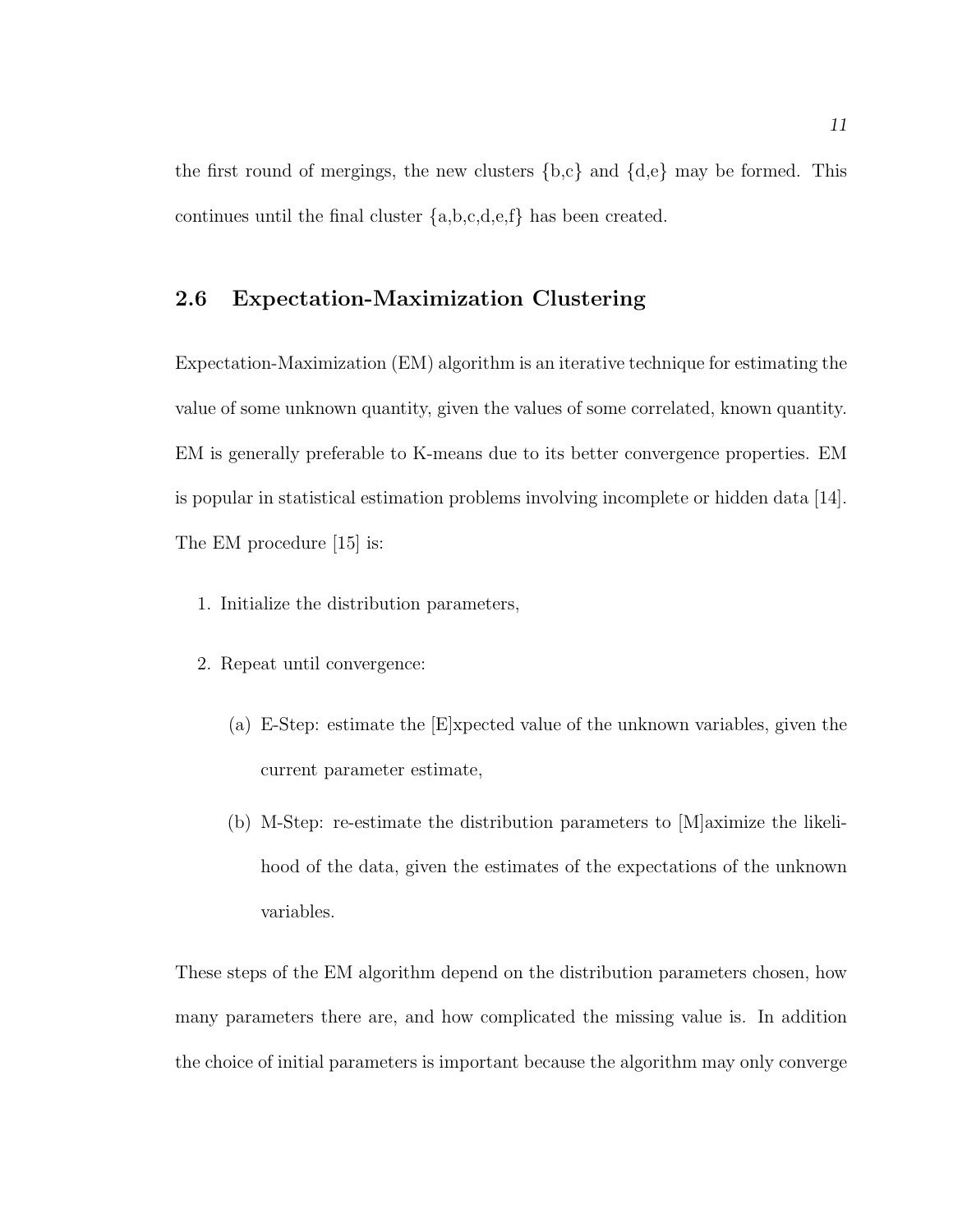to a local optimum. In practice, poor choices can lead to bad results. Although convergence is guaranteed it may take a long time to achieve. In practice, if the missing variables and parameters do not change significantly between successive iterations then the algorithm terminates.

EM algorithm applied to data clustering is very similar to the iterative K-means algorithm. The main points of EM clustering are:

- 1. Initial cluster centers are selected. Membership to a cluster is determined by a probability. For each point there are as many probabilities as there are clusters. For each point the sum of probabilities equals one.
- 2. Clusters are defined by a cluster center and a cluster covariance matrix. Cluster centers and the covariance matrix determine a Mahalanobis [16] distance between a cluster center and a point.
- 3. Cluster probabilities, cluster centers and covariance matrices are recalculated iteratively. In the E-step, for each cluster the probabilities are calculated.
- 4. In the M-step all cluster centers and covariance matrices are recalculated from the updated probabilities, so that the resulting data likelihood function is maximized.
- 5. When the iteration is completed, each point is assigned to the cluster where the probability is maximal. In practice this is equivalent to assigning the point to the cluster where the Mahalanobis distance is the least.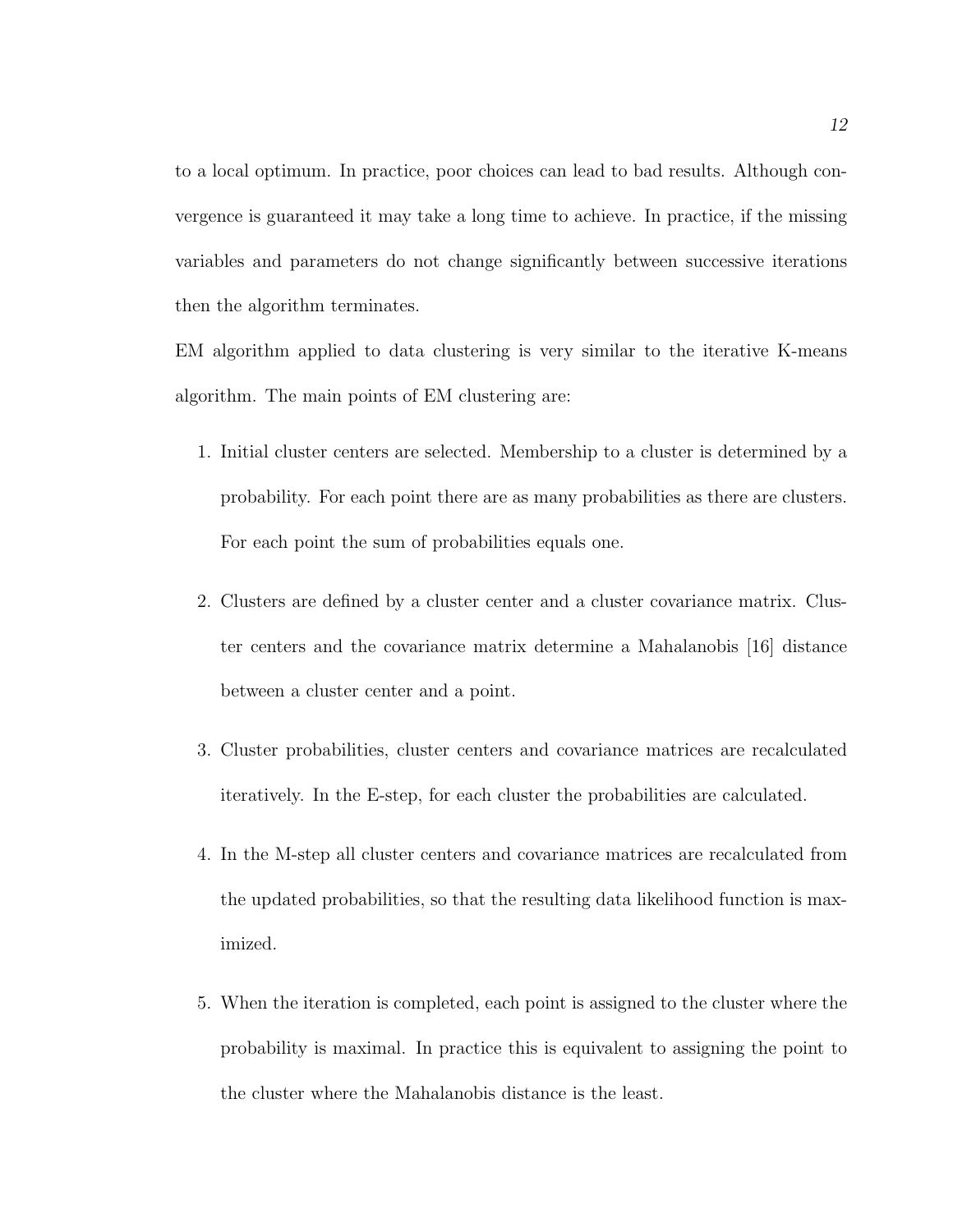## Chapter 3

# MAPREDUCE AND HADOOP

## 3.1 Hadoop

### 3.1.1 Overview

MapReduce is a framework that allows certain kinds of problems particularly those involving large data sets to be computed using many computers. Problems suitable for processing with MapReduce must usually be easily split into independent subtasks that can be processed in parallel. In parallel computing such problems as known as embarrassingly parallel and are ideally suited to distributed programming. MapReduce was introduced by Google and is inspired by the map and reduce functions in functional programming languages such as Lisp. In order to write a MapReduce program, one must normally specify a mapping function and a reducing function. The map and reduce functions are both specified in terms of data the is structured in key-value pairs. The power of MapReduce is from the execution of many map tasks which run in parallel on a data set and these output the processed data in intermediate key-value pairs. Each reduce task only receives and processes data for one particular key at a time and outputs the data it processes as key-value pairs. Hence,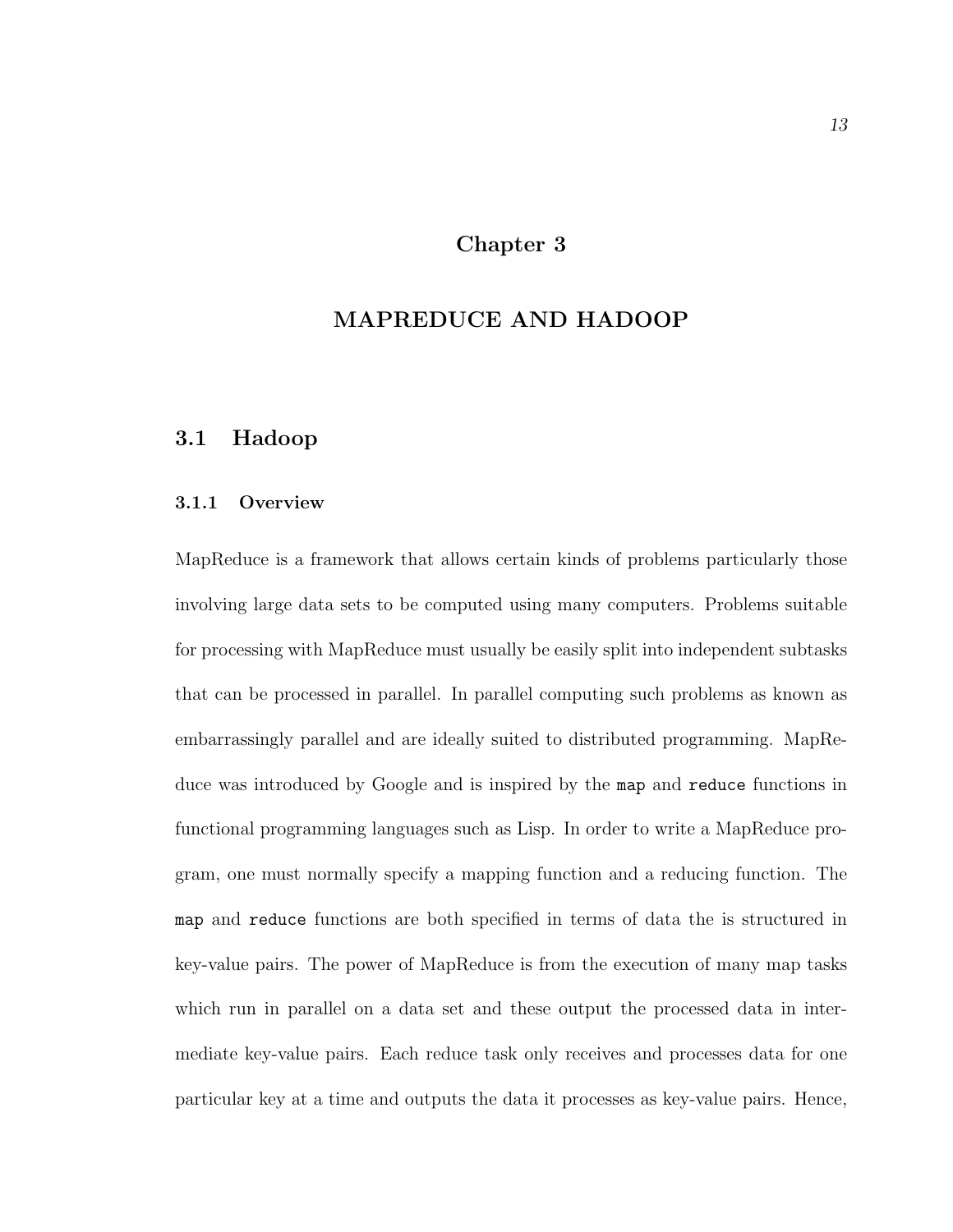MapReduce in its most basic usage is a distributed sorting framework. MapReduce is attractive because it allows a programmer to write software for execution on a computing cluster with little knowledge of parallel or distributed computing. Hadoop is a free open source MapReduce implementation and is developed by contributors from across the world. The version used in this project is 0.18.1. Hadoop scales well to many thousands of nodes and can handle petabytes of data. The Hadoop architecture has two main parts: Hadoop Distributed File System (HDFS) and the MapReduce engine. Basically HDFS can be used to store large amounts of data and the MapReduce engine is capable of processing that data.

A related sub-project of Hadoop, HBase database which runs on top of HDFS has arisen out of the need to process very large databases in the petabyte range. HBase is a column oriented distributed database based on Google's Big Table [17] and is designed to run on top of Hadoop providing input and output for MapReduce jobs. This can be compared to pairing Hadoop with a common database management system such as MySQL [18].

## 3.1.2 Hadoop Distributed File System (HDFS)

HDFS is a pure Java file system designed to handle very large files. Similar to traditional filesystems, Hadoop has a set commands for basic tasks such as deleting files, changing directory and listing files. The files are stored on multiple machines and reliability is achieved by replicating across multiple machines. However, this is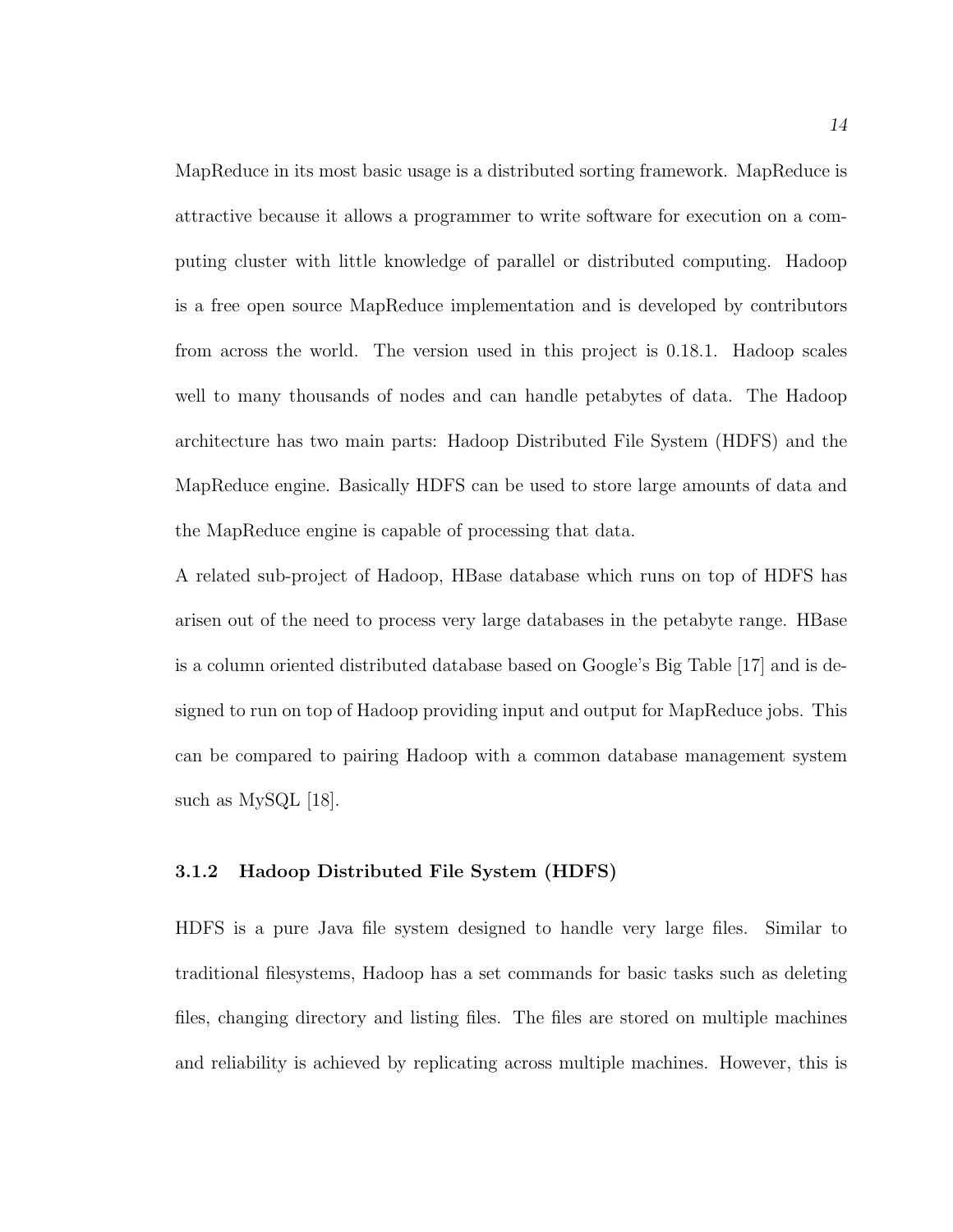not directly visible to the user it and appears as though the filesystem exists on a single machine with a large amount of storage. By default the replication factor is 3 of which at least 1 node must be located on a different rack from the other two. Hadoop is designed to be able to run on commodity class hardware. The need for RAID storage on nodes is eliminated by the replication.

A limitation of HDFS is that it can not be directly mounted onto existing operating systems. Hence, in order to execute a job there must be a prior procedure that involves transferring the data onto the filesystem and and when job is complete the data must be removed from the filesystem. This can be an inconvenient time consuming process. One way to get around the extra cost incurred by this process is to maintain a cluster that is always running Hadoop such that input and output data is permanently maintained on the HDFS.

#### 3.1.3 MapReduce Engine

The Hadoop mapreduce engine consists of a job tracker and one or many task trackers. A mapreduce job must be submitted to a job tracker which then splits the job into tasks handled by the task trackers. HDFS is a rack aware filesystem and will try to allocate tasks on the same node as the data for those tasks. If that node is not available for the task, then the task will be allocated to another node on the same rack. This has the effect of minimizing network traffic on the cluster back bone and increases overall efficiency.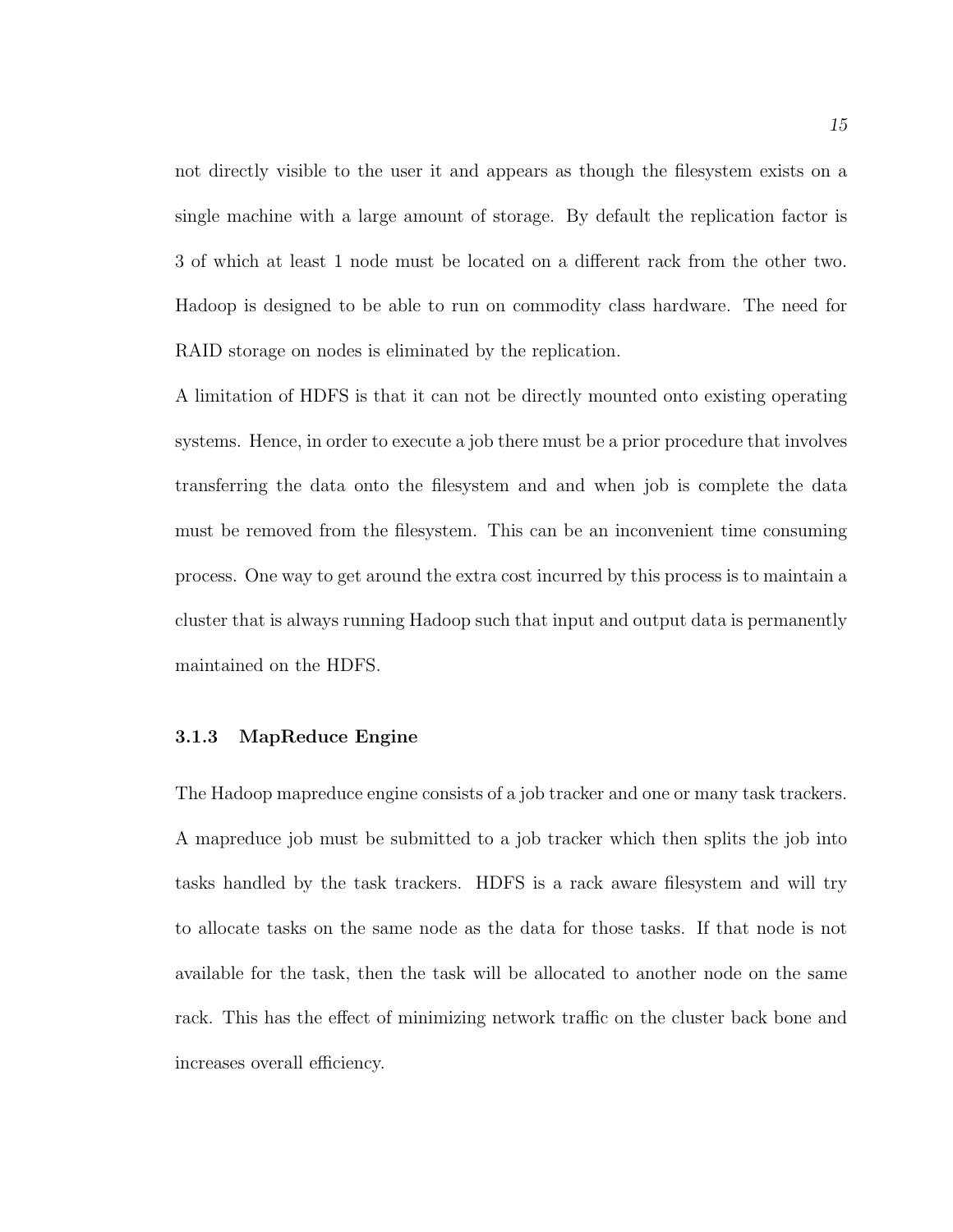In this system the job tracker becomes a single point of failure since if the job tracker fails the entire job must be restarted. As of Hadoop version 0.18.1 there no task checkpointing so if a tasks fails during execution is must be restarted. Hence, it also follows that a job is dependent on the task that takes the longest time to complete since all tasks must complete in order for the job to complete.

## 3.2 The Netflix Problem

An important part of Netflix's revenue generation comes from recommending movies to users based on movies they have seen in the past. As part of an effort to improve their movie recommendation system, Netflix is currently sponsoring the Netflix Prize. This is a competition that began in October 2006 and is expected to run at least until October 2011. The winning entry will be an algorithm that is able to predict user ratings for movies most accurately. In order to qualify for the grand prize the best algorithm must have a Root Mean Square Error (RMSE) that is 10% better than Netflix's current predictor. RMSE is used to compare how much the actual ratings made by users vary from predictions. A low RMSE indicates that a predictor is more accurate than one with a higher RMSE. Actual ratings and predictions for a particular movie by certain raters can be represented as vectors. Figure 3.1 shows an example.

The formula for the RMSE is given by:

$$
RMSE(\theta_1, \theta_2) = \sqrt{MSE(\theta_1, \theta_2)} = \sqrt{E((\theta_1 - \theta_2)^2)} = \sqrt{\frac{\sum_{i=1}^{n} (x_{1,i} - x_{2,i})^2}{n}}
$$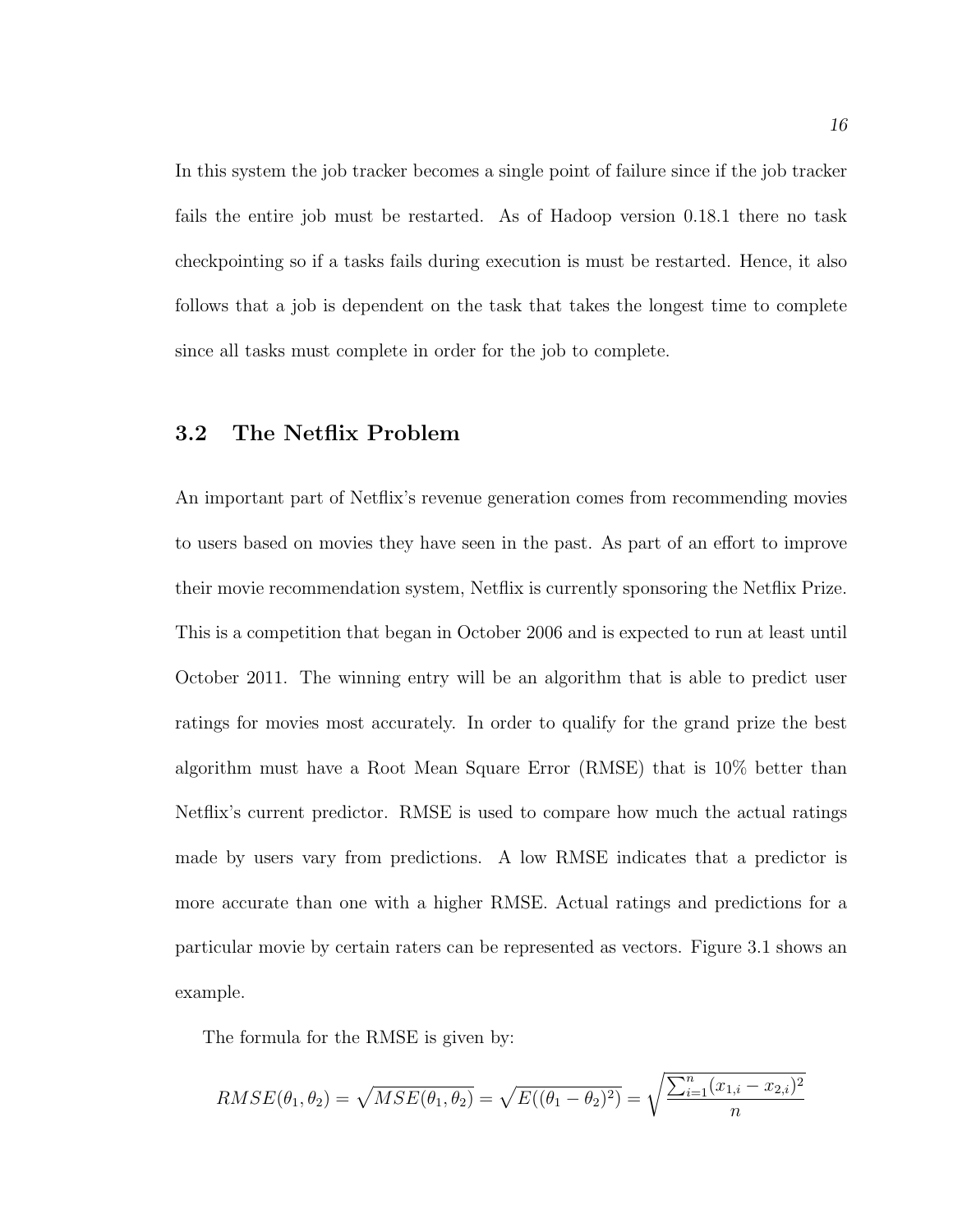$$
\theta_1 = \begin{bmatrix} x_{1,1} \\ x_{1,2} \\ \vdots \\ x_{1,n} \end{bmatrix} \quad \text{and} \quad \theta_2 = \begin{bmatrix} x_{2,1} \\ x_{2,2} \\ \vdots \\ x_{2,n} \end{bmatrix}
$$

Figure 3.1. Two vectors representing data points

Netflix provides competition entrants with a data set that includes 100 million ratings from over 480,000 users and more than 17,000 movies. The files containing the ratings are called the training set. Raters are anonymous and are identified only by numbers which are hereafter referred to as raterIDs. Movies are identified by numbers hereafter referred to as *movieIDs*. A file is also provided that matches *movieIDs* to movie titles. A *probe* file is also provided that contains 1.4 million *movieID* and raterID pairs for which predictions must be made. All the actual ratings for the movies and raters in the probe file are contained in the training set. Cinematch, which is Netflix's current predictor is able to achieve a RMSE of 0.9525 on this probe set. So this can be used as a benchmark for evaluating a predictor.

## 3.3 MapReduce Strategy

#### 3.3.1 Overview

The greatest challenge to processing and solving a problem using Hadoop's MapReduce system is designing the inputs and outputs. Complex problems such as the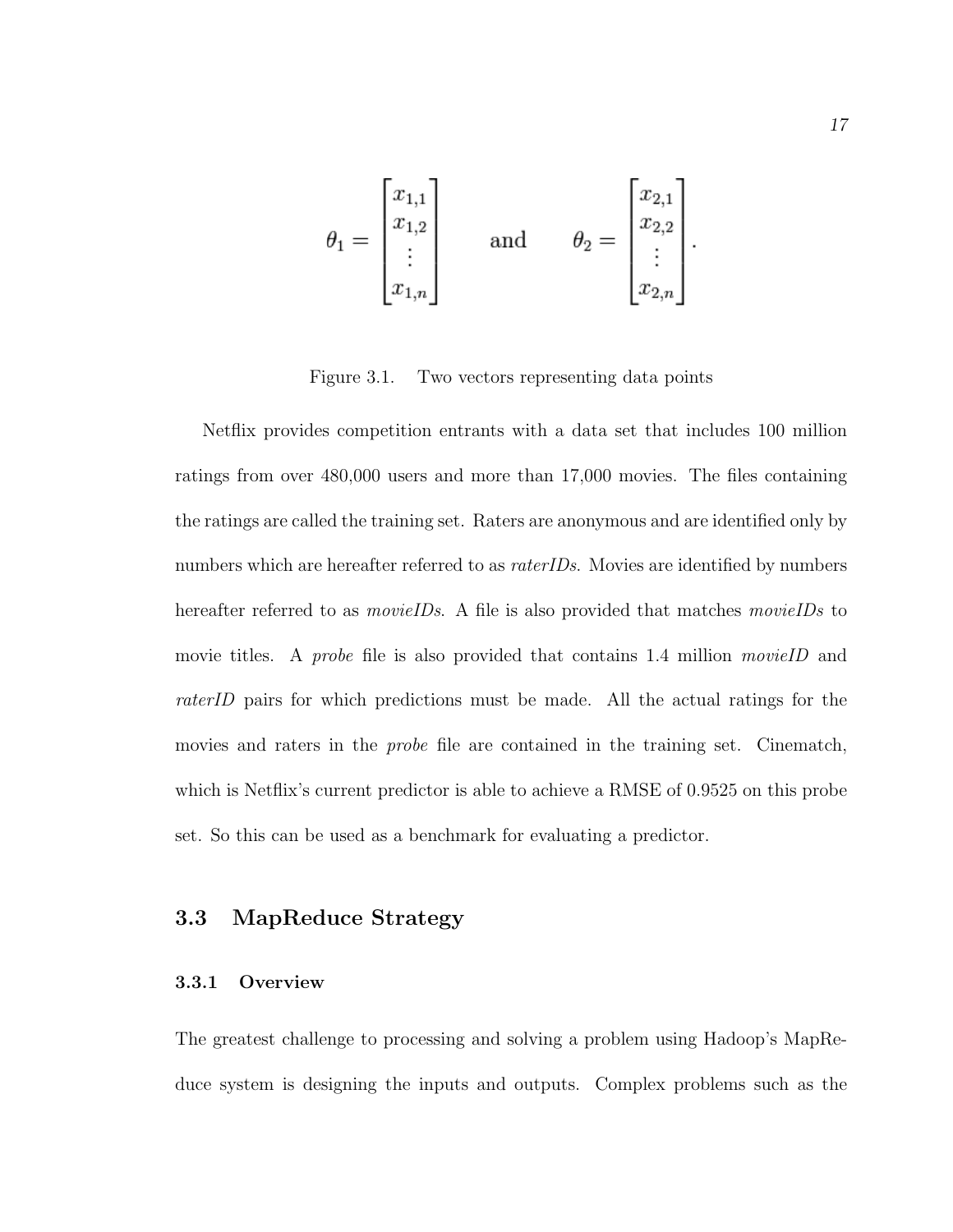one being considered in this report must often be performed in multiple MapReduce steps. Each step takes as input the output from a previous step MapReduce. The Netflix data clustering consists of five steps outlined in this section.

#### 3.3.2 Step 1 - Data Preparation

This step transforms the original Netflix provided movie data set into a form that can be more easily processed using Hadoop. This data set is a collection of more than 17,000 text files each containing data for a single movie. Each of these files contains the movie identification number of the movie as the first line. Every subsequent line contains comma separated values for a rater identification number, an integer rating greater than or equal to one and less than or equal to five given by that rater, and the date on which the movie was rated. For example the first five lines of the movie "The Name of the Rose" with movie identification number 11,674 would look like this:

11674:

1331154,4,2004-08-02

551423,5,2004-07-19

716091,4,2005-07-18

Since by default Hadoop mappers process input text files line by line, it is logical to transform each file into a single line such that each movie can be processed by a single map. Hence, the final output maybe a collection of text files each with the format:

movieID\_D rater\_i:rating\_i,rater\_j:rating\_j,rater\_k:rating\_k,...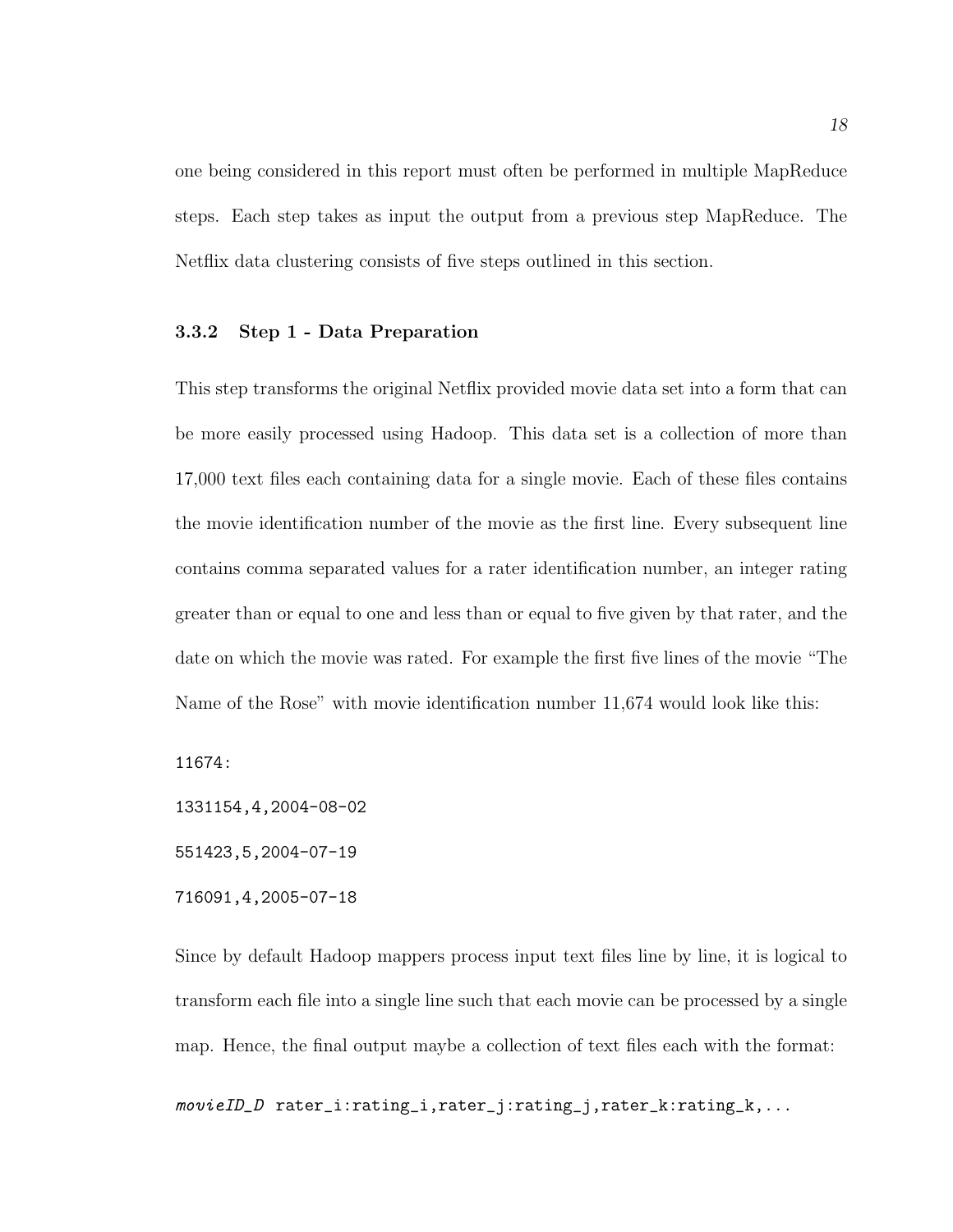$movieID\_E$  rater\_u:rating\_u,rater\_v:rating\_v,rater\_w:rating\_w,...

...

For example the data for a the movie "The Name of the Rose" will be transformed into the format:

11674 1331154:4,551423:5,716091:4,1174530:3,...

## Map Step

The intermediate output of the map will be movieID as the key and raterID as the value.

### Reduce Step

The output of the reduce step will simply output movieID as the key and concatenate the raterIDs for that movie into a comma separated list.

## 3.3.3 Step 2 - Canopy Selection

In this step the canopy centers are chosen using a "cheap" distance metric. The metric chosen is described as follows: if a set of z number of people rate movie A and the same set of z number of people rate movie  $B$ , then movies A and B belong to the same canopy. Using this metric it is possible that canopies may overlap, or in other words a movie may belong to multiple canopies. So long as each movie belongs to at least one canopy the necessary condition of canopy clustering will be met. Hence, in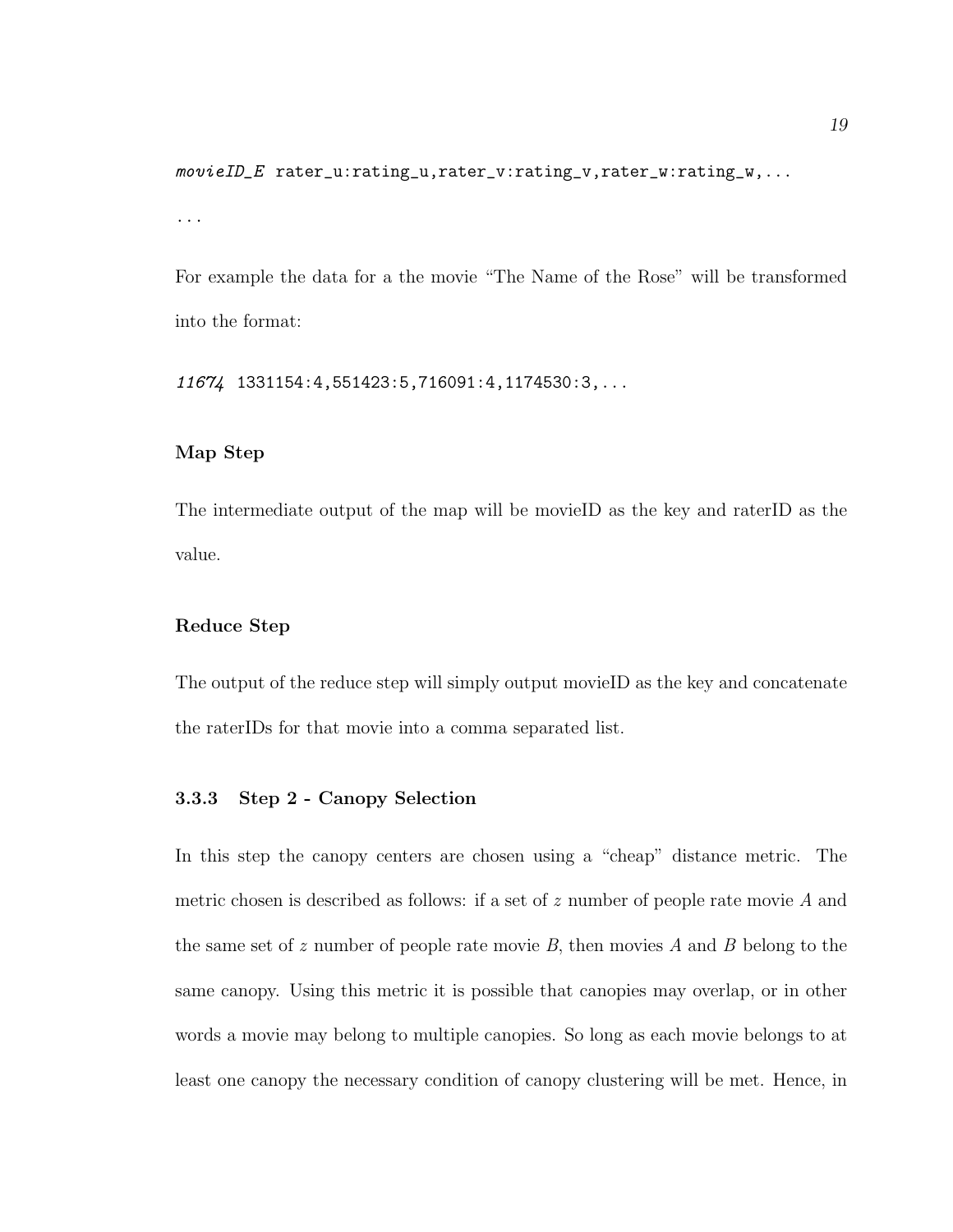order for this to be true the value  $z$  must not be too large as the canopies may be large and many data points may lie outside of canopies. If the value of z is too small then the number of canopies will be few and each canopy will have many data points. Hence, the eventual expensive data clustering may not be very good. During testing the value of z used was 10 resulting in about 400 canopies. Table 3.1 shows the effect of varying the distance on the number of canopies produced.

The input used for this step is the output from Step 1. Hence each line from the text input files has the format:

### movieID\_D rater\_i:rating\_i,rater\_j:rating\_j,rater\_k:rating\_k,...

The output will be a file containing the canopy centers along with their rating data. Since it is a subset of the full data set it has the same format as the input files.

#### Map Step

Every mapper maintains a collection containing the canopy center candidates it has determined thus far. During every map the mapper determines if each successive movie is within the distance threshold of any already determined canopy center candidate. If the mapped movie is within the threshold then it is discarded, otherwise it is added to the collection of canopy center candidates. The intermediate output sent to the reducer has the movieID as the key and the list of raterID-rating pairs as the value.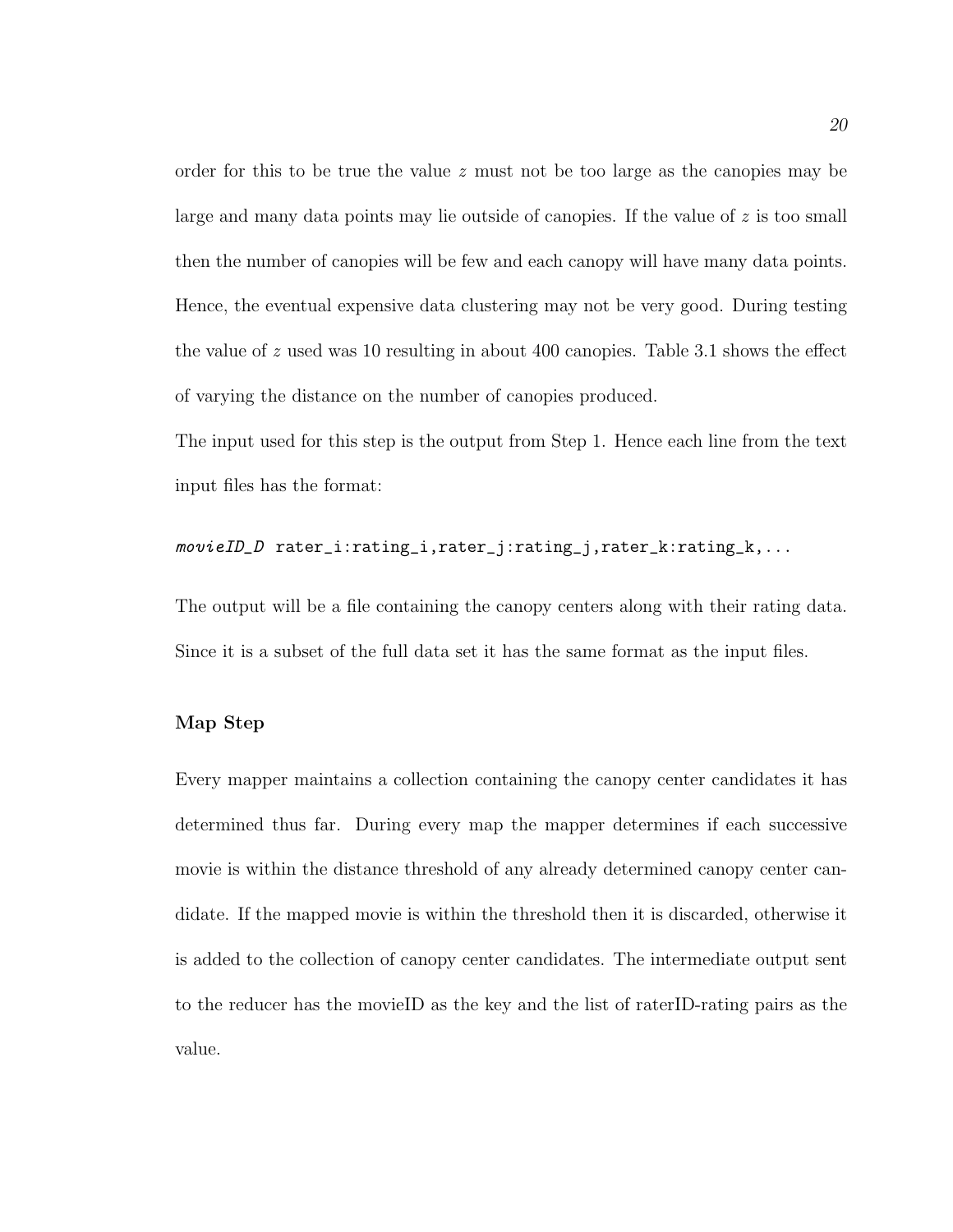#### Reduce Step

The reducer repeats the same process as the mappers. It receives the candidate canopy center movieIDs but removes those which are within the same threshold. In other words it removes duplicate candidates for the same canopy center. In order for this to work correctly the number of reducers is set to one.

| Distance | Canopy Centers |
|----------|----------------|
| 5        | 75             |
| 6        | 108            |
|          | 169            |
| 8        | 251            |
| 9        | 326            |
| 10       | 433            |
| 11       | 530            |
| 12       | 685            |

TABLE 3.1 Effect of distance on number of canopies created

## 3.3.4 Step 3 - Mark By Canopy

This step marks each movie from the full data set from Step 1 with the identification number of the canopies it belongs to. The two inputs used for this step are the output from Step 1 and the output from Step 2. The same distance metric from Step 2 is used in this step to determine if the movie belongs to a particular canopy or not. The output will have the following format:

movie\_A rater\_i:rating\_i,rater\_j:rating\_j,... ;canopy\_U,canopy\_V,...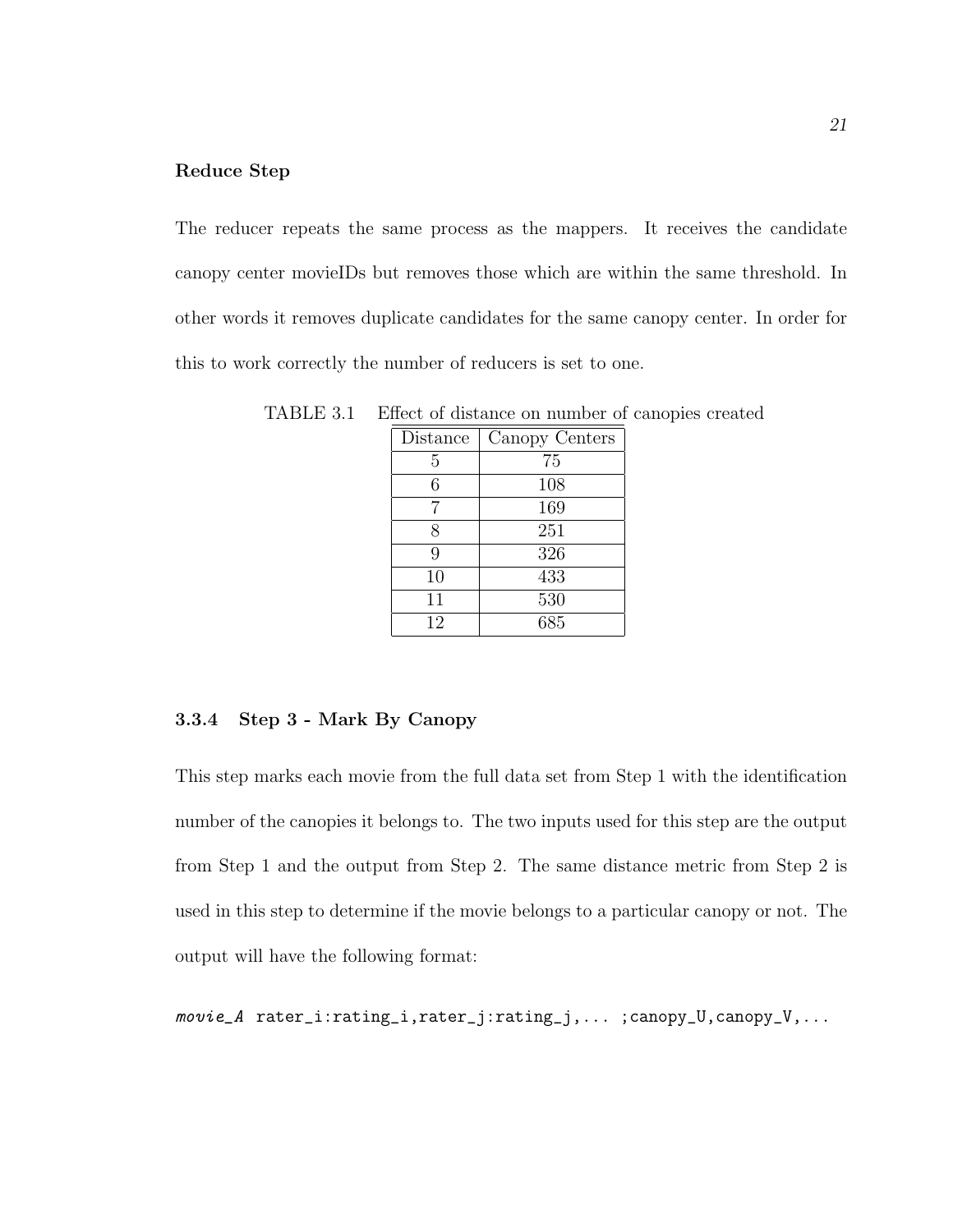#### Map Step

Each mapper will load the canopy centers generated by Step 2. As each movie is received from the full data set the mapper determines the list of canopy centers that the movie is within, using the same distance metric from Step 2. The intermediate output is the movieID as the key and its raterID-rating pairs and list of canopies as the value.

#### Reduce Step

The reducers simply output the map output.

### 3.3.5 Step 4 - Expensive Clustering

The expensive clustering steps do not change the full movie data set. They merely move around the canopy centers so a more accurate clustering is determined. The details for each clustering type are explained in this section. SequenceFile output format is used for all MapReduces in this step. In this step we found it necessary to avoid Java's java.lang.OutOfMemoryError error by limiting the number of ratings considered per movie to 150,000. In addition the maximum number of movies per cluster to consider for the new cluster center in this step is limited to the top 1,000 most likely. These are chosen from the set of movies most similar to the current canopy center.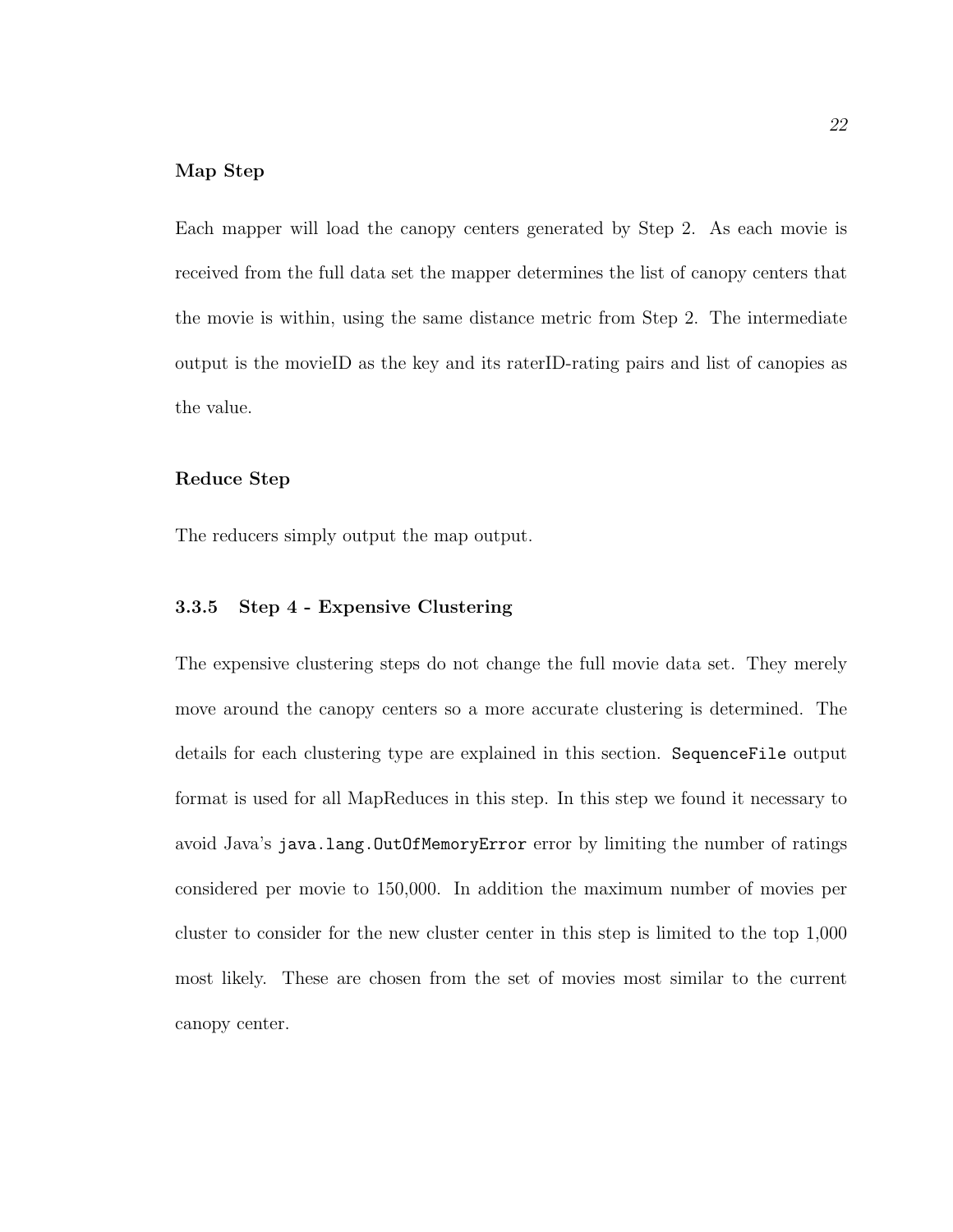#### K-means Clustering

The K-means clustering step is performed iteratively until convergence is achieved. In simple terms this means until the k-centers no longer change. However, in practice this can take an incredible amount of time or never be achieved at all. So for testing purposes the algorithm was run iteratively up to five times and the final result considered converged. The expensive distance metric used in this step is cosine similarity. The two input data sets for this step are the full data sets marked with canopies created by Step 3 and initially the canopy centers created by Step 2. The output is a list with the new cluster centers (movieID) as the key and it raterID-rating pairs list as its values in the same format as the output of the canopy selection MapReduce (Step 2).

#### Map Step

Each mapper loads the k-centers from the previous K-means MapReduce into memory. For the first iteration the canopy centers generated by Step 2 are used. Each movie that is mapped is also contains a list of the canopies it belongs to. Using the expensive distance metric the mapper determines which canopy the movie is closest to and outputs the chosen canopyID as the key and the mapped movie as the value.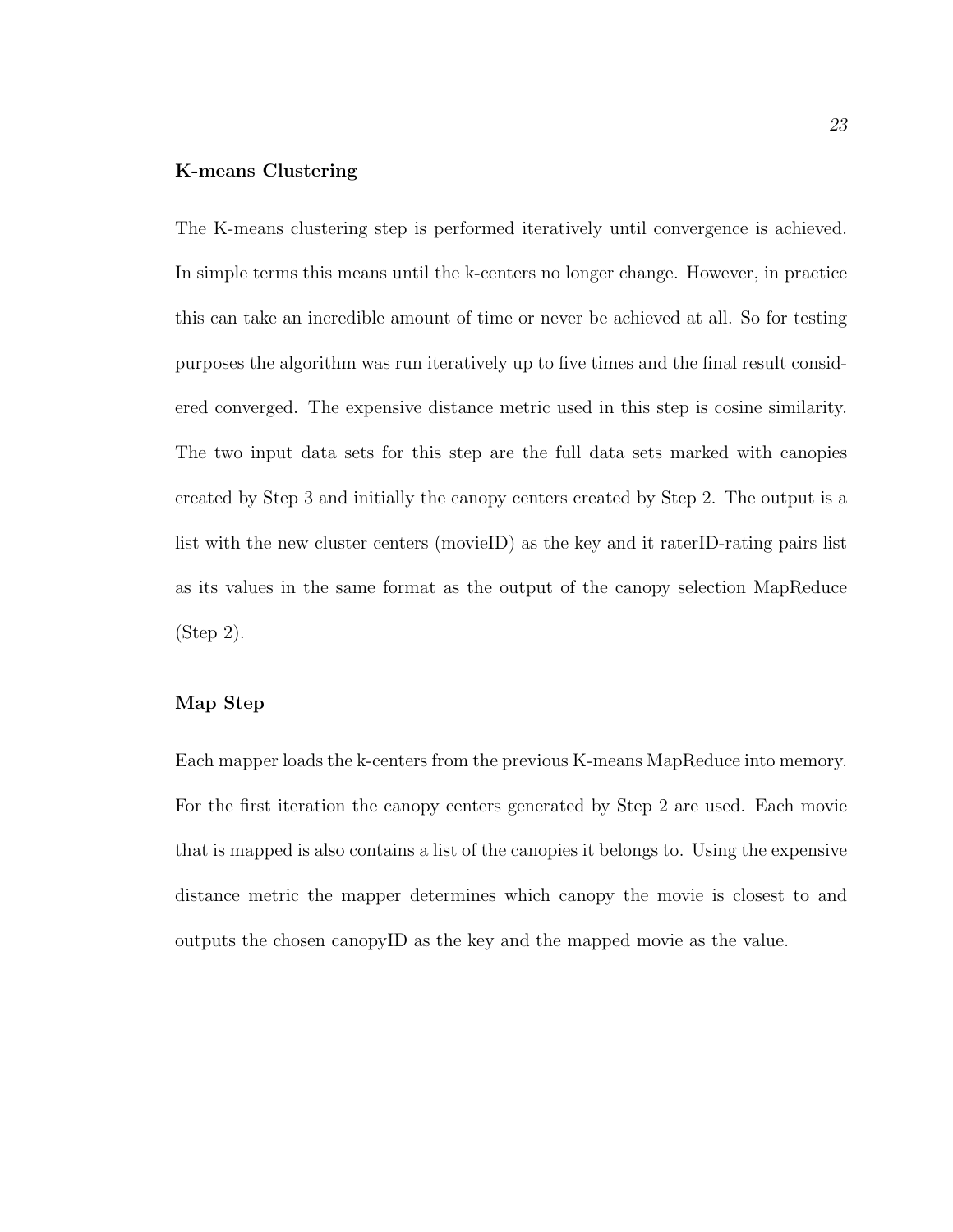#### Reduce Step

The reduce step must determine the new center for every canopyID that it receives from the mappers. The process to do this involves determining the theoretical average movie in a canopy, then finding the actual movie that is most similar to this average value. When finding the average movie one determines the set of raters that belong to a canopy. For each of these raters it can be determined how they scored movies on average. With this information we can use cosine similarity to determine the movie most similar to this average movie.

#### Greedy Agglomerative Clustering

This clustering can be performed in a single MapReduce. The canopy centers created by Step 2 and the full movie data set marked by canopyID from Step 3 are used as the inputs. The canopy centers are used as the starting points for each eventual cluster that would be created by the Greedy Agglomerative Clustering algorithm. Cosine similarity is the distance metric used in this step. In this step when a movie is mapped, its membership to a cluster is determined not by its proximity to the cluster center but by its proximity to the current average data point in the cluster. When a desired cluster strength, or number of movies is achieved in a cluster then no more movies can be added to that cluster.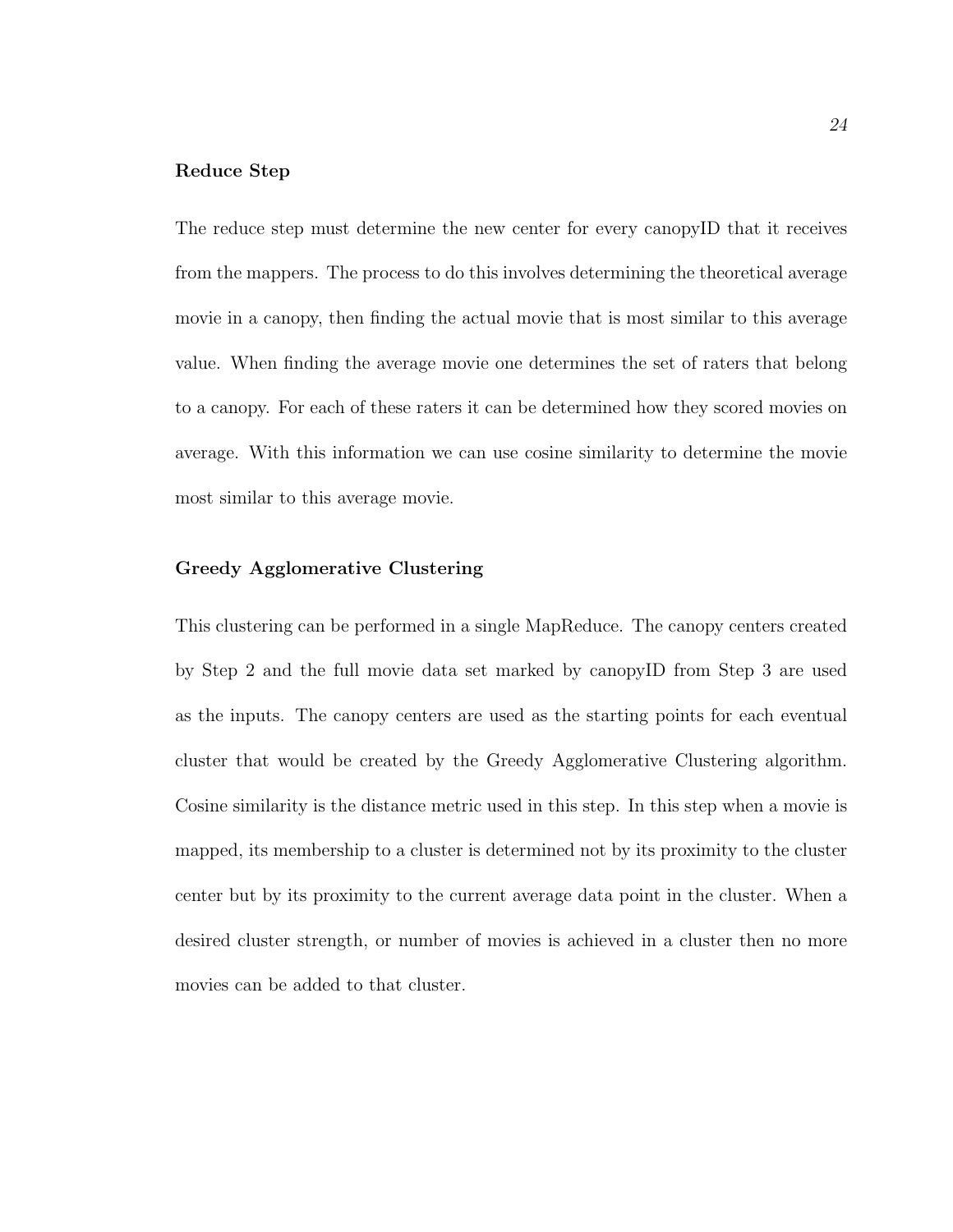#### Map Step

Each map loads the canopy centers into memory. As movies are mapped, a canopy center is chosen from the list the movie belongs to provided that canopy has not already reached its desired size. The intermediate output of this step is the chosen canopy center as the key and movie data as the value.

#### Reduce Step

The reduce step determines the new canopy center using the same method as the reduce step of the K-means MapReduce.

#### Expectation-Maximization Clustering

The MapReduce steps for the Expectation-Maximization (EM) clustering are very similar to those for the the K-means algorithm. In fact EM clustering can be considering a generalized (although more complex) K-means clustering. EM clustering is also iterative like K-means. The Mahalanobis [19] distance measure is used in this step. The input to this step is initially the canopy centers created by Step 2 and the full data set marked by canopy centers from Step 3.

#### Map Step

The maps encompass the Expectation step of the EM algorithm where the cluster probabilities are calculated. In this case, however, the maximum likelihood function is calculated and the minimum value is selected which is equivalent to selecting the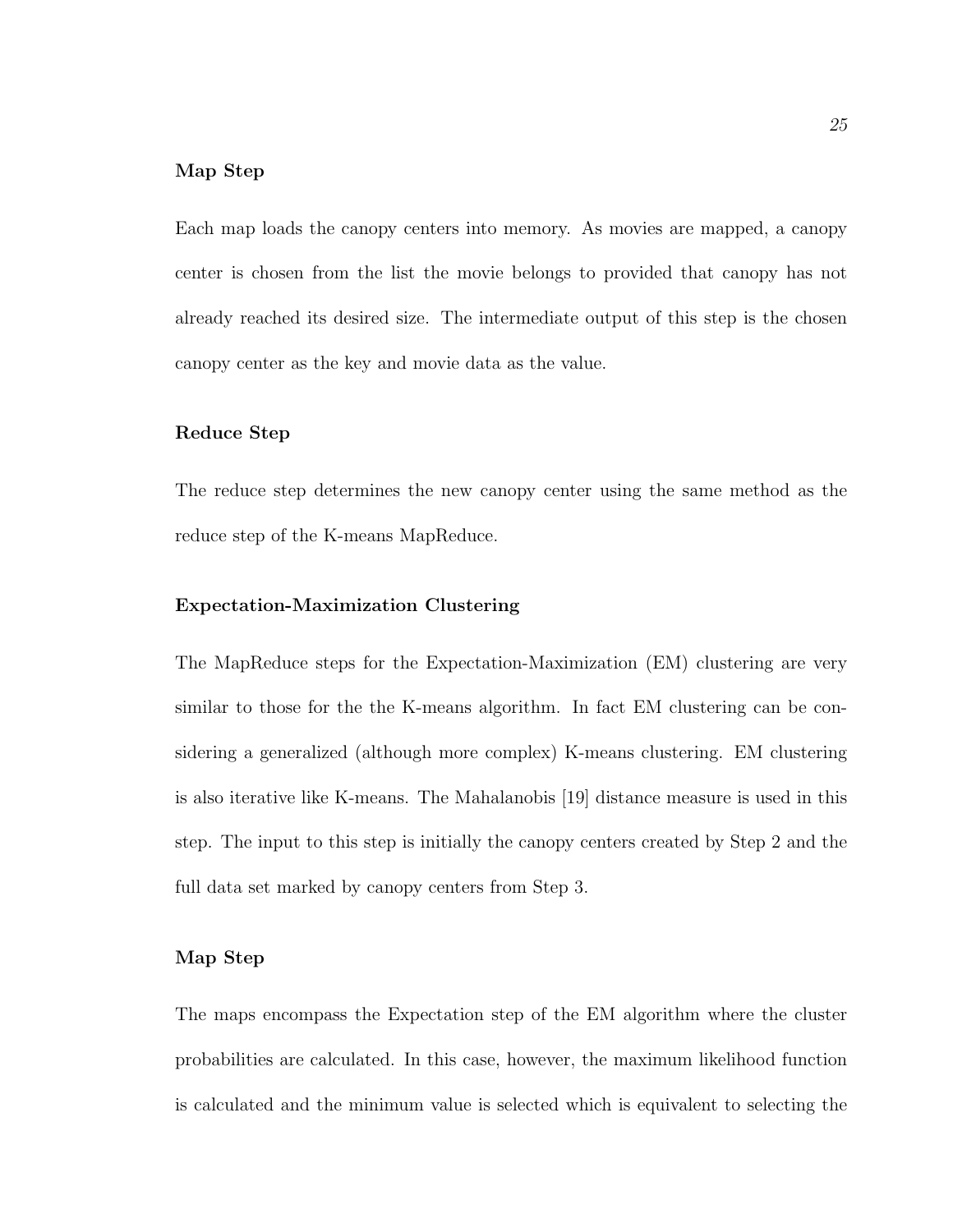canopy with the greatest probability. Cluster membership is determined similarly to the K-means clustering MapReduce by comparing mapped movies to the current cluster center using the Mahalanobis distance metric.

#### Reduce Step

The reduces encompass the Maximization step of the EM algorithm where new cluster centers are calculated similarly to the K-means step.

#### 3.3.6 Step 5 - Inverse Indexer

This phase outputs results that can be used. The aim is to associate each movie with a cluster center in an inverted index format. Hence, the cluster center movie identification numbers are used as the keys and the associated movie identification numbers are used as the values. The two inputs for this step are the list of centroids and the full movie data set. The output has the following format:

movieID\_centroid movieID\_A:similarityA,movieID\_B:similarityB,...

#### Map Step

The map loads the cluster centers determined by any one of the algorithms from Step 4. For each mapped movie that is within the cheap distance metric from Step 2 of any cluster center, the similarity is calculated for that movie to the cluster center using the appropriate distance metric. The intermediate output sent to the reducer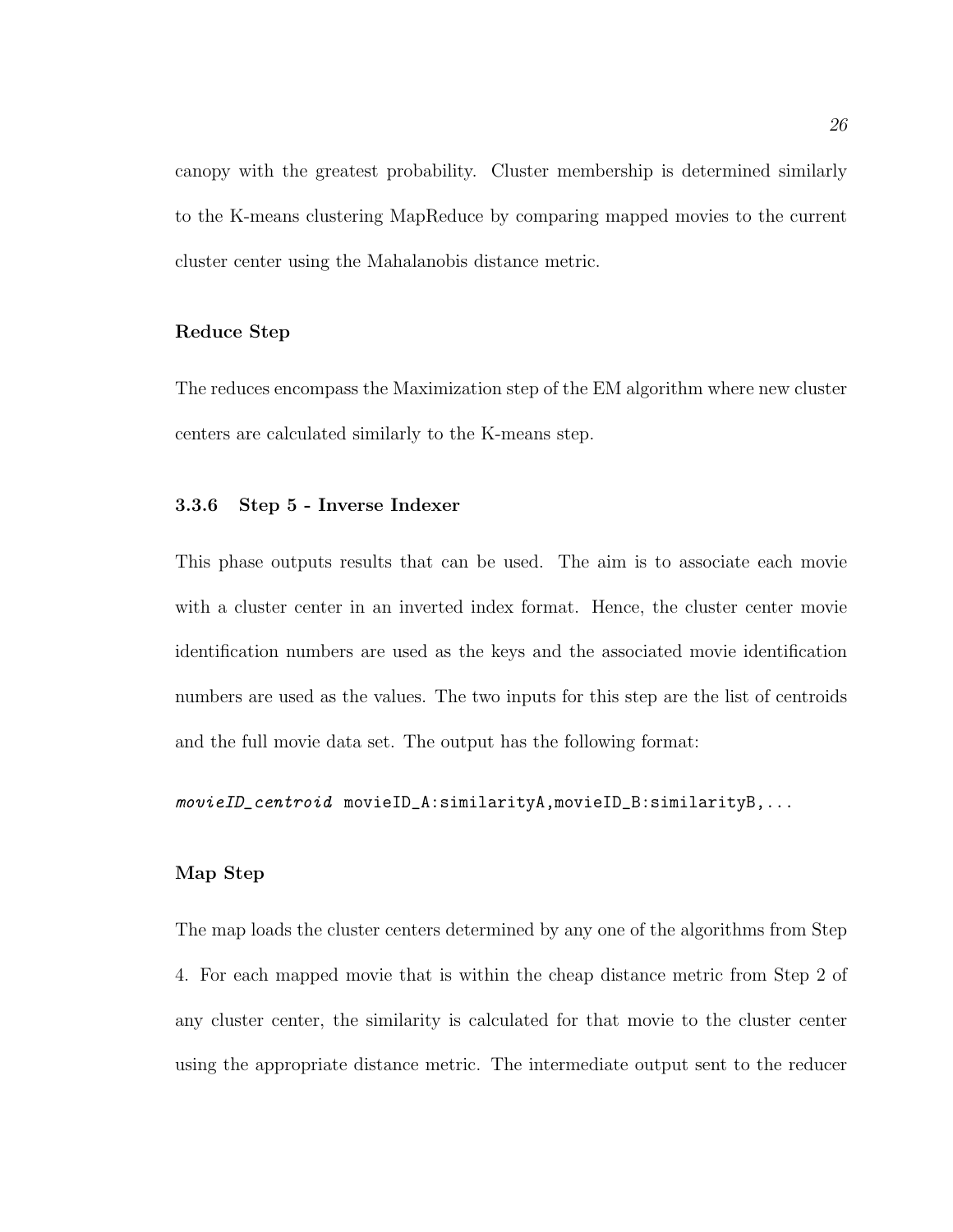will have the cluster center as the key and the mapped movieID and similarity as the value.

# Reduce Step

The reduce simply concatenates the movieID-similarity pairs for each cluster center.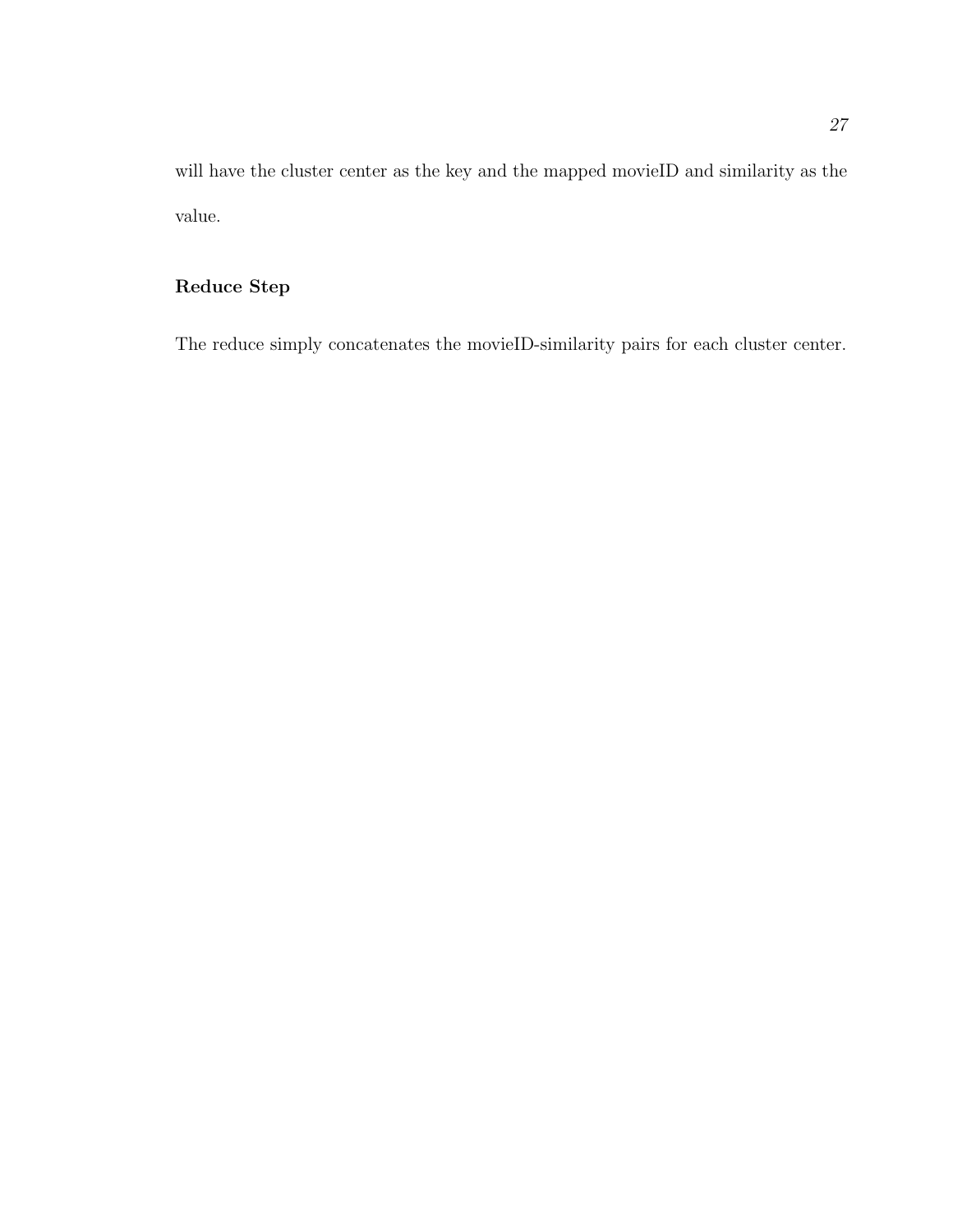#### Chapter 4

# NETFLIX SPECIFIC APPLICATIONS OF DATA CLUSTERING

## 4.1 Predictor for Netflix Prize

A simple predictor of Netflix ratings given a specific user and movie can be created using the clustered data. The accuracy of this predictor can be compared to that of Cinematch, which is the name of Netflix's current predictor. Netflix provides a "probe" file containing over 1.4 million userID and movieID pairs for each of which a prediction in the range one to five must be made. The rating for each of these pairs is actually contained in the dataset provided by Netflix so it is possible to make a prediction and retrieve the actual value for comparison purposes. Hence, an example predictor using this probe file for input can produce as output 1.4 million actual rating - predicted rating pairs. This output can be used to compute a Root Mean Square Error (RMSE) [20] value for comparison purposes against Cinematch, which is able to achieve a RMSE of 0.9514 on this probe data.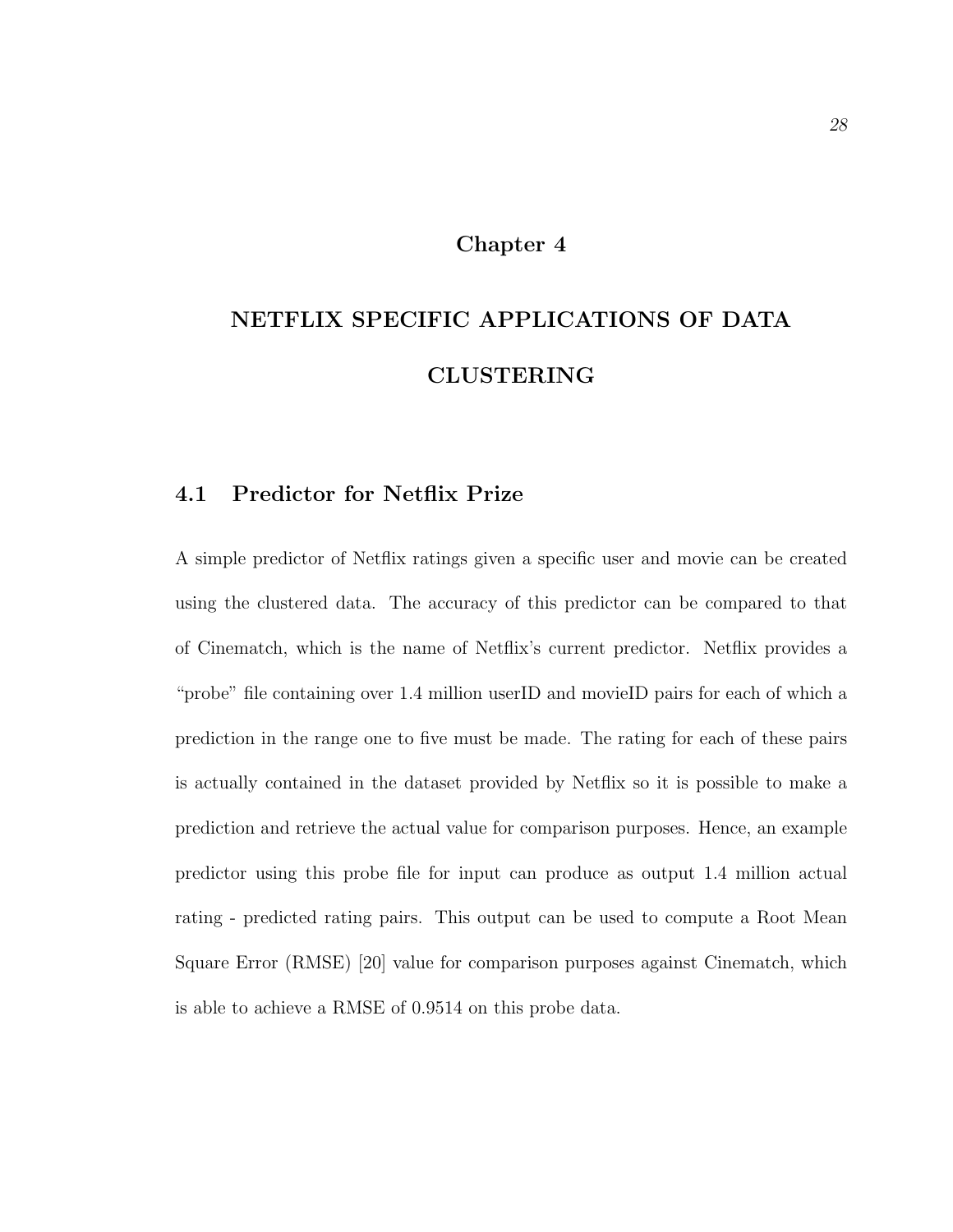#### 4.1.1 Random Predictor

The purpose of this MapReduce is to produce a simple Random Predictor for comparison purposes. Since the ratings for all the movieID-raterID pairs in the "probe" file are contained in the full data set, the Random Predictor MapReduce can retrieve those actual ratings and we can use those for analytical purposes. The input to this MapReduce is the full data set and the "probe" file of movieIDs and raters for which to make predictions. The probe file has the format:

```
movieID1 raterA,raterB,raterC...
```

```
movieID2 raterX,raterY,raterZ...
```
...

The output will have the format:

```
<actual rating>,<predicted rating>
<actual rating>,<predicted rating>
```
...

where each line represents the ratings made by a user and predicted for a user for a particular movie.

#### Map Step

Since the probe file contains ratings already present in the full data set, the map retrieves the actual rating made by a particular user for a certain movie. The inter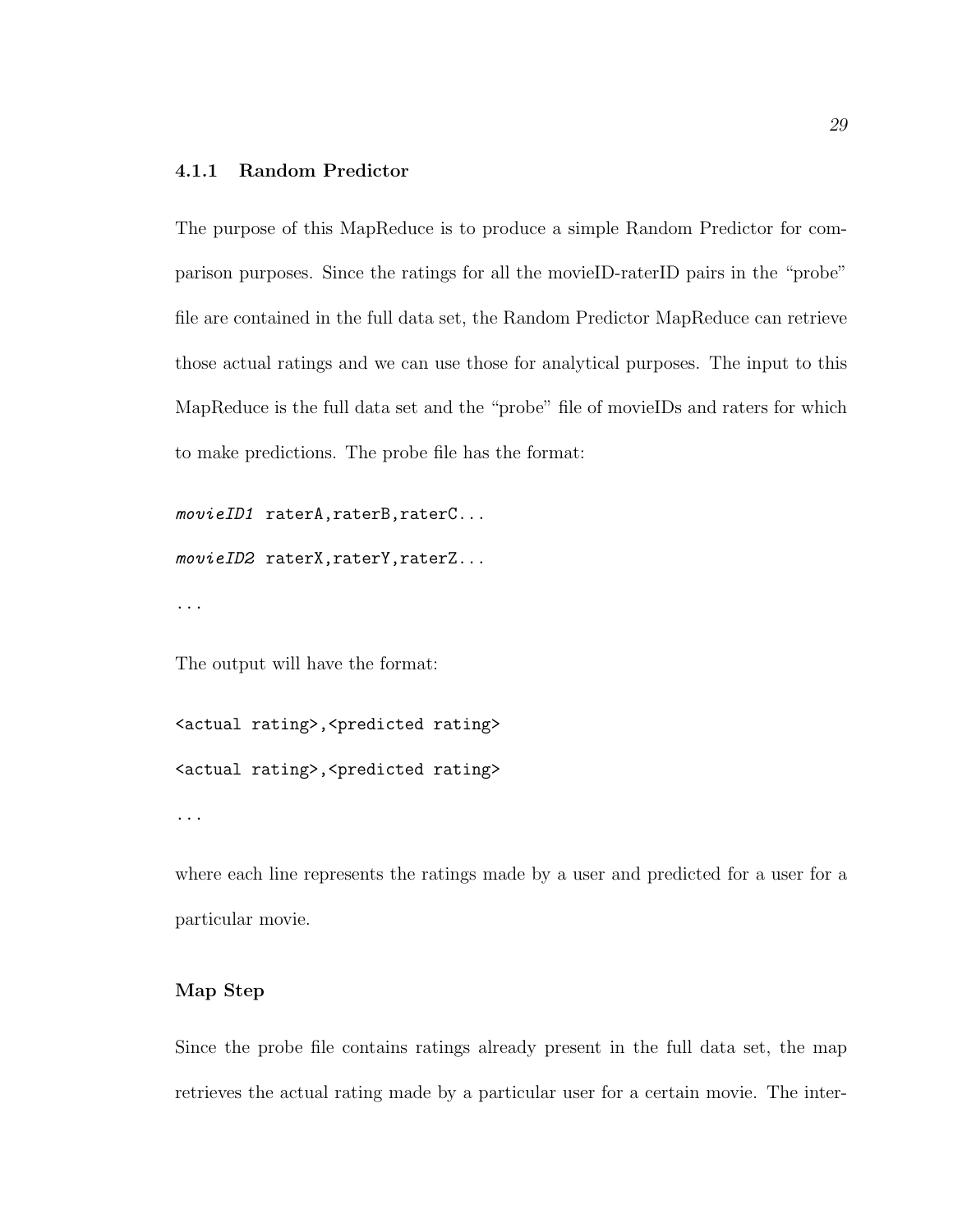mediate output sent to the reduce is keyed by movieID and raterID, and the value is the rating.

#### Reduce Step

The reduce should only receive a single actual rating value for every movieID-rater pair. The reduce then makes a random prediction between and including the integers one to five.

#### 4.1.2 Predictor Data Preparation

The purpose of this step is to produce a list of a few similar movies for every movie and rater pair that we are interested in making a prediction for. Given a collection of similar movies there will be a larger pool of users and ratings from which to base a prediction for a particular user.

This step highlights the collaboration of MySQL and Hadoop. In this step the map opens the connection to the database in its configure method call. The connection is explicitly closed when the map completes by overriding the close method to do so. A mistake would be to open the connection in the actual map call which we did and caused extremely poor performance as we quickly exhausted the number of database connections available to me. Opening the connection in the configure call is also preferable because then it is done once by every map instead of once for every line of input mapped. Hence, for a particular job 120 connections would be made corresponding to 120 maps instead of 1.4 million connections corresponding to 1.4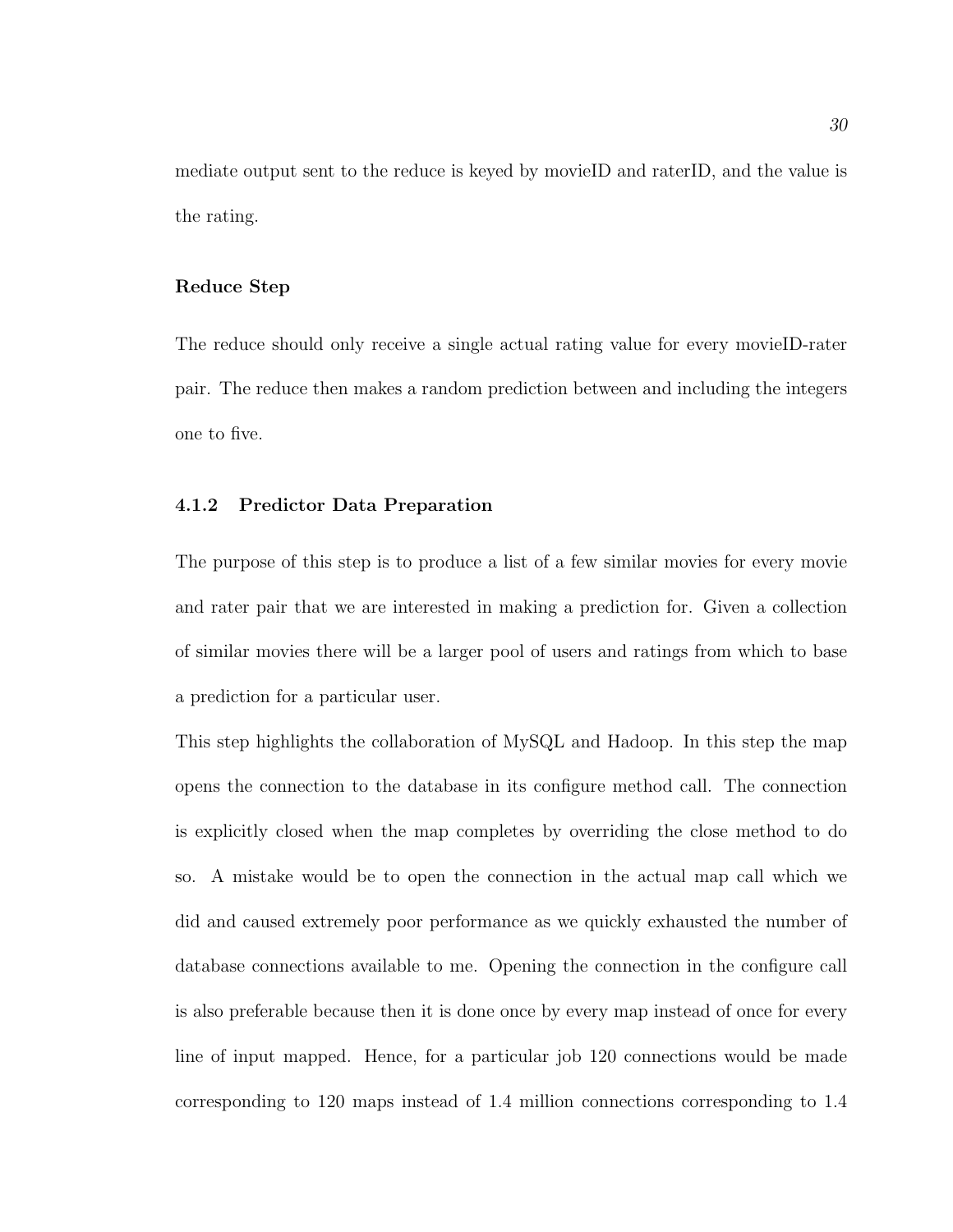million input lines of map input (or ratings to be made). The input to the map is the probe file. The output will have the format:

probeMovieID similarMovie1,similarMovie2,...

#### Map Step

The database is queried to find several similar movies using the following procedure:

- 1. If the movie is a cluster center then fetch several of the most similar to it.
- 2. If the movie is not a cluster center:
	- (a) Find the cluster center it is closest to.
	- (b) Fetch several movies most similar to this cluster center.

The intermediate output sent to the reduce is keyed by movieID and the value is a list of the similar movies. The database schema are available in Appendix C.

#### Reduce Step

The reduce simply concatenates the similar movies for a particular probe movie.

#### 4.1.3 Weighted Mean Predictor

This simple predictor make predictions based on the following three input parameters that provide a weighted contribution to the prediction:

1.  $\alpha$ , the mean of ratings a particular user has made in the past.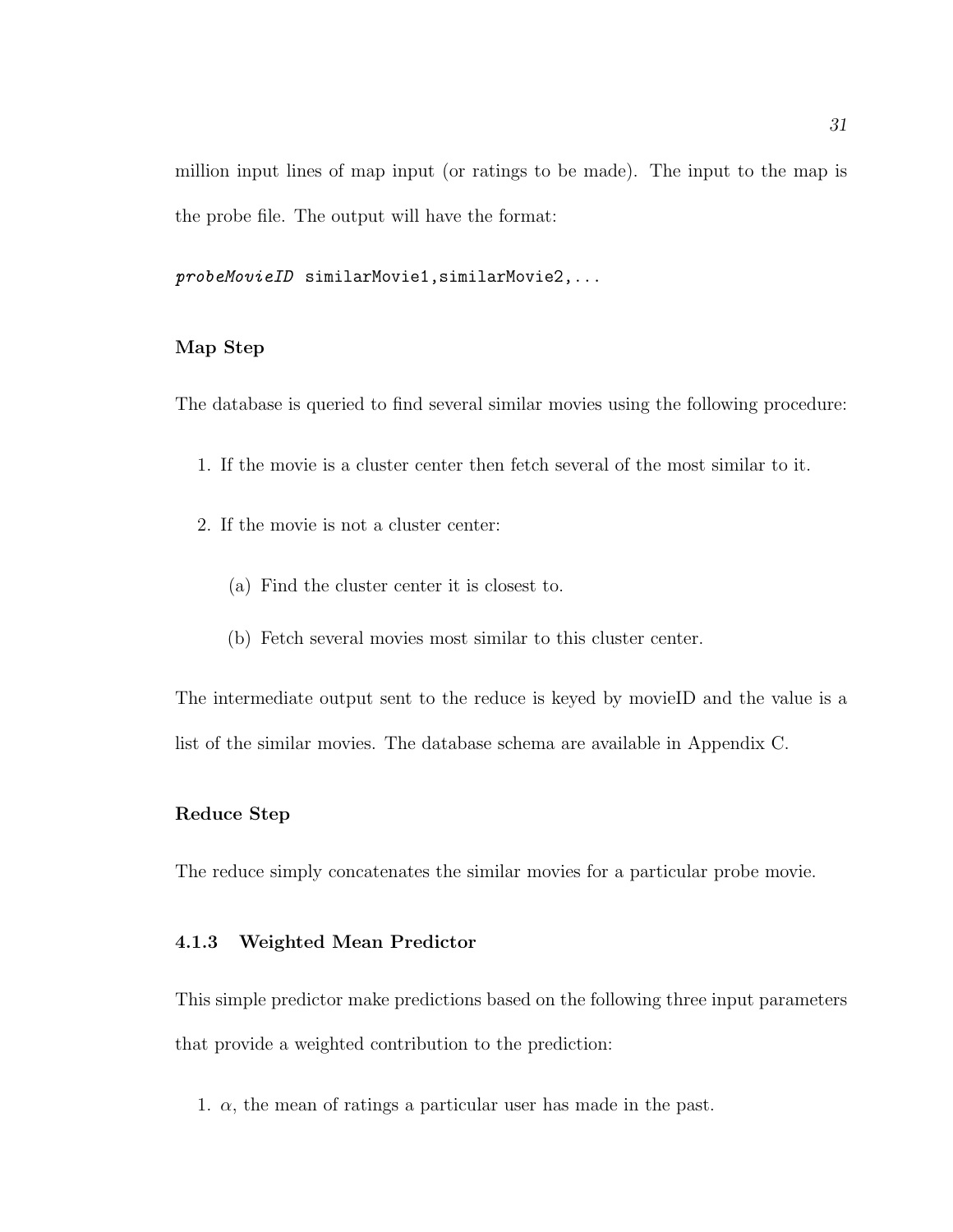- 2.  $\beta$ , the mean of ratings that similar raters have made in the past.
- 3. E[Movie Rating], the expected value of a rating for a movie based on observation of how Netflix user's usually rate movies.

The expected value for a movie rating across the data set is calculated using the formula:

$$
E[MovieRating] = \sum_{i} x_i p(x_i)
$$

I determined the expected rating by observing the occurrence of each rating in the training set. The results are shown in Table 4.1.

| TABLE 4.1 Distribution of ratings in Netflix training data set |                                 |  |  |
|----------------------------------------------------------------|---------------------------------|--|--|
|                                                                | Rating   Frequency   Percentage |  |  |

| Rating        | Frequency | Percentage |
|---------------|-----------|------------|
|               | 73,211    | $5.2\%$    |
| $\mathcal{P}$ | 136,081   | 9.7%       |
| 3             | 352,436   | $25.0\%$   |
|               | 462,093   | 32.8%      |
| 5             | 384,573   | 27.3%      |
| <b>Total</b>  | 1,408,394 | 100.0%     |

Applying the formula results in the calculation:

$$
E[MovieRating] = 1(0.052) + 2(0.097) + 3(0.25) + 4(0.328) + 5(0.273)
$$

Hence, the expected rating for a movie based on calculations made from all movies in the training set is 3.6. Figure 4.1 shows a graphical representation of the percentage occurrence for each of the ratings.

For experimental purposes the formula used to make a prediction is:

 $Prediction = (\alpha * 0.3) + (\beta * 0.6) + (E[MovieRating] * 0.1)$ </mark>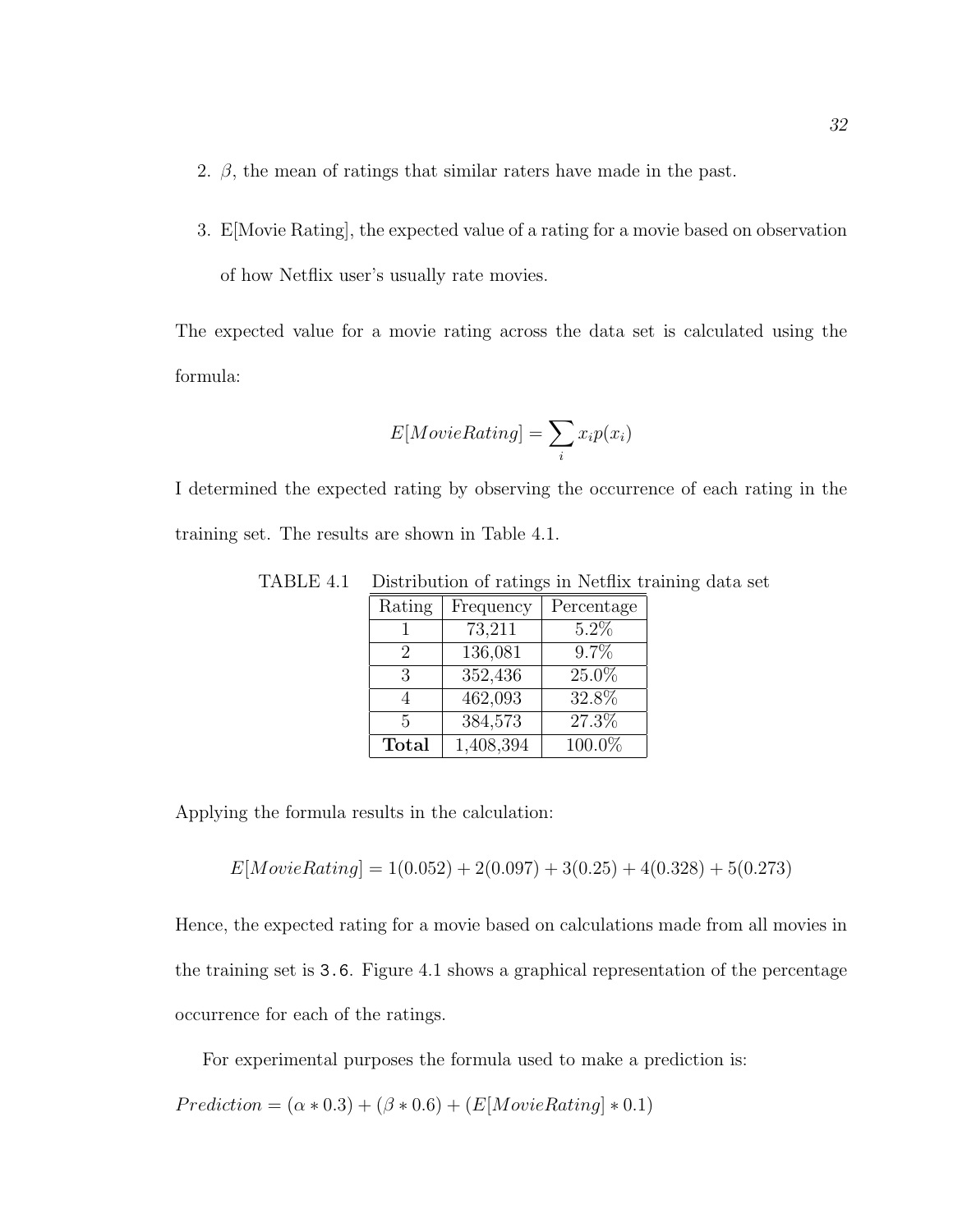

Figure 4.1. Frequency distribution of ratings

The input for this MapReduce is the full data set and the similar movies list created by the Predictor data preparation MapReduce. The output is actual rating - predicted rating pairs for every movie-rater combination, and is of the format:

<actual rating>,<predicted rating> <actual rating>,<predicted rating> ...

#### Map Step

The map loads the data from the predictor preparation step. As each map receives a movie from the full data set it determines if that movie is needed to make a prediction. This depends on wether it is a movie for which a prediction is needed or wether it is a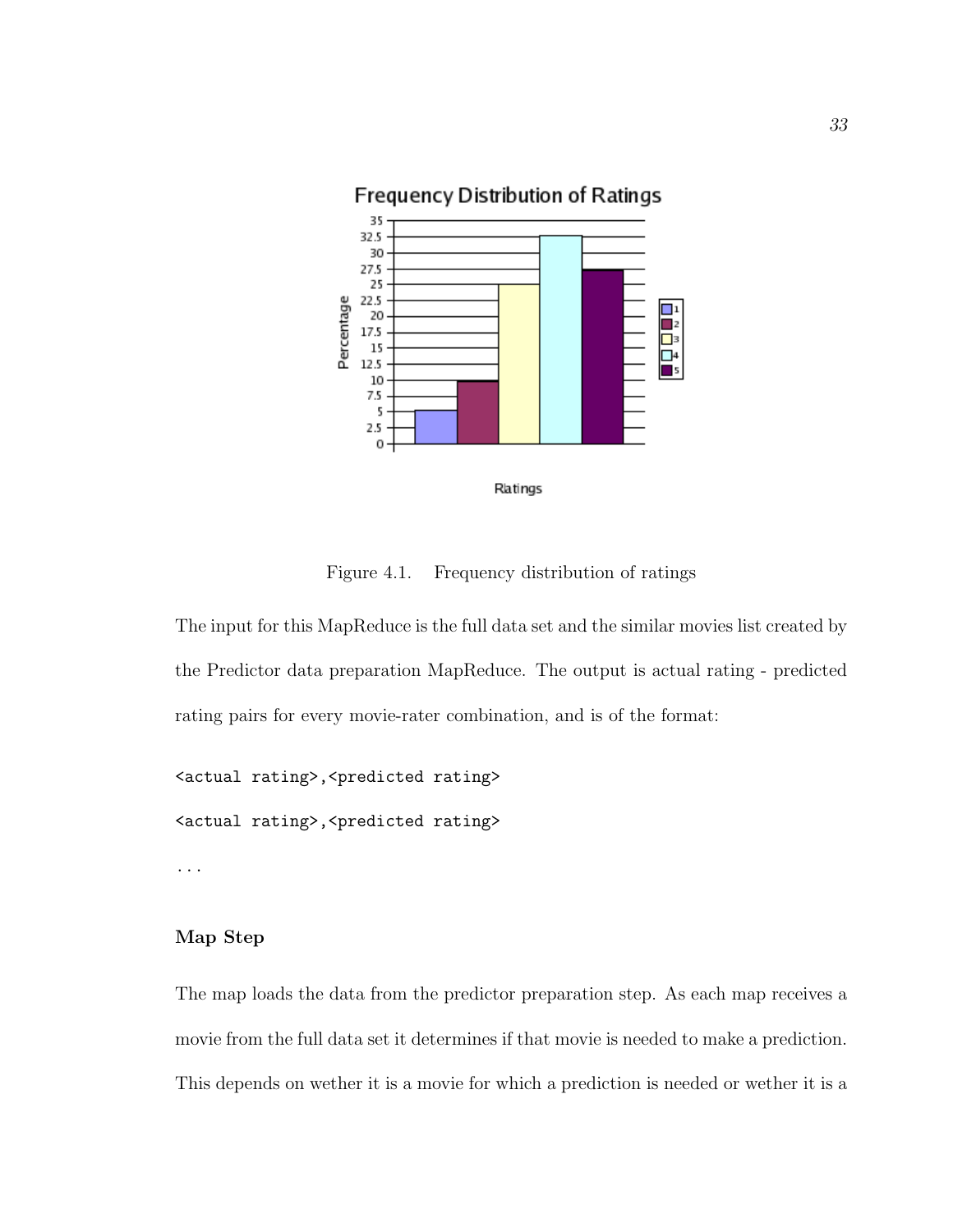similar movie. The intermediate output sent to the reducer is keyed by the movieIDrater pair and its list of similar movies. The value is the mapped movie and its raters and rating data.

#### Reduce Step

The reduce determines the actual ratings which will eventually be output and also makes the prediction for the movie. In this step we found it is necessary to limit the number of ratings per movie used to make a prediction in order to avoid Java's java.lang.OutOfMemoryError error. In our implementation we found it necessary to temporarily store the ratings for a movies prior to making a prediction. These can be a very large amount and we found that it is possible to store up to 150,000 per movie before running out of memory. In this step we also limited the raters considered to those within the 10% of those rating the most number of movies similar to the one we would like to predict a rating for.

Table 4.2 shows the RMSE values produced by the Predictor for the various clusterings. K-means and Expectation-Maximization are iterative algorithms so the results are shown for several iterations. In Table 4.2 we see that the best performance is is achieved using the K-means clustered data. Figure 4.2 shows a chart of the RMSE value produced by each algorithm after each iteration. From this chart we see that K-means performs best overall followed by Greedy Agglomerative, and then Expectation-Maximization. Generally Expectation-Maximization is used when better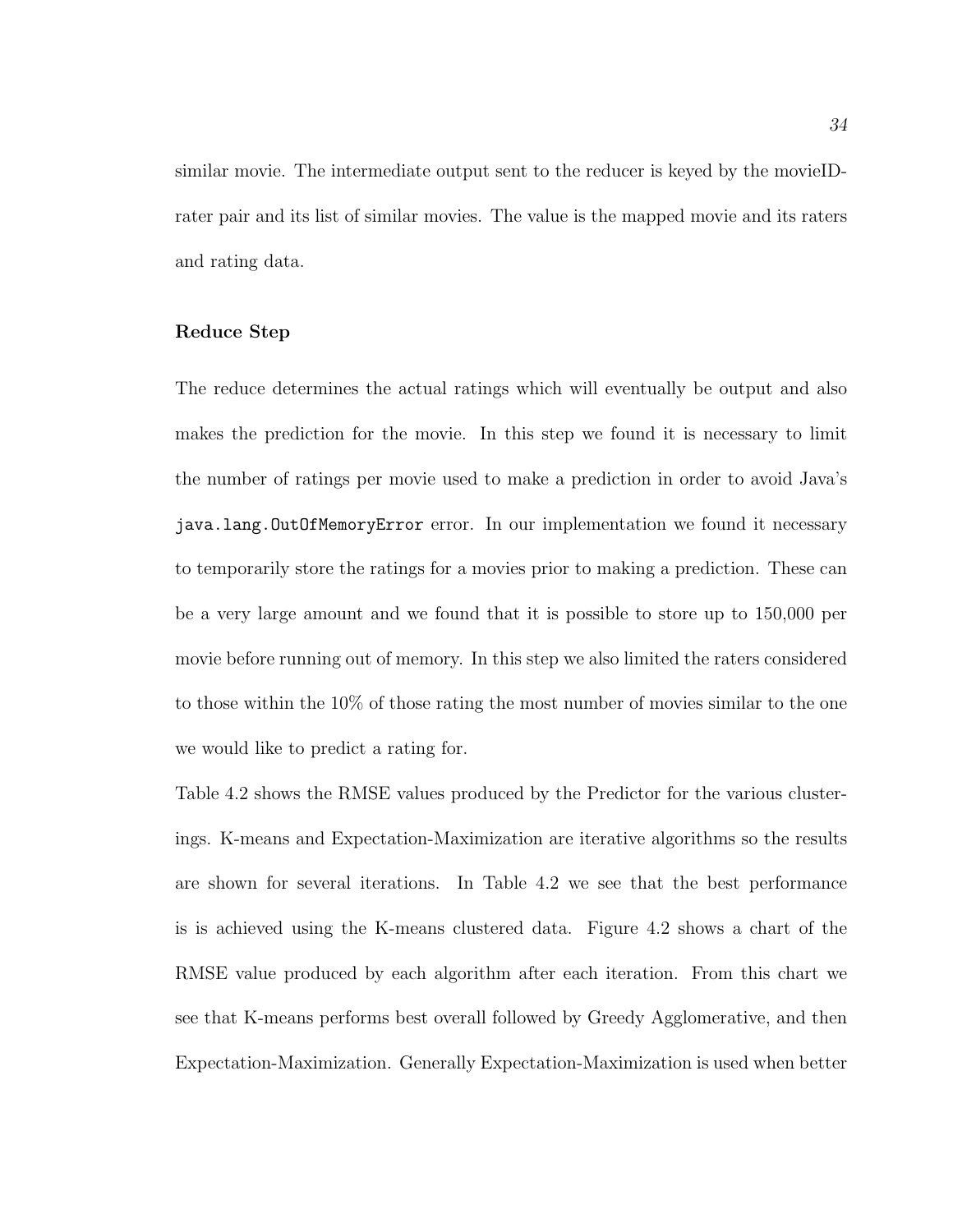| Iterations | K-means RMSE | Greedy Agglm. RMSE   Expect-Max. RMSE |         |
|------------|--------------|---------------------------------------|---------|
|            | 1.02692      | 1.03780                               | 1.10826 |
|            | 1.02690      | N/A                                   | 1.08440 |
|            | 1.02694      | N / A                                 | 1.08628 |
|            | 1.02691      | 'N / A                                | 1.08212 |
|            | 1.02693      |                                       | 1.08082 |

TABLE 4.2 RMSE results of Predictor for the various clustering algorithms.

clustering than K-means is required. K-means usually produces better clustering than Greedy Agglomerative. Hence the results are not as expected. We would have expected Expectation-Maximization to produce the best results, followed by K-means, then Greedy Agglomerative. However, the performance of Expectation-Maximization clustering is largely determined by the input parameters particularly the initial clustering centers. K-means is also prone to this effect particularly for the initial number of K-centers chosen but not as much as Expectation-Maximization. This may explain the poor results for Expectation-Maximization. However, for the input parameters used in this experiment we see in Figure 4.2 that upon successive iterations of the algorithm the RMSE seems to improve. Eventually after enough iterations the RMSE may converge to a more acceptable value but the time cost due to the number of iterations may be unacceptable in practice. K-means quickly converges to a good RMSE after even one iteration so in this particular case it is very appealing. More experimentation would be required to finely tune the Expectation-Maximization parameters and achieve the best RMSE.

Table 4.3 shows the results of some comparisons of various predictors against Cinematch. The Simple Mean predictor shown is a trivial solution where the prediction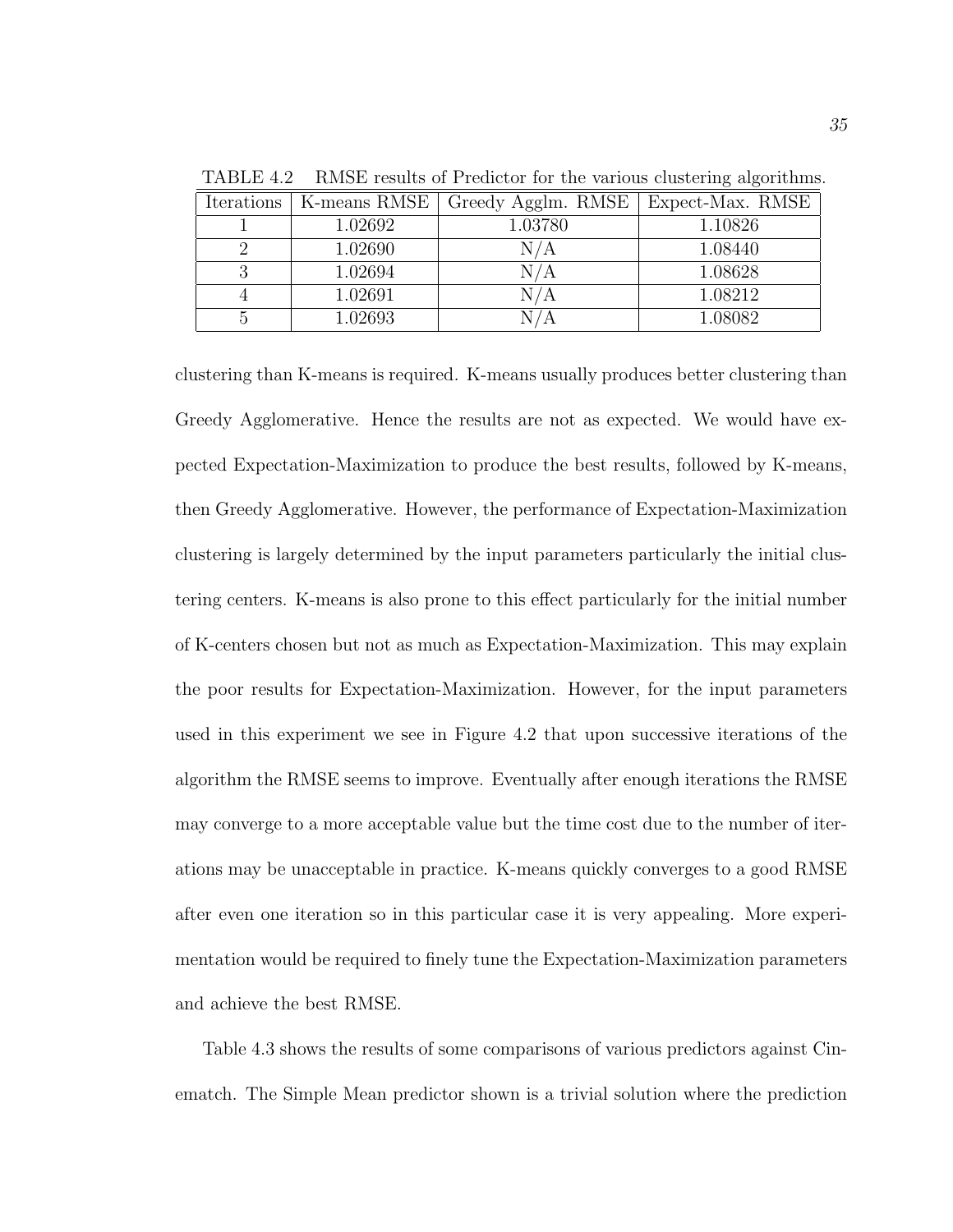

Figure 4.2. RMSE versus algorithm iteration chart

made for a movie is the mean of scores made by users who have rated that particular movie. In theory data clustering algorithms implemented should allow a more accurate prediction to be made by selecting only scores from appropriately similar raters to be used to make predictions rather than all scores. This seems to be the case particularly for the K-means and Greedy Agglomerative clustered data predictions, since there is an improvement over just averaging all scores. As expected a Random predictor performs very poorly compared to the other predictors. Pragmatic Theory is the name of the leading team in the Netflix Prize on April 28, 2009, who have already managed a 9% RMSE improvement on Cinematch. In order to qualify for the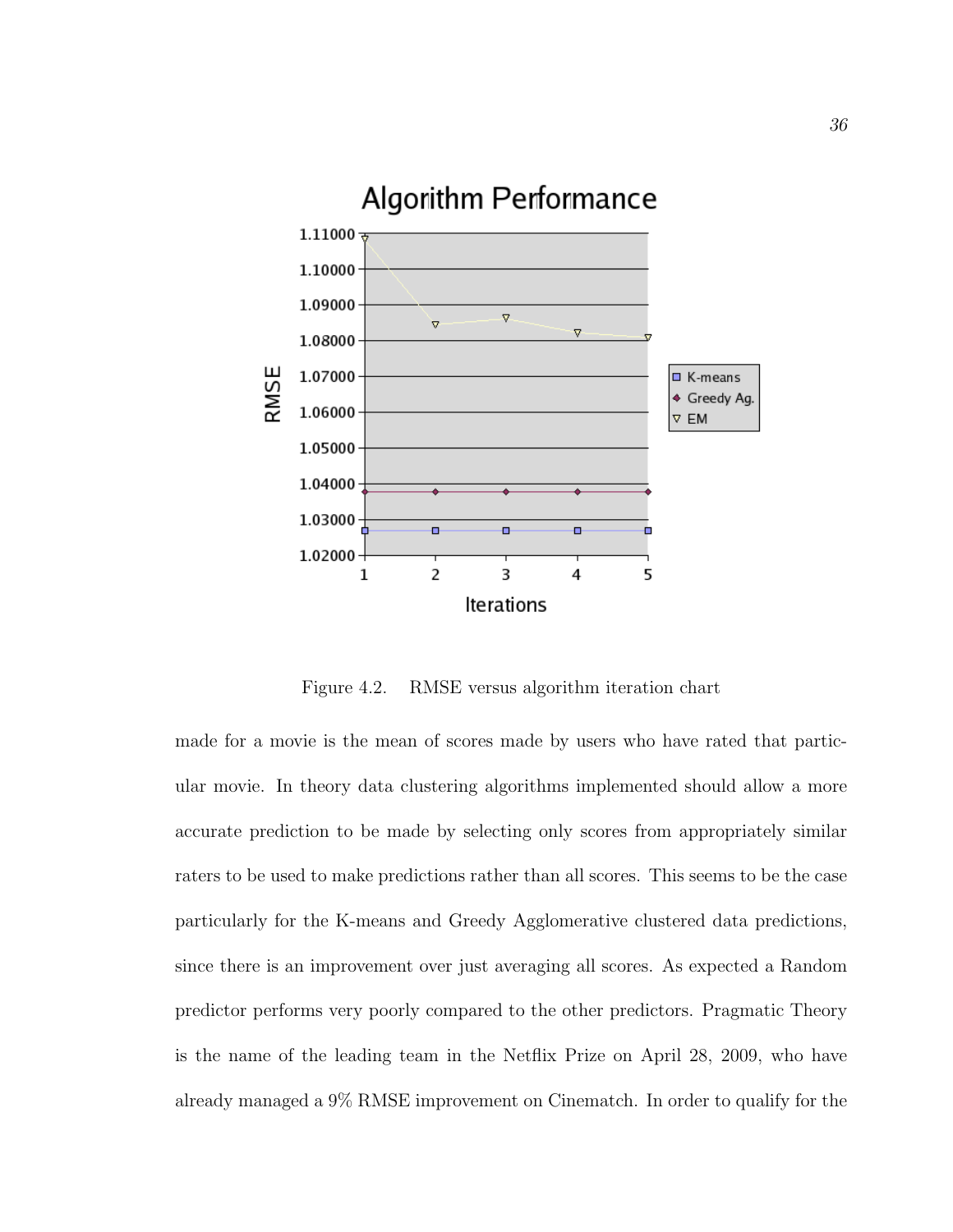| Method                            | <b>RMSE</b> | vs. Cinematch |
|-----------------------------------|-------------|---------------|
| Random                            | 1.9487      | $-104\%$      |
| Expectation-Maximization          | 1.0808      | $-13.5\%$     |
| Simple Mean                       | 1.0540      | $-10.7\%$     |
| Greedy Agglomerative              | 1.0378      | $-8.96\%$     |
| K-means                           | 1.0269      | $-7.81%$      |
| Cinematch                         | 0.9525      | $0.00\%$      |
| Pragmatic Theory (April 28, 2009) | 0.8596      | $+9.02\%$     |
| $_{\rm{Goal}}$                    | 0.8572      | $+10.0\%$     |

TABLE 4.3 Selected RMSE comparisons versus Cinematch.

grand prize of one million dollars, the leading entry must achieve a RMSE of 0.8596 which would be a 10% improvement over Cinematch. Obviously a good predictor must also take into account other data in order to be more accurate. This would include movie genres, release dates, actors, and even demographic data on users. The predictor we have demonstrated is only meant to show how this can be done using MapReduce and how the data clustered using MapReduce can be applied. Figure 4.3 shows a chart comparing the various predictors.

#### 4.2 Movie Recommendations

This web application provides another demonstration of how the clustered data from the expensive clustering MapReduces (Step 4) can be used. This data has been loaded into a MySQL database that can be queried by the web application. The idea is that when a user enters the name of a movie the database is queried to provide the names of several similar movies. The database schema are provided in Appendix C. The actual procedure for querying the database is: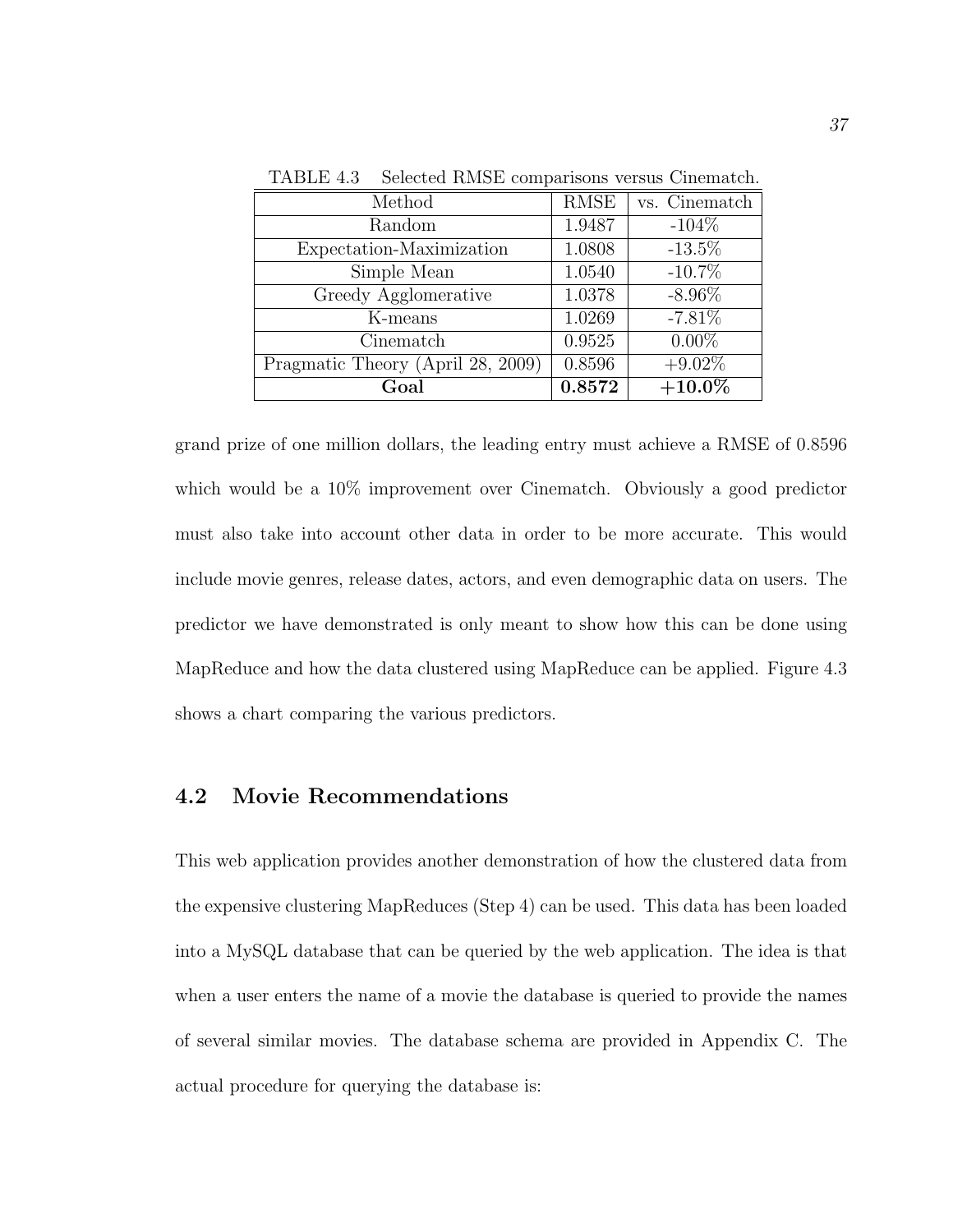

Figure 4.3. Predictor comparison chart

- 1. Check if the search movie title is a cluster center. If it is, then fetch several of the most similar movies to this cluster center as the result.
- 2. If the search movie title is not a cluster center:
	- (a) Find the cluster center which it is closest to.
	- (b) Fetch several movies most similar to this cluster center and return those as the result.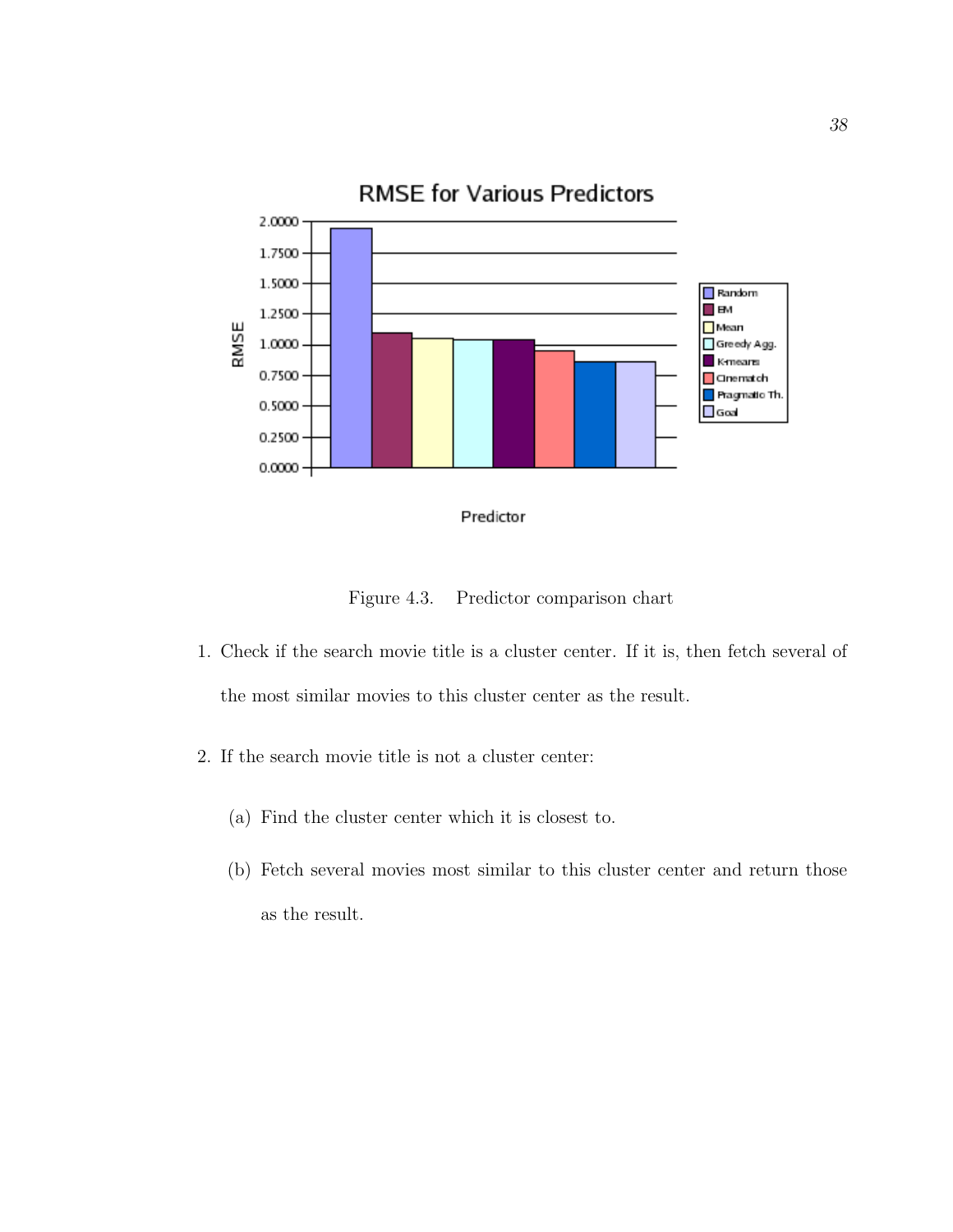### 4.3 Hadoop and MySQL

The Predictor Preparation MapReduce presents an opportunity for an interesting collaboration between Hadoop and MySQL. This combination has interesting and exciting possibilities. Hadoop has the limitation that there is no practical way to search through a large amount of data that is needed during map operations. Database management systems in conjunction with Hadoop provide an alternative and additional method to provide input and output to MapReduce programs. MySQL is commonly deployed in environments requiring high availability and involving very large amounts of data. It can also provide various other benefits such as speed and scalability. Hence, MySQL is a feasible solution especially since it can be clustered on commodity hardware and can provide 99.999% availability. We were not able to run my experiments on a MySQL cluster, but that would be expected to provide additional benefits. MySQL cluster is designed to not have a single point of failure, and if properly designed any single node failing does not affect the cluster. MySQL cluster has 3 different types of nodes that interestingly parallels the node structure for Hadoop's MapReduce engine. The management node is used for configuration and monitoring of the cluster, and this similar to the jobtracker in Hadoop. Data nodes simply store the data as they do in Hadoop. A SQL node connects to data nodes and is able to perform information storage and retrieval from them. This node is similar to Hadoop task nodes. Generally it is preferable to have each node run on a separate host computer, as with Hadoop. Although it is feasible to have task/SQL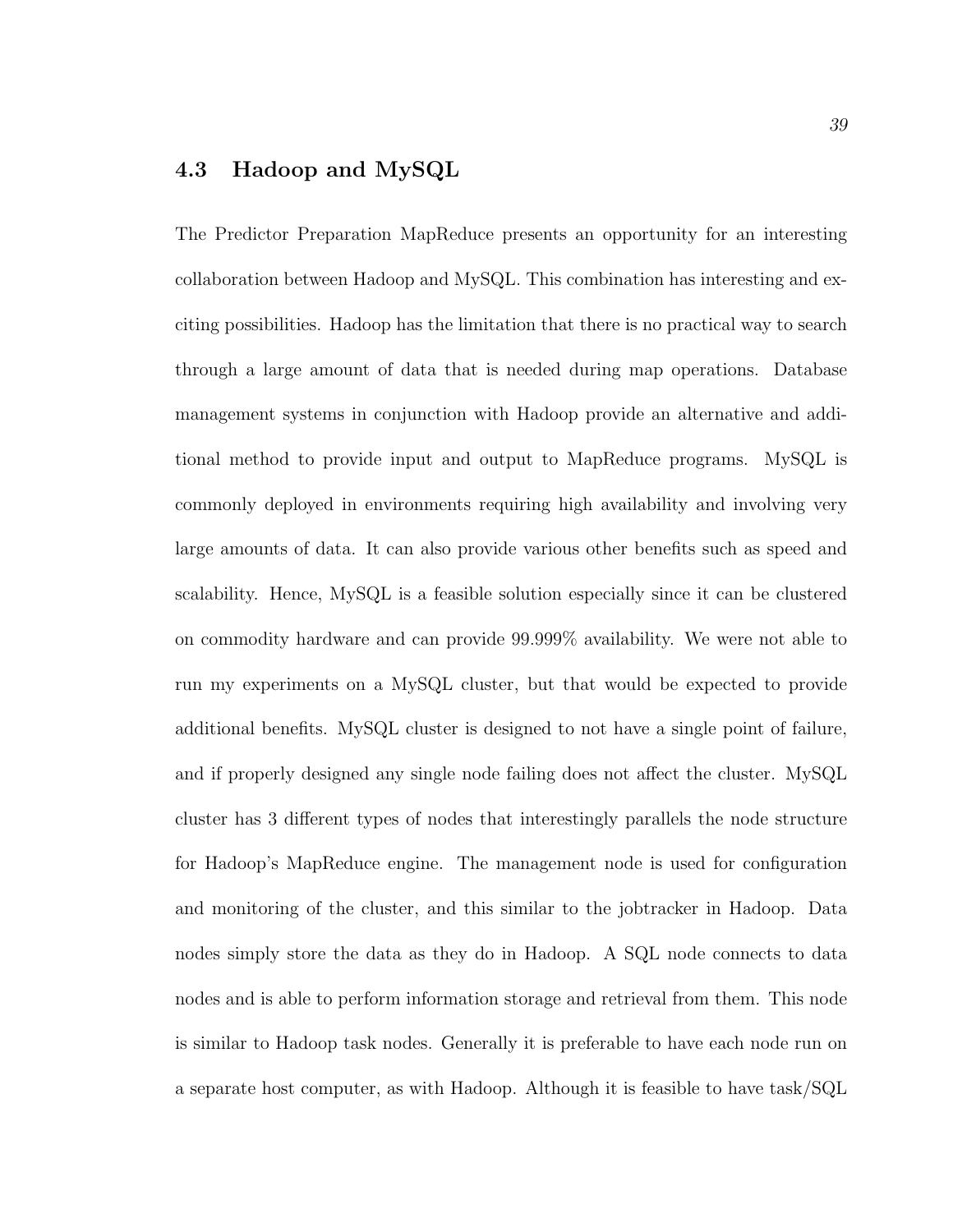nodes and data nodes run on the same hardware. Hadoop is different though in its setup in that the jobtracker is a single point of failure. If it dies during a job the job is lost and can not be resumed but must be restarted. Task nodes failing will not cause jobs to fail. Similarly SQL nodes failing will not disrupt the cluster. Hence, MySQL cluster seems to be most feasible if MySQL is paired with Hadoop in very large data set environments where high performance and high availability are required.

In the experimental setup we used a single MySQL database for testing. MySQL can handle a large number of queries and a large number of connections before experiencing noticeable performance loss. In the PredictorPrep MapReduce all the queries are made in the map step. Connections are opened in the configure method and closed in close method of the Reduce class. In the Hadoop configuration each node has a capacity of two map tasks at a time. Since one can not exactly control the total number of map tasks launched for a job, it is possible to control the number of maps running simultaneously for a job by increasing the number of tasks nodes used and measuring the performance. In this experiment we used a subset of the probe file and selected raters for 1,000 movies. This resulted in a total of over 67,000 predictions to be made. The PredictorPrep MapReduce queries the database between one to three times per movie to find several similar movies. Hence, for this particular experiment this resulted in 2,877 total queries, for which the running time for the various number of nodes are shown in Table 4.4. As shown in Table 4.4, as the number of maps running in parallel increases so does the running time. However, it is more than likely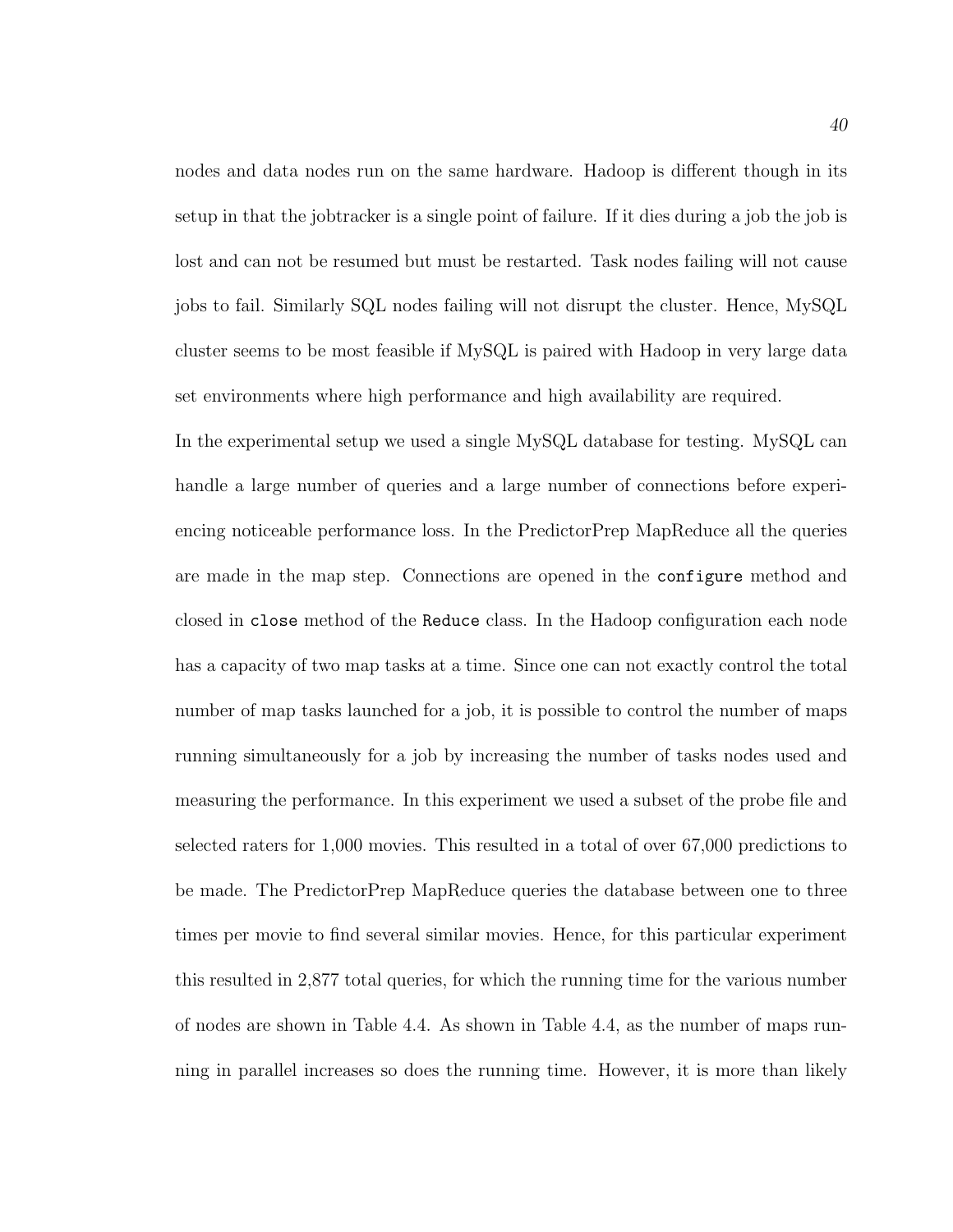| Number of Nodes   Peak Parallel Maps | Running Time                  |
|--------------------------------------|-------------------------------|
|                                      | 20min 28sec                   |
| 20                                   | $29\text{min}$ $25\text{sec}$ |
|                                      | 29min 36sec                   |
|                                      | 31min 1sec                    |

TABLE 4.4 Hadoop and MySQL performance

that this is mostly due to the overhead on the Hadoop MapReduce engine of more maps to start and track than of the increased load on MySQL. A better test would be to use a fixed number of maps and vary the number of MySQL servers to determine the performance improvement with that approach. Also a larger number of queries in the hundred thousand to millions range would have to be used.

### 4.4 Insights on Hadoop

From our experiences during this study we feel that Hadoop should be considered as a means to a solution whenever very large amounts of data are involved. Hadoop should only be considered for time insensitive jobs that can or would be batch processed. Furthermore, from our experience Hadoop is ideal for solving problems that are easily partitioned into independent subtasks related by a particular key value and solveable using divide and conquer [22] techniques. It is difficult to determine whether Hadoop should be considered a Parallel or Distributed computing framework. Parallel computing is concerned with speeding up the execution speed of jobs by spreading the tasks involved amongst a group of nodes. Distributed computing on the other hand is more concerned with fault tolerance and reliability achieved by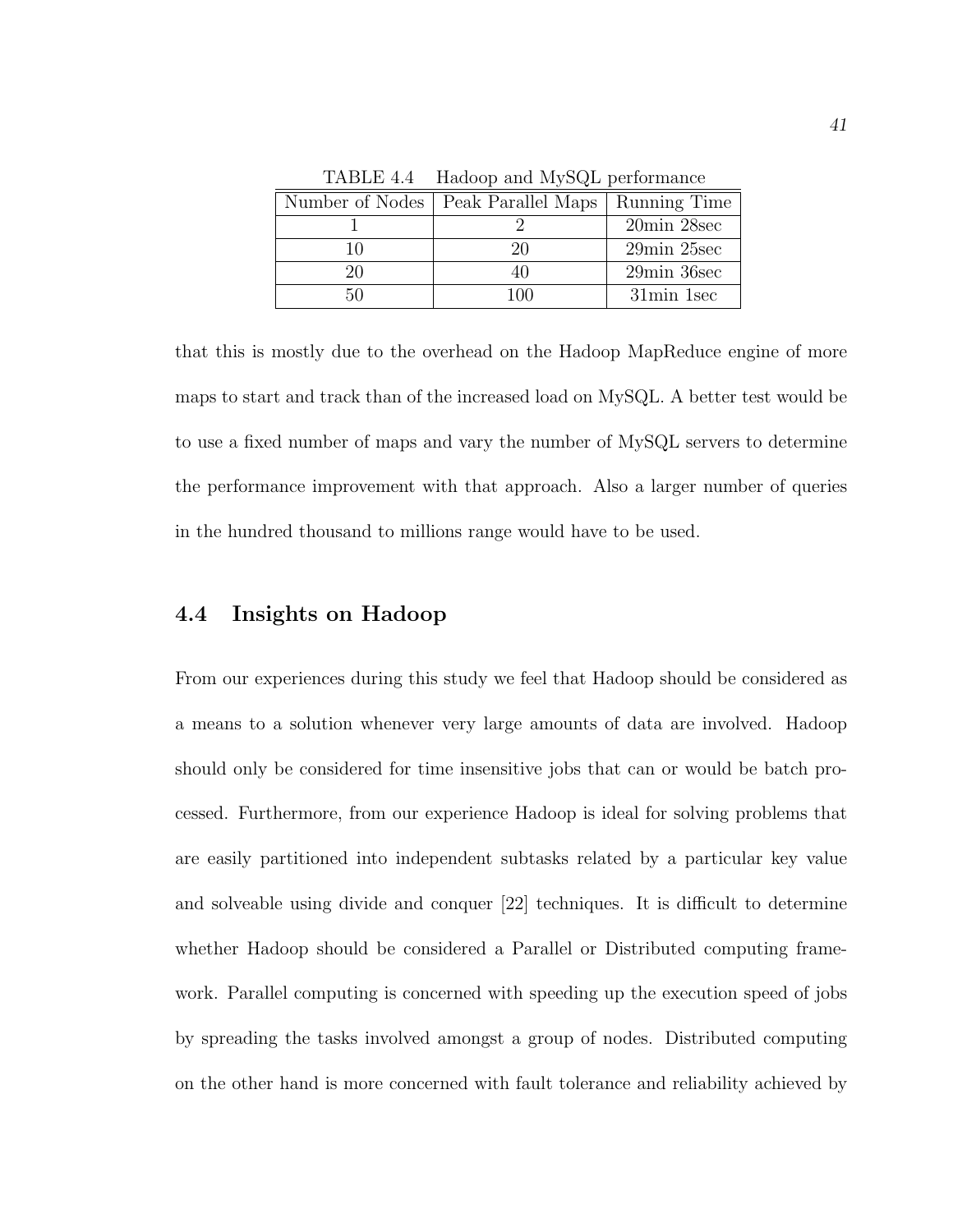the added redundancy of back up machines for failover. Whilst Hadoop can process jobs faster than a single node, there are instances where a job will run much faster in Hadoop stand-alone mode than on a cluster of even just two machines. Furthermore, a programmer does not have any direct control over the execution speed of a job. In some cases especially for embarrassingly parallel [23] jobs a programmer may increase the number of computing nodes and also suggest a larger number of maps to be used. Hadoop's API allows a programmer to specify a value for the number of maps to be used. However, this is really only supplied as a hint to the system and in most cases is not the exact value of maps used in a particular Hadoop job. Hadoop employs some parallel computing concepts and paradigms such as mutual exclusion and data dependencies but this is transparent to the user. Hadoop also has some distributed computing characteristics such as checkpointing in case of failure and load balancing which are also transparent to the user.

#### 4.4.1 How many maps and reduces?

An interesting issue when using MapReduce frameworks is determining how many maps and reduces to use for optimal performance. The documentation for Hadoop 0.18.1 indicates that the right number of reduces seems to be 0.95 or 1.75 (which is the reduce factor) multiplied by the number of task nodes multiplied by the maximum number of simultaneous reduces per task tracker. By default the maximum number of simultaneous reduces per task tracker is 2. Hence, using five task nodes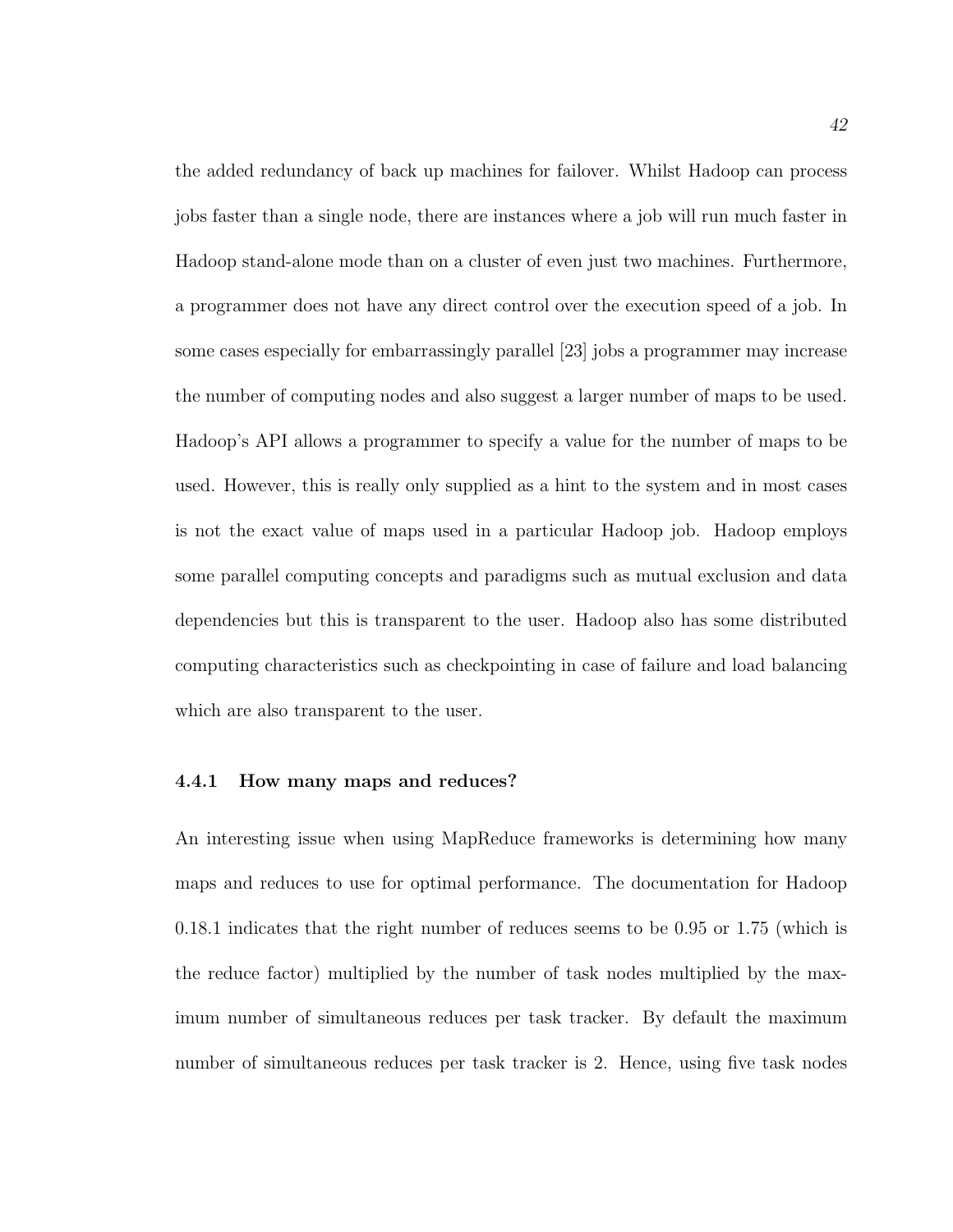the right number of reduces should either be 10 or 18. Using more reduce tasks lower the cost of failures but increases overhead on the framework and load balancing. Using 0.95 the reduces can all start immediately transferring map outputs as soon as individual maps complete. The method setNumReduceTasks in Hadoop 0.18.1 API JobConf class allows the exact number of reduce tasks to be specified. This is useful if one needs to know the number of output files for to be used as input in another MapReduce, but also can be useful if specifying the number of reduces is essential for ensuring correct results for some computation. An example of this is the Canopy Selection MapReduce where the number of reduces had to be set to one in order for it to work correctly.

Table 4.5 shows the effect of the number of reduces on the Data Preparation MapRe-

| Factor | Num. Reduce Tasks | Data Preparation     | Canopy Selection              |
|--------|-------------------|----------------------|-------------------------------|
| 0.1    |                   | 14min 9sec           | 3min 18sec                    |
| 0.50   | 5                 | $12\text{min}$ 5sec  | 3min 21sec                    |
| 0.95   | 10                | 12min 10sec          | 4min 8sec                     |
| 1.50   | 15                | $12\text{min}$ 46sec | 4min 10sec                    |
| 1.75   | 18                | $12\text{min}$ 56sec | 4min 48sec                    |
| 2.50   | 25                | 13min 25sec          | 5min 30sec                    |
| 5.0    | 50                | 14min 44sec          | 7min 43sec                    |
| 10.0   | 100               | 18min 26sec          | $12\text{min}$ $20\text{sec}$ |

TABLE 4.5 Effect of number of reduce tasks on performance

duce (Step 1) and the canopy Selection MapReduce (Step 2) when using five task nodes. Figure 4.4 shows a chart of the time taken in seconds to complete each MapReduce against the reduce factor used. In most of the MapReduces we implemented the actual reduce step is rather cpu-light and often quite trivial. An example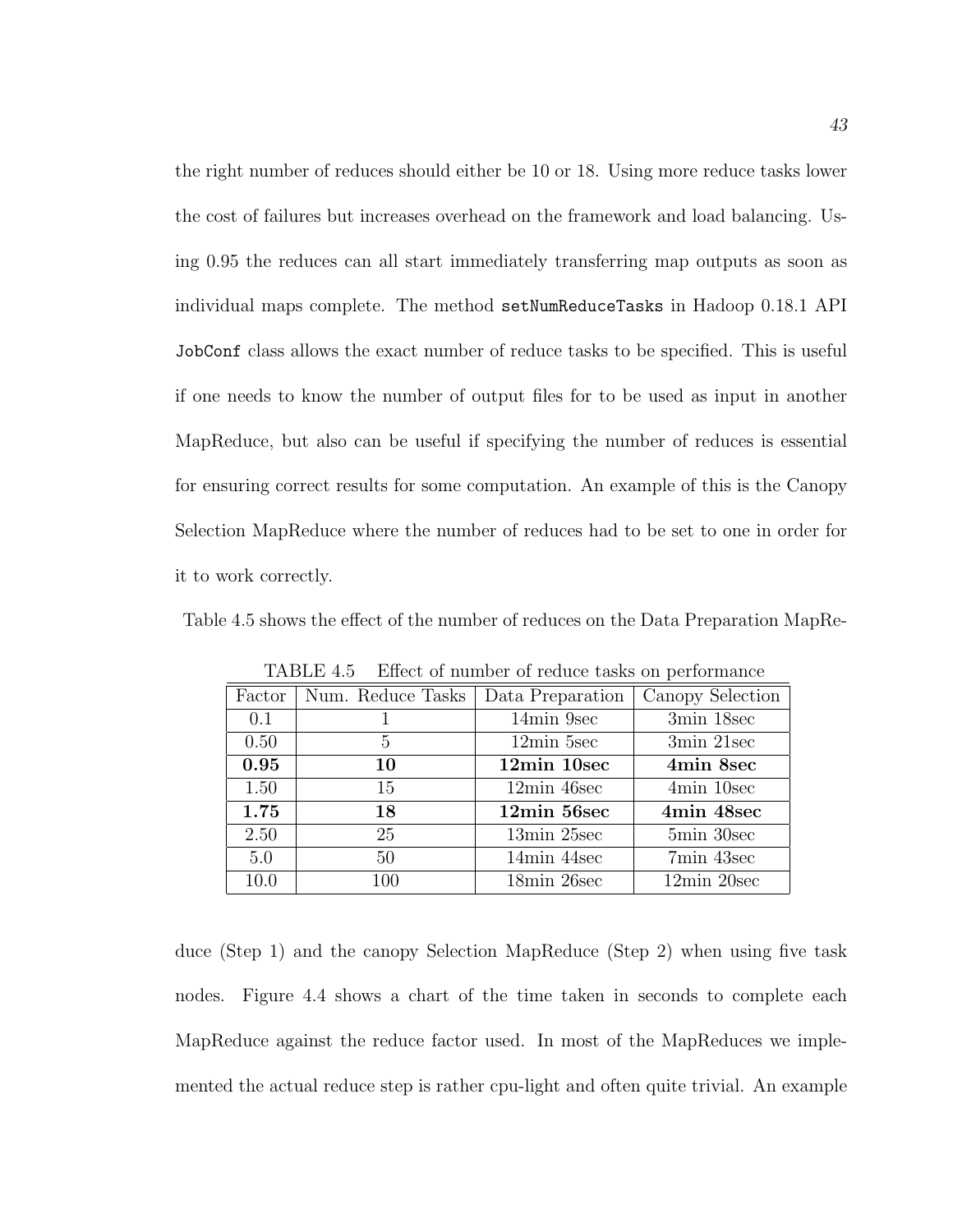

Figure 4.4. Plot of effect of reduce tasks on performance

of this is the Data Preparation MapReduce where the reduce step simply concatenates the raterID-rating pairs it receives for each movieID before outputting. However, the Canopy Selection MapReduce is an example of a non-trivial reduce step where actually the reduce steps perform the exact same operation as the map steps. In Figure 4.4 we see that for the trivial reduce Data Preparation optimal performance is achieved when the reduce factor is close to the recommended values. In this particular case 0.95 would have been a good value to use. However, for reduce factors outside of the recommended range the performance declines. For the Canopy Selection MapReduce we see that the pattern is similar where the best performance is achieved when the reduce factor is closer to the recommended values. However, in this case for low re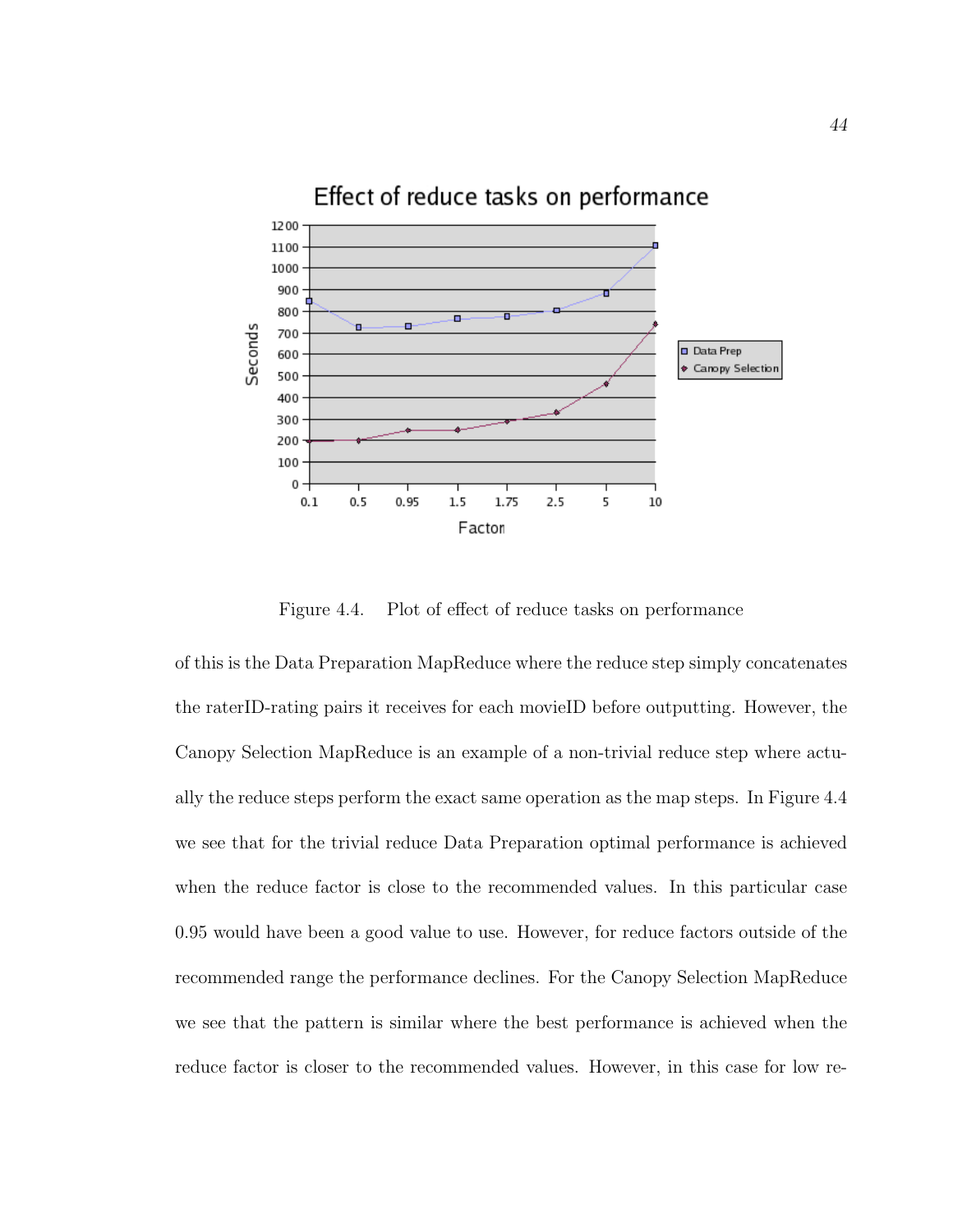duce factors the performance is still fairly good. Performance begins to decline more noticeably for large reduce factors. It is worth noting that the size of the data set used is only 2 GB and only five tasks nodes where used. In typical scenarios for which MapReduce was designed terabytes and data and hundreds tasks node would be involved. This would certainly change the performance results along with the complexity of the task the reduce step is required to perform. The number of maps tasks can not be exactly specified. The method setNumMapTasks of the JobConf class accepts an integer parameter for the number of maps but this is only a hint to the framework. From our experience the actual number of map tasks is never equal to the value specified but can be fairly close. The documentation states that 10-100 map tasks per task node is the best amount, although this can be increased to about 300 maps tasks for cpu-light jobs. In the Data Preparation MapReduce example (Step 1) there is about 2GB worth of input data contained in 17,770 text files. For this job we used 20 nodes. The framework automatically selected 17,770 maps resulting in almost 889 maps per node. Interestingly the average input file size for this job would be about 0.12MB. Hadoop was really designed for very large file sizes that could be split up into smaller chunks and distributed to task nodes. So it appears that if files are already small and do not need to be split up they are assigned to individual map tasks. Hence, it is not surprising that the number of maps is actually based on the number of input file chunks. Hadoop allows a file chunk size to be specified in the configuration property mapred.min.split.size, and by default is 64MB. Hence,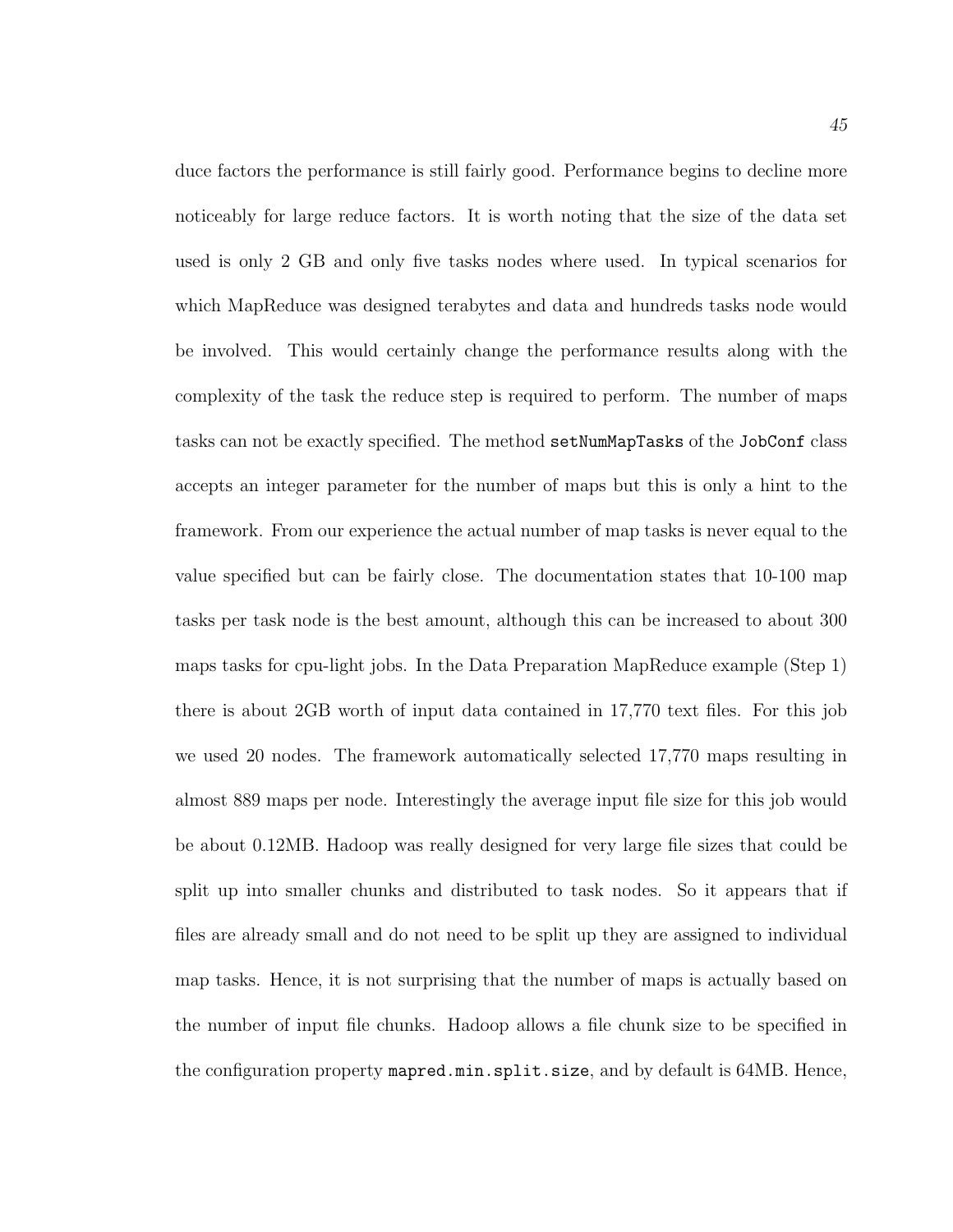with 2GB of data contained in fewer much larger files and a file chunk size set to 32MB, the result would be about 64 maps. Hence, only 1-6 tasks nodes would be required. The method setNumMapTasks could be used to set it higher if necessary for performance or design factors. Another factor to consider is that task setup involves some overhead so it is best if each map task takes at least one minute to run.

| Maps Rostd | Incr. Factor | Actual Maps | Variance. | Maps/Node | Running Time                |
|------------|--------------|-------------|-----------|-----------|-----------------------------|
| 84         |              | 84          | $0\%$     | 16.8      | 12min 48sec                 |
| 126        | 1.5          | 131         | $+3.97\%$ | 26.2      | 13min 3sec                  |
| 420        | 5.0          | 427         | $+1.67\%$ | 85.4      | $17\text{min} 21\text{sec}$ |
| 840        | 10.0         | 847         | $+0.83\%$ | 169.4     | 23min 49sec                 |
| 4200       | 50.0         | 4206        | $+0.14\%$ | 841.2     | $1hr 15min 59sec$           |

TABLE 4.6 Effect of number of map tasks on performance

In Table 4.6 the first row in bold print shows the default number of maps automatically assigned by Hadoop. Taking this value as the default, subsequent jobs are run with increased maps by calling setNumMapTasks with the appropriate value. As shown in Table 4.6 the actual number of maps launched by Hadoop is not the same and the percentage variance is indicated. As shown the variance decreases as the number of maps increases. This experiment does show that an inappropriate number of maps can quickly degrade performance much faster than a poor choice of the number of reduces. Figure 4.5 clearly shows this performance loss.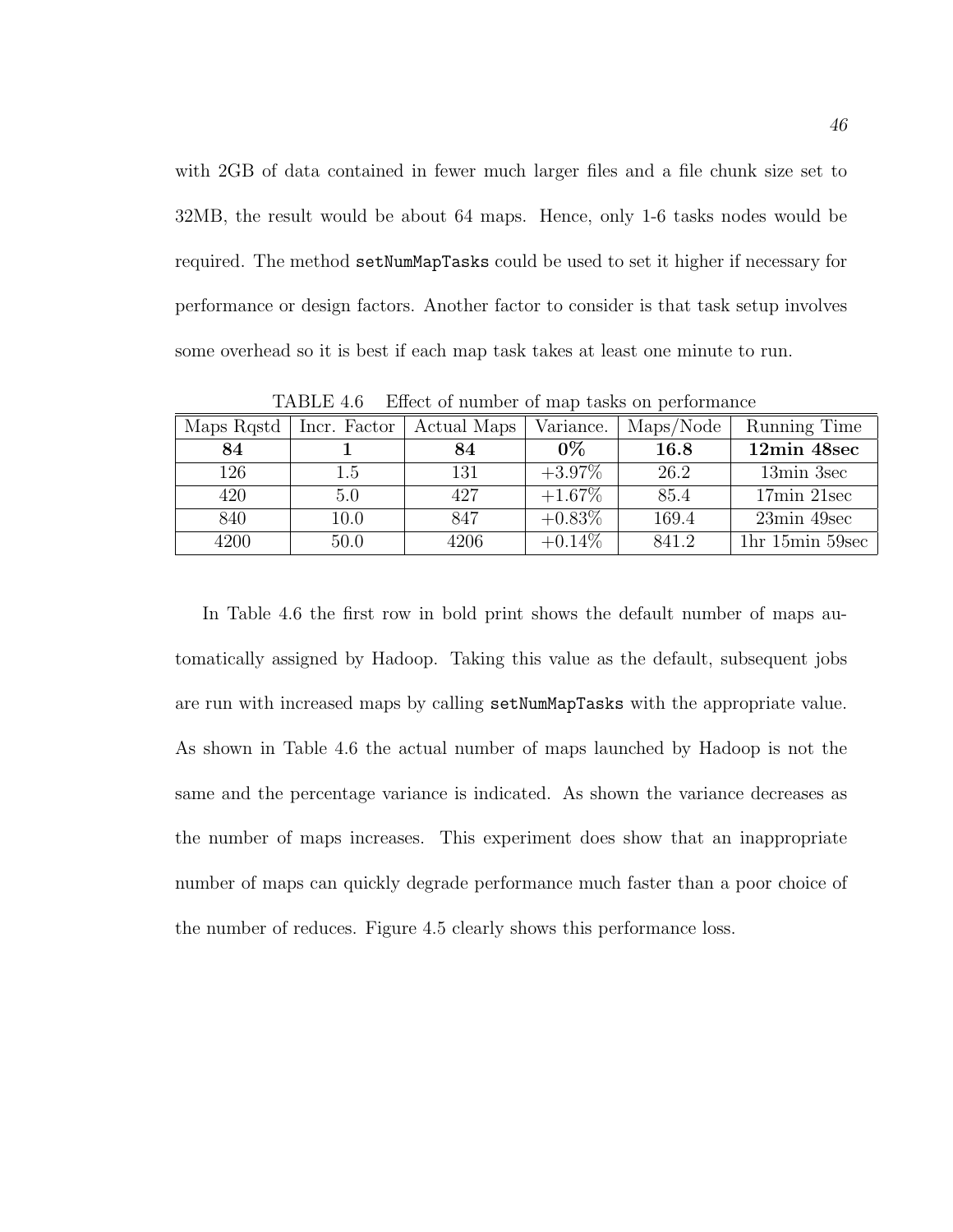

Figure 4.5. Plot of effect of map tasks on performance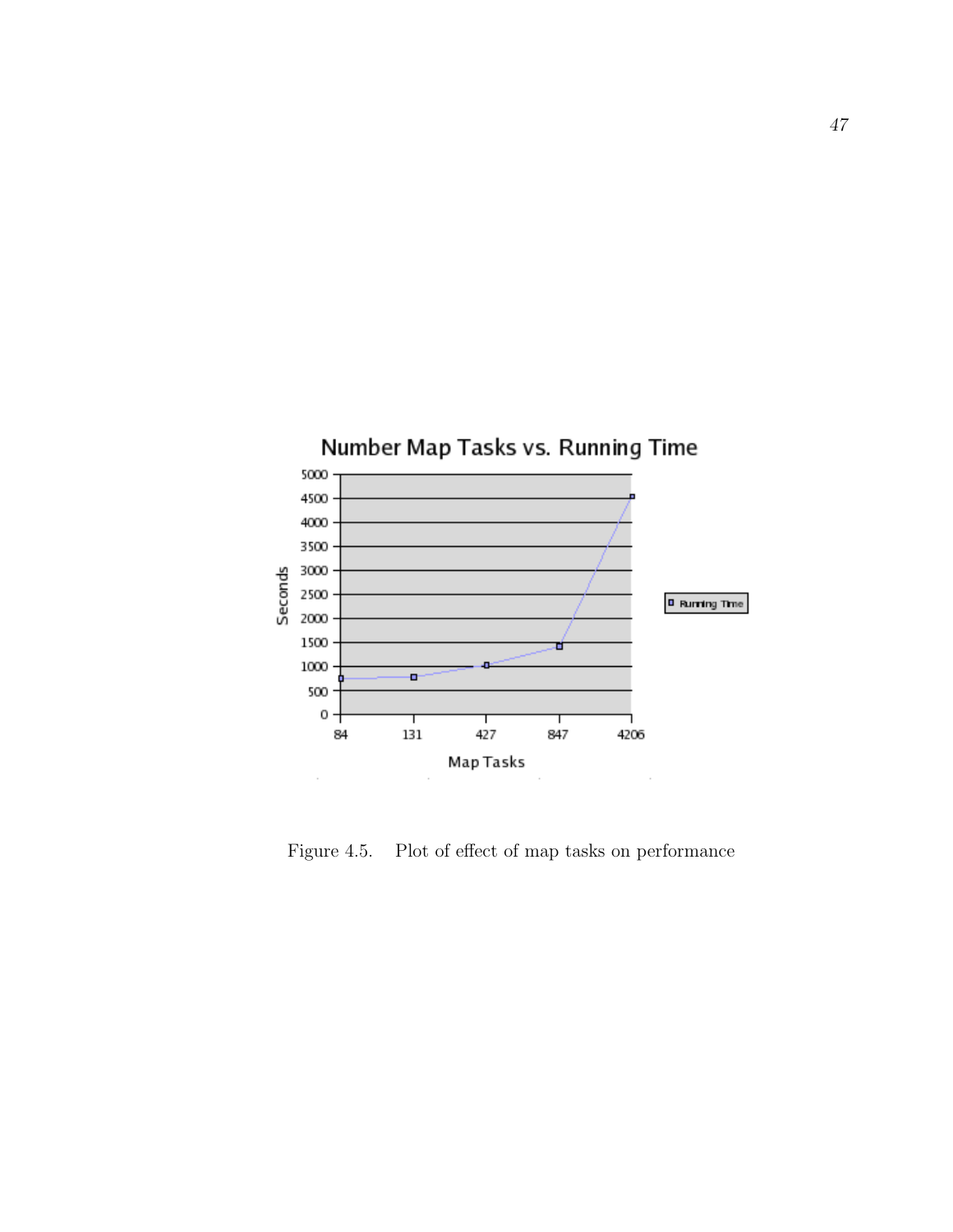# Chapter 5

# CONCLUSIONS

### 5.1 What have we done so far?

We have demonstrated how MapReduce can be used to implement various data clustering algorithms. We have also shown how this clustered data may be used to provide movie predictions and recommendations for the Netflix problem. In the process we also demonstrated how MapReduce frameworks can collaborate with Database Management Systems allowing for interesting possibilities.

## 5.2 Future directions

The direction of continuing future research will be focused on improving the RMSE of the Netflix movie predictions. Although this was never the intent of the study, the work achieved thus far presents a unique opportunity to address a problem that has gained considerable worldwide attention. In this report the predictor presented is just meant to show how this can be done using MapReduce. Obviously a predictor can not just be based on movieIDs, raterIDs and scores. Other factors such as movie release dates, genres, actors, studios, and so forth could be utilized to produce better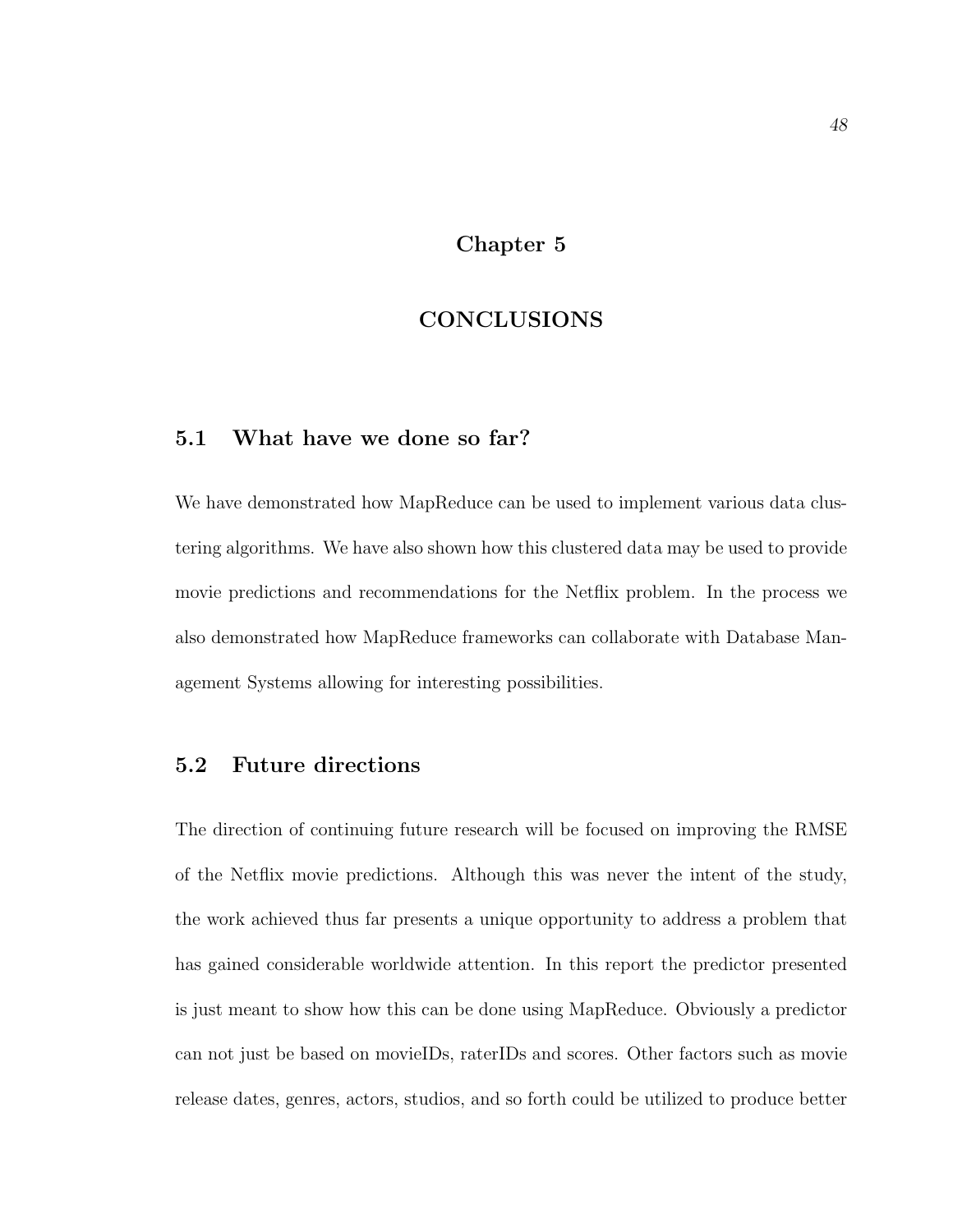results. However, the data clustering involved is still an important step in the process. In future work different distance metrics could also be explored such as Pearson correlation coefficient [21], which may be appropriate for this problem.

Another interesting topic would be to explore HBase in comparison to more common database management systems. HBase is a distributed database that runs on Hadoop Distributed File System and can serve as input and output for MapReduce jobs. Especially where very large amounts of data are involved. It would be interesting to see how HBase compares to other database management systems such as Oracle, PostgreSQL, and MySQL. Particularly in terms of performance, availability, and reliability

#### 5.3 Conclusion

MapReduce is a feasible solution to processing problems involving large amounts of data. Especially for problems that can easily be partitioned into independent sub tasks that can be solved in parallel. Hadoop is an open source MapReduce implementation featured in this study. Hadoop should be considered only for non-time sensitive tasks that can be batch processed. An example is certain types of data clustering, such as the Netflix data clustering presented in this report. As demonstrated the most challenging part with designing MapReduce programs is usually determining inputs, outputs and expressing a problem in MapReduce terms. In the future it is feasible that the demand for cluster computing will grow as problem sets become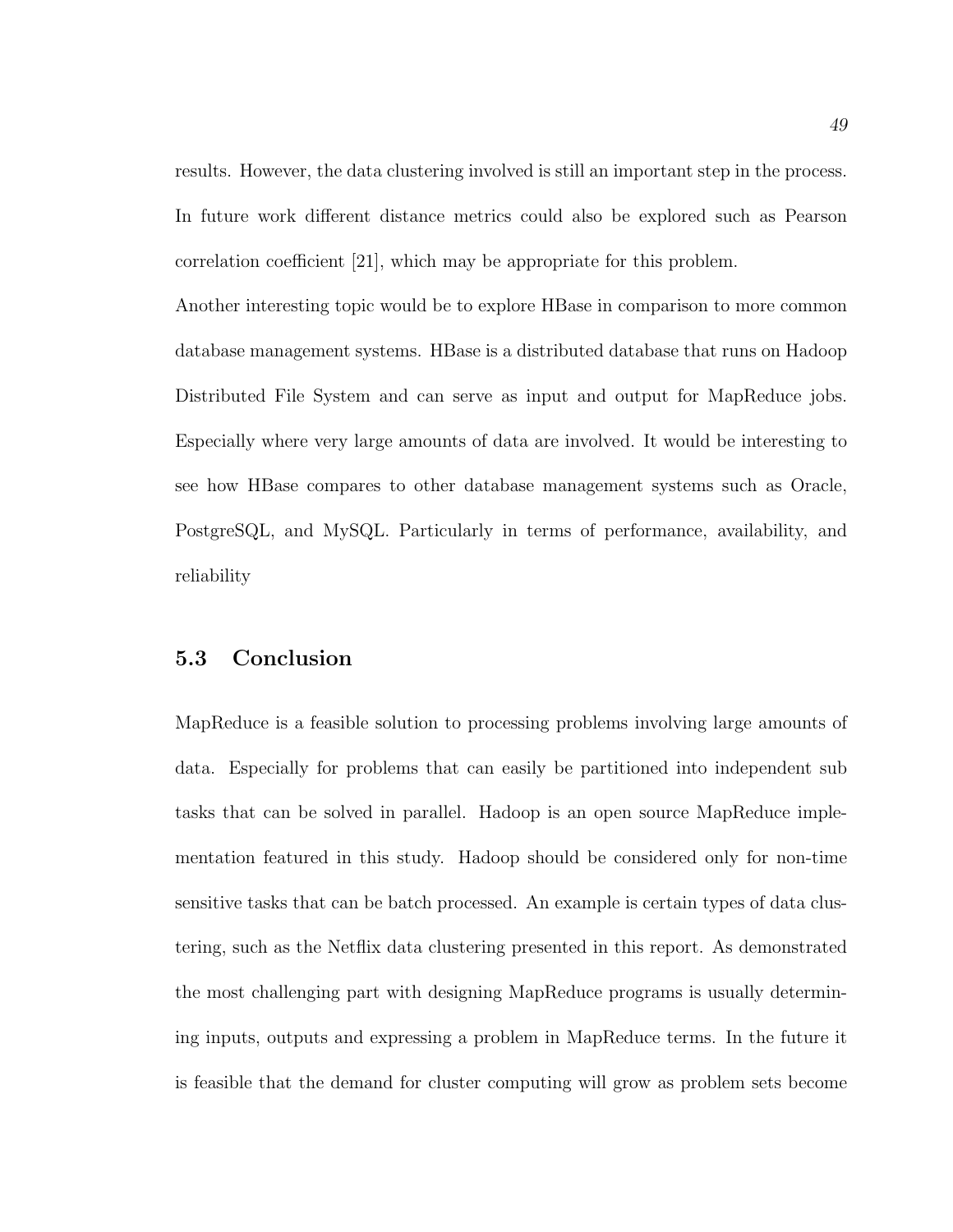larger and more interest develops in the field. MapReduce will undoubtedly become a more popular solution and much used paradigm.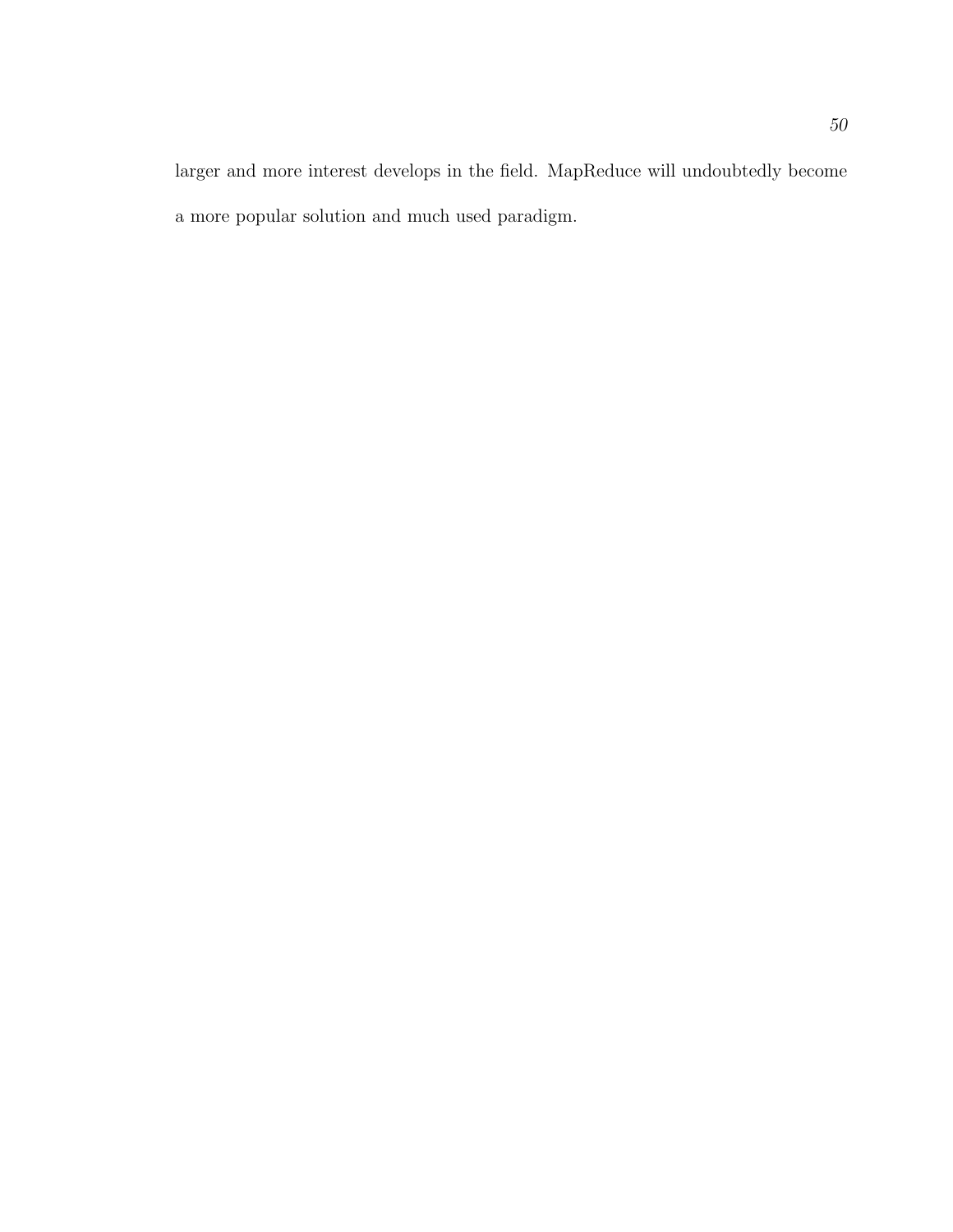#### REFERENCES

- [1] A.K. Jain, M.N. Murty, and P.J. Flynn. Data Clustering: A Review. ACM, New York, NY, USA, 1999.
- [2] Tom White, Hadoop: The definitive Guide. O'Reilly Media, Sebastopol, California, USA, 2008.
- [3] Jeffrey Dean, and Sanjay Ghemawat. "MapReduce: Simplified Data Processing on Large Clusters." Proceedings of the 6th conference on Symposium on Operating Systems Design & Implementation., pp. 137-150, USENIX Association, Berkley, CA, USA, 2004.
- [4] Sanjay Ghemawat, Howard Gobioff, and Shun-Tak Leung. "The Google File System." Proceedings of the nineteenth ACM symposium on Operating systems principles. , pp. 29-43, ACM, New York, NY, USA, 2003.
- [5] Netflix. http://www.netflix.com
- [6] Netflix Prize. http://www.netflixprize.com
- [7] D. Goldberg, D. Nichols, B. M. Oki, and D. Terry. "Using collaborative filtering to weave an information tapestry" Communications of the ACM. 35 (12): 6170, ACM, New York, NY, USA, 1992.
- [8] H. Steinhaus, Sur la division des corp materiels en parties, Bulletin L'Academie Polonaise des Science, Paris, France, 1956.
- [9] E. M. Voorhees, Implementing agglomerative hierarchical clustering algorithms for use in document retrieval, Pergamon Press, Tarrytown, NY, USA, 1986.
- [10] A. P. Dempster, N. M. Laird and D. B. Rubin, Maximum Likelihood from Incomplete Data via the EM Algorithm, Blackwell Publishing, Oxford, England, UK, 1977.
- [11] A. McCallum, K. Nigam, and L. H. Ungar. Efficient Clustering of High Dimensional Data Sets with Application to Reference Matching. Association for Computing Machinery (ACM), New York, NY, USA, 2000.
- [12] T. Kanungo, D. M. Mount, N. S. Netanyahu, C. D. Piatko, R. Silverman, and A. Y. Wu. An Efficient k-Means Clustering Algorithm: Analysis and Implementation. IEEE Computer Society, Washington, DC, USA, 2002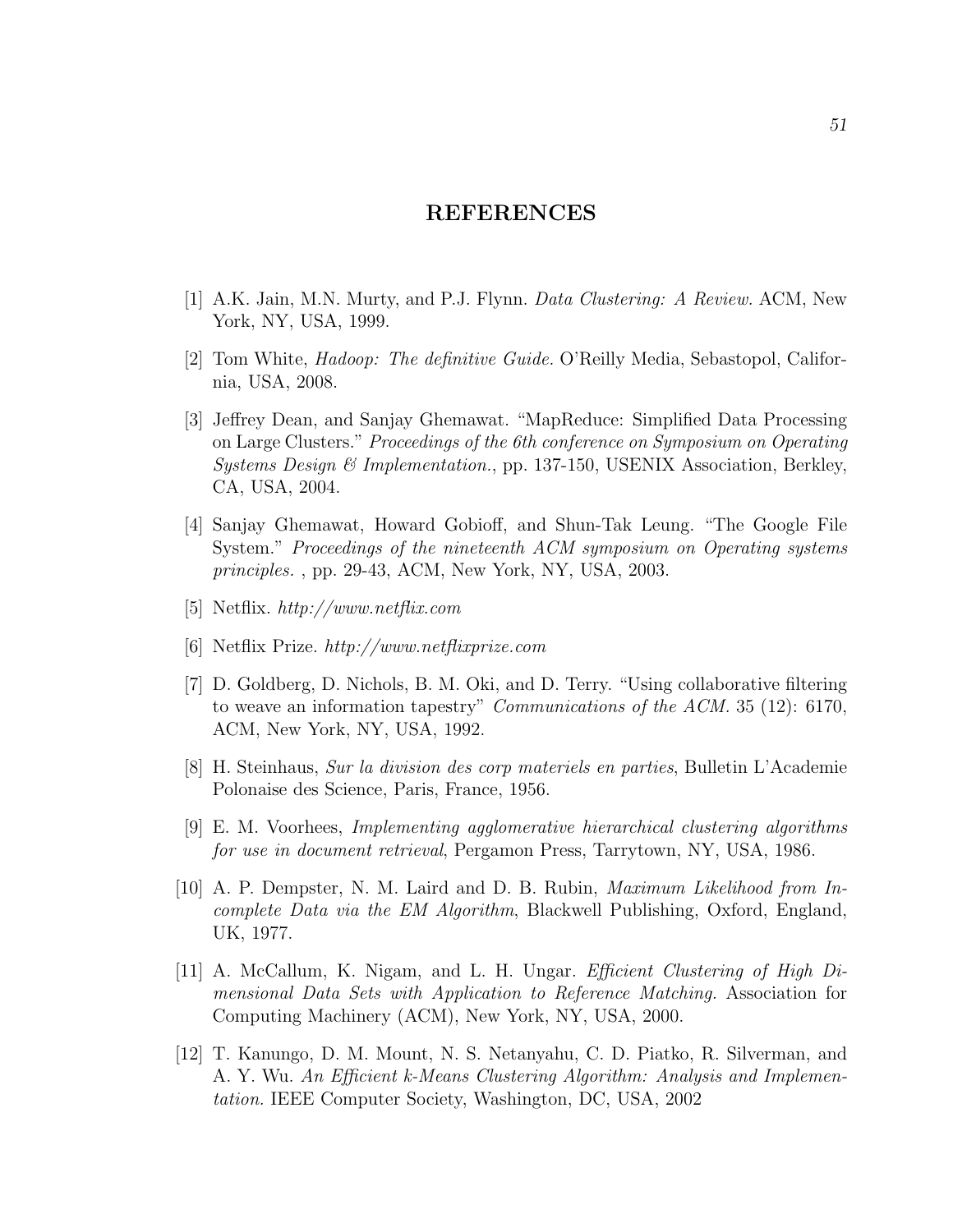- [13] D. Arthur and S. Vassilvitskii. K-means  $++$ : The Advantage of Careful Seeding. Society for Industrial and Applied Mathematics, Philadelphia, PA, USA, 2007.
- [14] M.W. Mak, S.Y. Kung, and S.H. Lin. Biometric Authentication: A Machine Learning Approach. Prentice Hall Professional, Upper Saddle River, New Jersey, USA, 2005.
- [15] I. D. Dinov. Expectation Maximization and Mixture Modeling Tutorial. University of California, Los Angeles, USA, 2008
- [16] P.C. Mahalanobis. On the generalised distance in statistics. Proceedings National Institute of Science, Calcutta, India, 1936.
- [17] Fay Chang, Jeffrey Dean, Sanjay Ghemawat, Wilson C. Hsieh, Deborah A. Wallach, Mike Burrows, Tushar Chandra, Andrew Fikes, and Robert E. Gruber. "Bigtable: A Distributed Storage System for Structured Data." ACM Transactions on Computer Systems, vol. 26(4), ACM, New York, NY, USA, 2008.
- [18] MySQL. http://www.mysql.com
- [19] R. De Maesschalck, D. Jouan-Rimbaud, and D.L. Massart The Mahalanobis distance. Texas A&M University, College Station, TX, USA, 2000.
- [20] M. H. DeGroot, and Mark J. Schervish. Probability and Statistics. Addison-Wesley, London, England, UK, 2002.
- [21] J. L. Rodgers and W. A. Nicewander. "Thirteen ways to look at the correlation coefficient." The American Statistician. 42(1):5966, 1988.
- [22] Thomas H. Cormen, Charles E. Leiserson, Ronald L. Rivest, and Clifford Stein Introduction to algorithms., MIT Press, Cambridge, Massachusetts, USA, 2001.
- [23] I. Foster Designing and Building Parallel Programs: Concepts and Tools for Parallel Software Engineering. Addison Wesley, London, England, UK, 1995.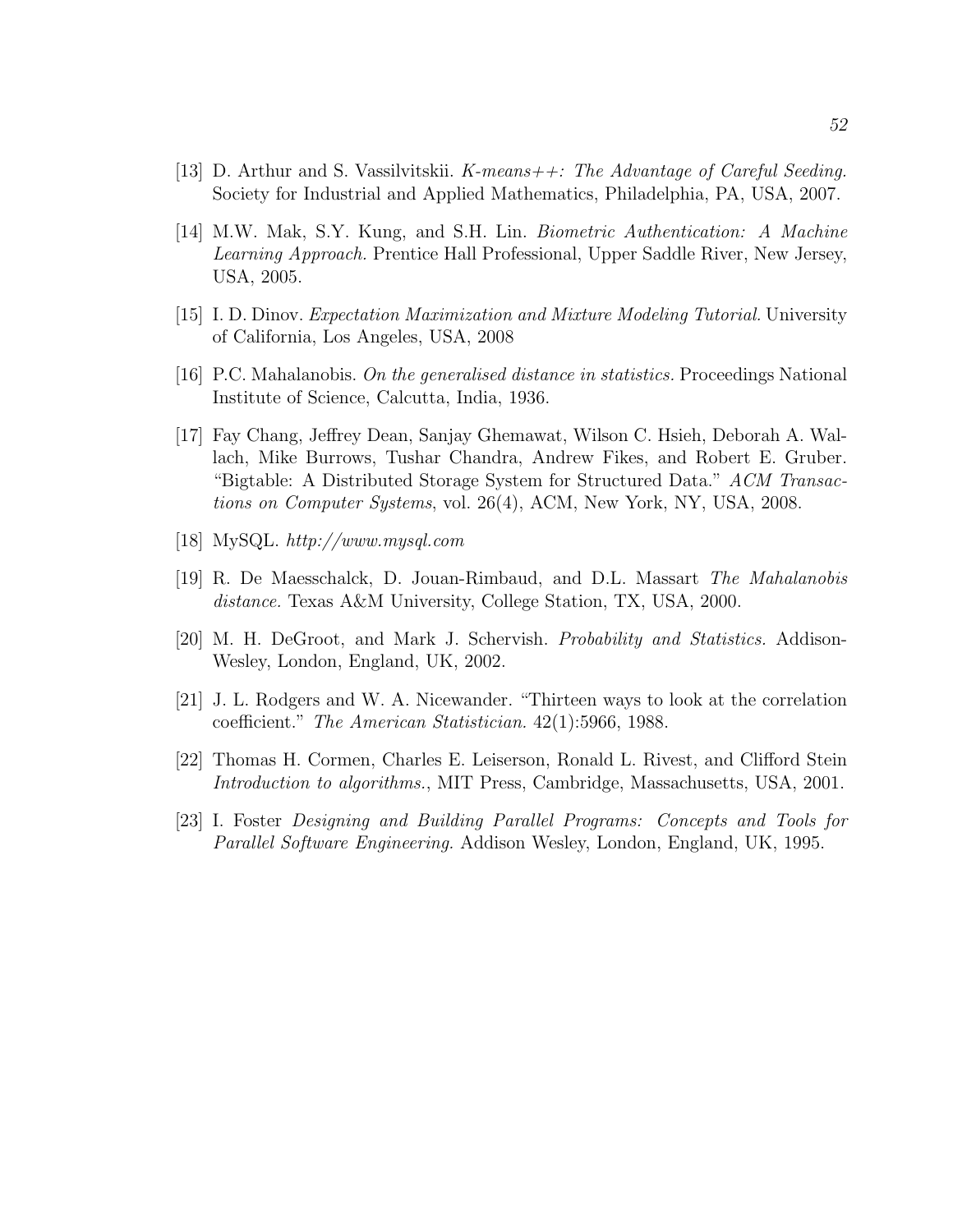# Appendix A

# EXPERIMENTAL SETUP

- All experiments were conducted using Hadoop 0.18.1 and Java (J2SE) version 1.6 at Boise State University College of Engineering's Onyx and Beowulf computing clusters.
- Onyx is a 32 node Gigabit Ethernet Beowulf cluster. Nodes are Intel Pentium 4 2.8 GHz processors with 1 GB RAM running Red Hat Fedora 7.
- Beowulf is a 50 node + Gigabit Ethernet Beowulf cluster. Nodes are mostly dual core Intel Xeon 2.4GHz processors with 1 GB RAM (some 2 GB and 4 GB available) running CentOS release 5.2.
- MySQL 5.0.45 is the database used running on a dual core 2.4 GHz Intel Xeon node with 4 GB RAM.
- Netflix web application demo is temporarily hosted at:

```
http://onyx.boisestate.edu/~mngazimb/NetflixWeb/
```
This application requires PHP 5+ and has been designed for Mozilla Firefox 1.5+ browsers. Javascript must be enabled.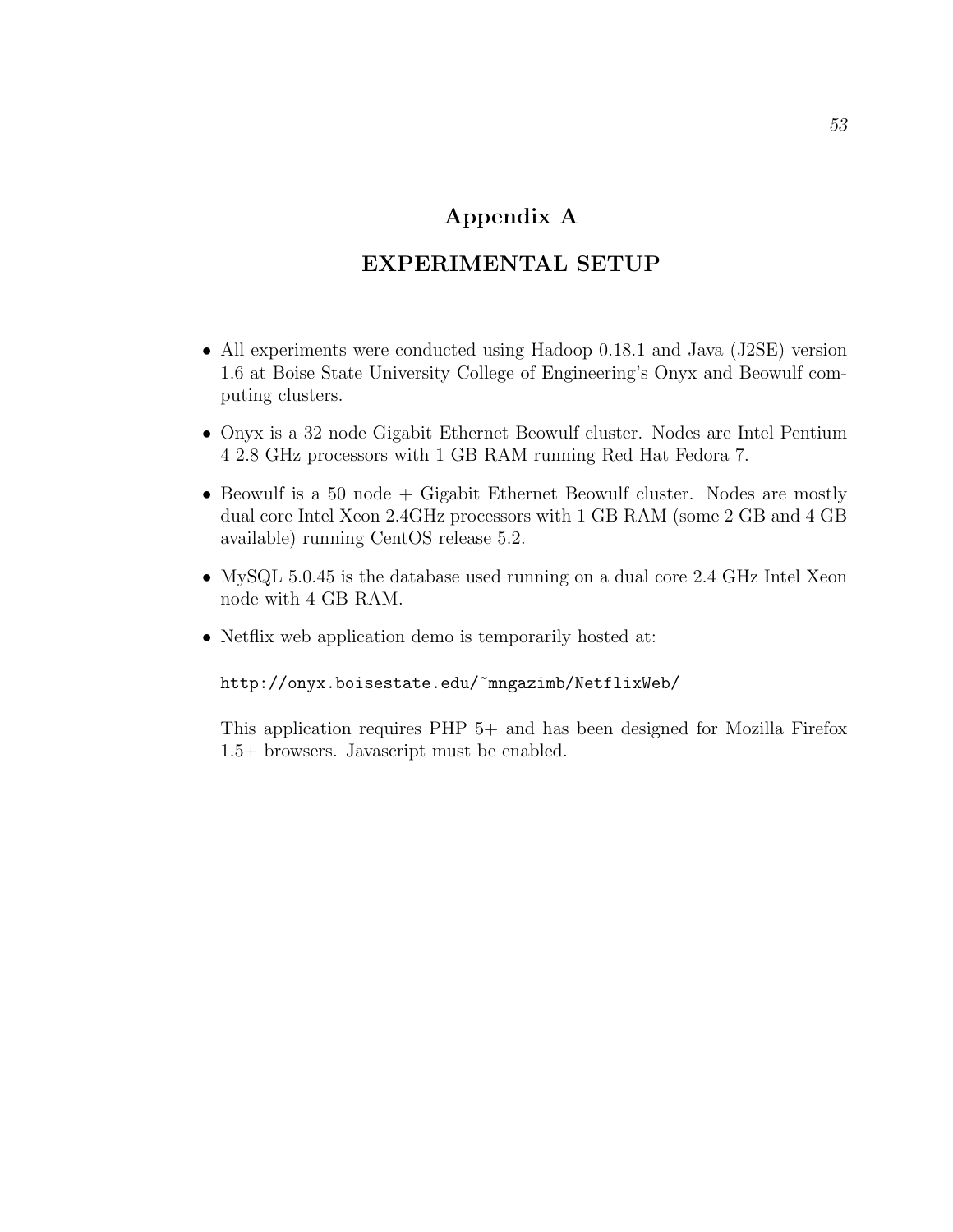# Appendix B





Figure B.1. Netflix MapReduce class diagram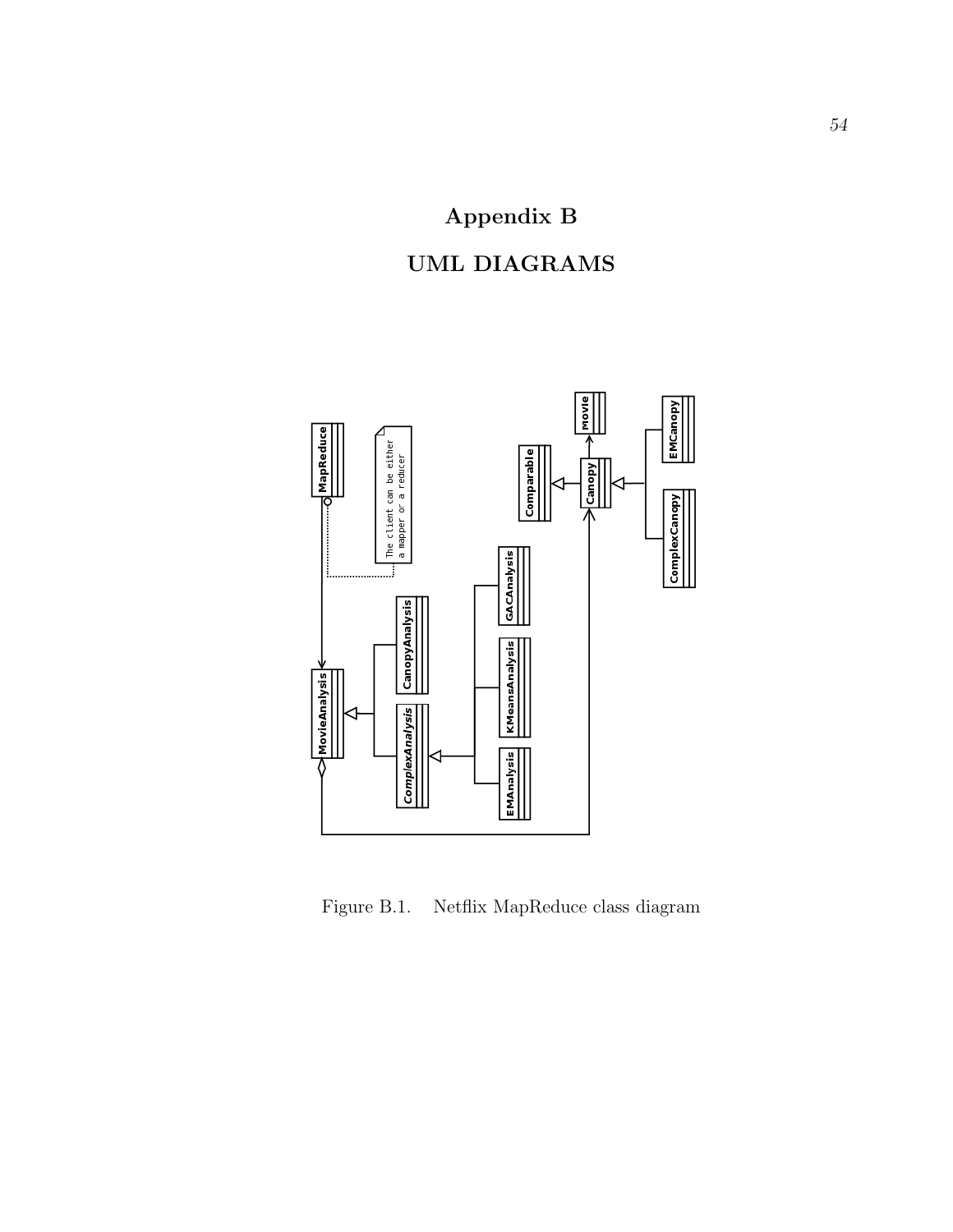

Figure B.2. MovieAnalysis hierarchy UML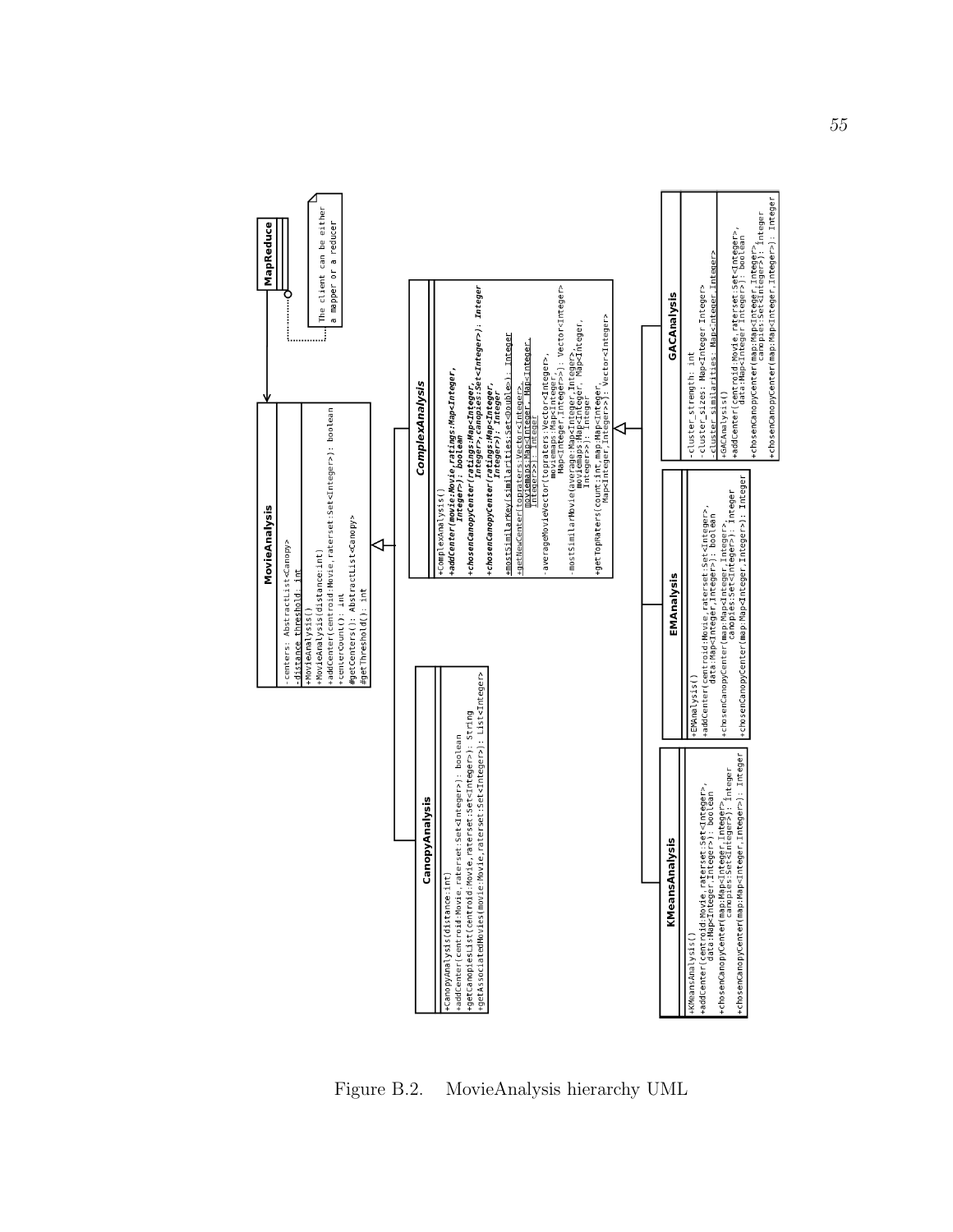

Figure B.3. Canopy hierarchy UML